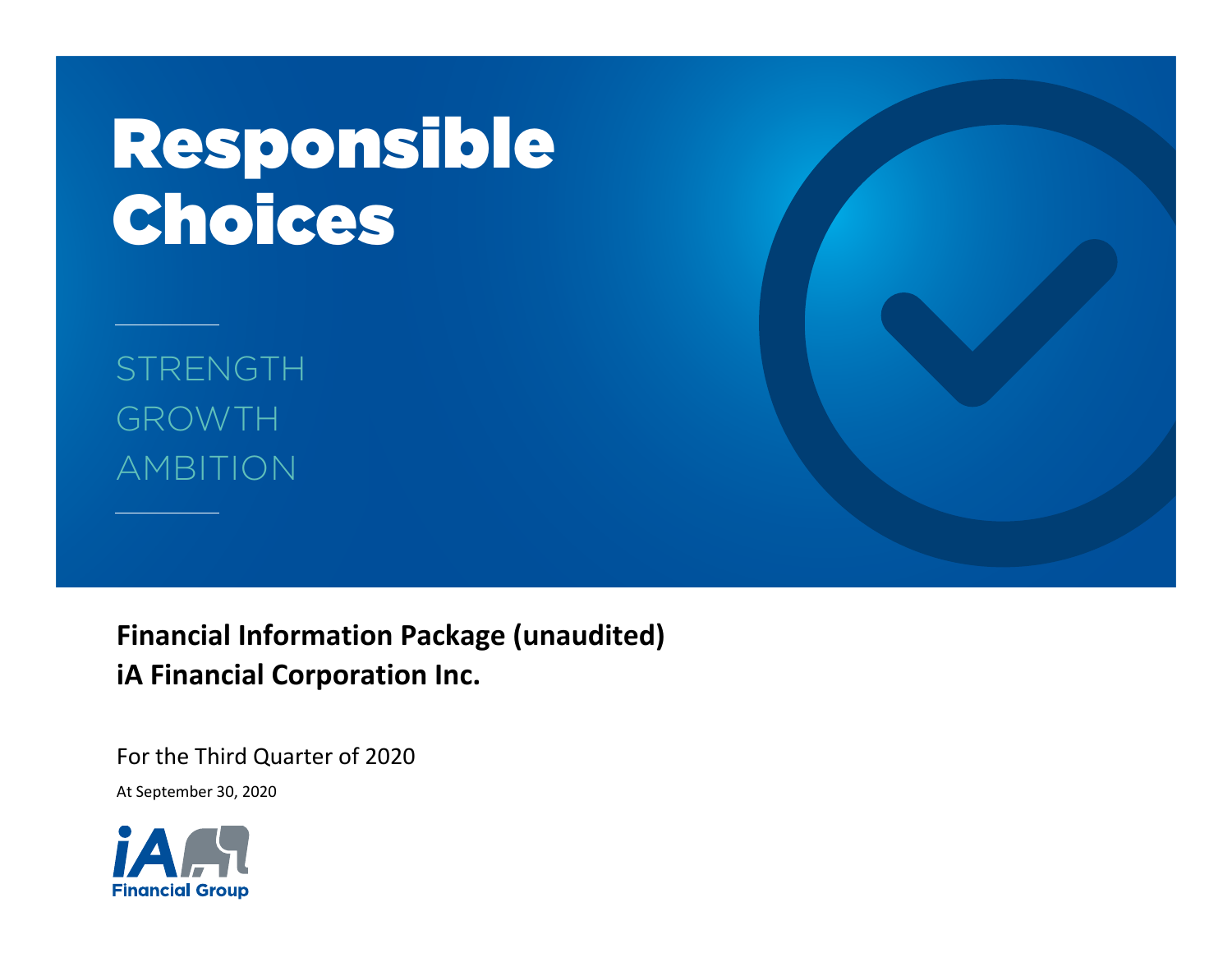

# **GENERAL INFORMATION**

iA Financial Group is one of the largest insurance and wealth management groups in Canada, with operations in the United States. Founded in 1892, it is one of Canada's largest public companies and is listed on the Toronto Stock Exchange under the ticker symbols IAG (common shares) and IAF (preferred shares). iA Financial Group serves over four million clients, employs more than 7,700 people and is backed by a network of some 25,000 advisors.

iA Financial Corporation Inc. ("iA Financial Corporation" or the "Company") became the parent company of Industrial Alliance Insurance and Financial Services Inc. ("iA Insurance") as of January 1, 2019, pursuant to a plan of arrangement. Under the terms of the arrangement, iA Financial Corporation is a "successor issuer" and the 2018 financial information presented for comparison purposes is the same as that of iA Insurance. Certain information related to the operations of iA Insurance is presented separately in this document.

Quebec City, QC G1K 7M3 Telephone: 514-982-7555 Telephone: 418-684-5000 Toll-free: 1-877-684-5000 Toll-free: 1-800-463-6236 [ia@computershare.com](mailto:ia@computershare.com) [ia.ca](http://ia.ca)

The common shares of iA Financial Corporation Inc. are listed information, contact our Investor Relations Department: on the Toronto Stock Exchange under the stock symbol IAG. The Stock Stephone: 418-684-5000, ext. 105862

The preferred shares of Industrial Alliance Insurance and Financial Services Inc. Fax: 418-684-5192 are listed on the Toronto Stock Exchange under the stock symbol IAF. [investors@ia.ca](mailto:investors@ia.ca)

# **Dividend Reinvestment and Share Purchase Plan Next Reporting Dates**

Telephone: 514-982-7555 2021 First quarter - May 6, 2021 Toll-free: 1-877-684-5000 2021 Second quarter - July 29, 2021 [ia@computershare.com](mailto:ia@computershare.com)

S&P: A DBRS: A (low)

Industrial Alliance Insurance and Financial Services Inc. Financial strength rating S&P: AA-DBRS: A (high) A.M. Best: A+ (Superior)

# **Head Office Shareholder Services**

iA Financial Group **For a Financial Group** For questions regarding share accounts, dividends, changes of address 1080 Grande Allée West and ownership and other related matters, contact our transfer agent: PO Box 1907, Station Terminus **Computershare Investor Services Inc.** Computershare Investor Services Inc.

# **Investor Relations**

**Stock Exchange Listing** For analysts, portfolio managers and investors requesting financial Toll-free: 1-800-463-6236, ext. 105862

Computershare Trust Company of Canada 2020 Fourth quarter - February 11, 2021

# **General information**

**Credit Ratings** For information on upcoming earnings releases, investor iA Financial Corporation Inc. conferences and disclosure documents, consult our Issuer credit rating website at ia.ca, under *About iA*, in the *Investor Relations* section.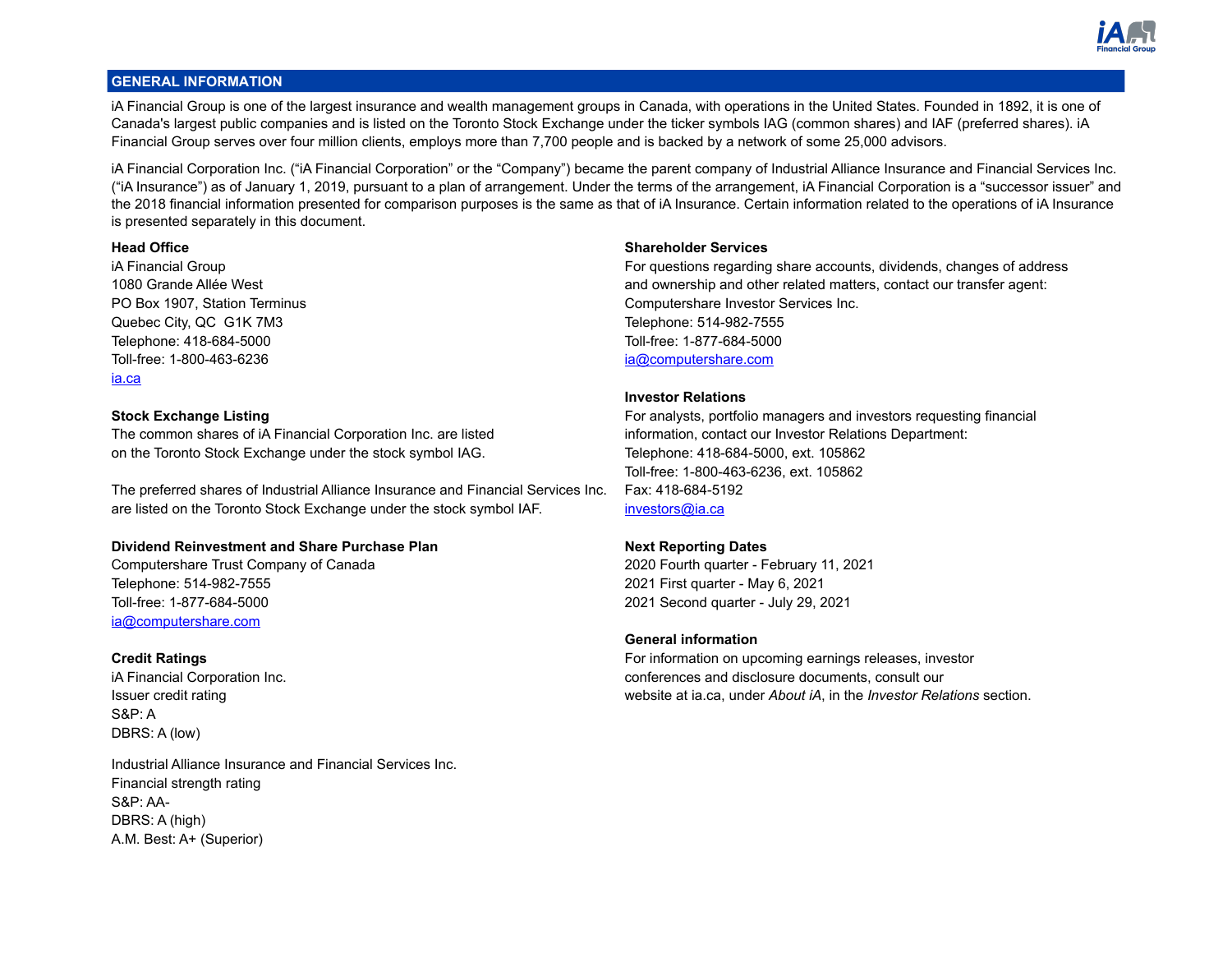

## **TABLE OF CONTENTS PAGE**

| 6  |
|----|
| 6  |
|    |
| 9  |
| 10 |
| 11 |
| 15 |
| 18 |
| 20 |
| 21 |
| 23 |
| 27 |

#### **Basis of Presentation**

All amounts in this document are presented on an IFRS basis unless otherwise indicated and except for some specific measures (see Non-IFRS Financial Information below). Amounts are expressed in millions of Canadian dollars unless otherwise indicated.

Certain prior period amounts have been reclassified to conform to the current period's presentation.

#### **Non-IFRS Financial Information**

iA Financial Corporation reports its financial results and statements in accordance with International Financial Reporting Standards (IFRS). It also publishes certain financial measures that are not based on IFRS (non-IFRS). A financial measure is considered a non-IFRS measure for Canadian securities law purposes if it is presented other than in accordance with the generally accepted accounting principles used for the Company's audited financial statements. These non-IFRS financial measures are often accompanied by and reconciled with IFRS financial measures. For certain non-IFRS financial measures, there are no directly comparable amounts under IFRS. The Company believes that these non-IFRS financial measures provide additional information to better understand the Company's financial results and assess its growth and earnings potential, and that they facilitate comparison of the quarterly and full-year results of the Company's ongoing operations. Since non-IFRS financial measures do not have standardized definitions and meaning, they may differ from the non-IFRS financial measures used by other institutions and should not be viewed as an alternative to measures of financial performance determined in accordance with IFRS. The Company strongly encourages investors to review its financial statements and other publicly-filed reports in their entirety and not to rely on any single financial measure.

Non-IFRS financial measures published by iA Financial Corporation include, but are not limited to: return on common shareholders' equity (ROE), core earnings per common share (core EPS), core return on common shareholders' equity (core ROE), sales, net sales, assets under management (AUM), assets under administration (AUA), premium equivalents, deposits, sources of earnings measures (expected profit on in-force, experience gains and losses, strain on sales, changes in assumptions, management actions and income on capital), capital, solvency ratio, interest rate and equity market sensitivities, loan originations, finance receivables and average credit loss rate on car loans.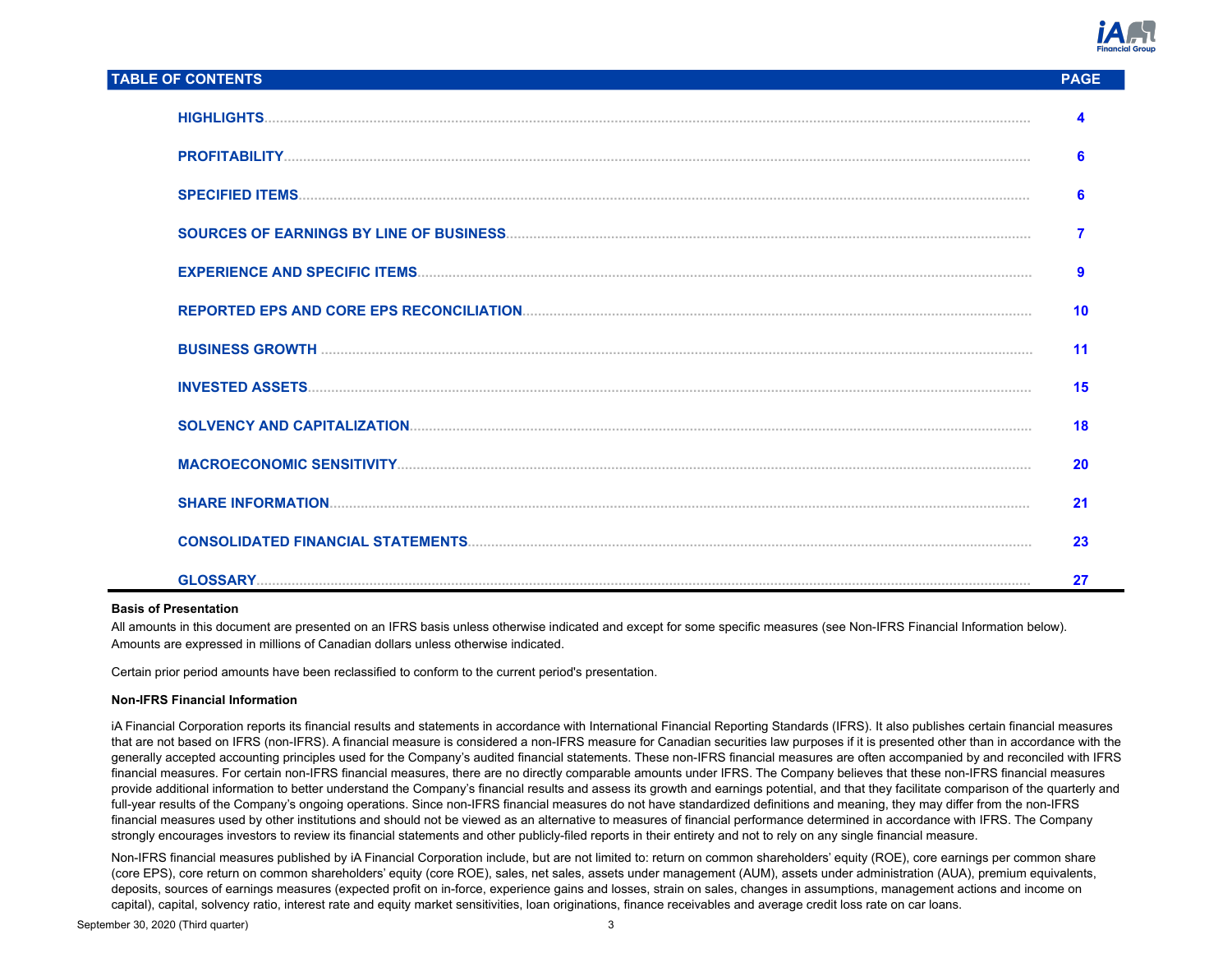

|                                                                   |                |                                 |             |                |                                |           | <b>Twelve months</b> |
|-------------------------------------------------------------------|----------------|---------------------------------|-------------|----------------|--------------------------------|-----------|----------------------|
|                                                                   |                | Three months ended September 30 |             |                | Nine months ended September 30 |           | ended December 31    |
| (In millions of dollars, unless otherwise indicated)              | 2020           | 2019                            | Variation   | 2020           | 2019                           | Variation | 2019                 |
| <b>PROFITABILITY</b>                                              |                |                                 |             |                |                                |           |                      |
| Net income attributed to shareholders                             | 223.0          | 189.1                           | 18%         | 455.9          | 533.0                          | (14% )    | 709.5                |
| Dividends attributed to preferred shares issued by a subsidiary   | 5.5            | 5.4                             | 2%          | 16.6           | 16.8                           | (1%)      | 22.1                 |
| Net income attributed to common shareholders                      | 217.5          | 183.7                           | 18%         | 439.3          | 516.2                          | (15%)     | 687.4                |
| Earnings per common share                                         |                |                                 |             |                |                                |           |                      |
| Basic                                                             | \$2.03         | \$1.73                          | \$0.30      | \$4.11         | \$4.83                         | (\$0.72)  | \$6.43               |
| <b>Diluted</b>                                                    | \$2.03         | \$1.72                          | \$0.31      | \$4.10         | \$4.81                         | (\$0.71)  | \$6.40               |
| Diluted, core <sup>1</sup>                                        | \$1.83         | \$1.75                          | \$0.08      | \$4.81         | \$4.64                         | \$0.17    | \$6.26               |
| Return on common shareholders' equity <sup>1</sup>                |                |                                 |             |                |                                |           |                      |
| Quarter annualized                                                | 15.1%          | 13.8%                           | $130$ bps   | —              |                                | —         |                      |
| Trailing 12 months                                                | 10.9%          | 12.7%                           | $(180)$ bps |                |                                |           |                      |
| Trailing 12 months, core                                          | 12.3%          | 12.4%                           | $(10)$ bps  |                |                                |           |                      |
| <b>BUSINESS GROWTH</b>                                            |                |                                 |             |                |                                |           |                      |
| Sales by line of business <sup>1</sup>                            |                |                                 |             |                |                                |           |                      |
| Individual Insurance                                              | 53.4           | 47.0                            | 14%         | 151.5          | 136.2                          | 11%       | 187.5                |
| Individual Wealth Management                                      | 1,477.8        | 1,203.6                         | 23%         | 4,527.6        | 3,598.6                        | 26%       | 4,975.0              |
| Group Insurance                                                   | 375.5          | 375.5                           |             | 989.8          | 1.019.8                        | (3%)      | 1,343.3              |
| <b>Employee Plans</b>                                             | 26.1           | 12.9                            | 102%        | 106.1          | 42.9                           | 147%      | 49.1                 |
| Dealer Services - Creditor Insurance                              | 90.1           | 97.6                            | (8%)        | 195.4          | 253.7                          | (23%)     | 328.7                |
| Dealer Services - P&C                                             | 87.0           | 70.6                            | 23%         | 203.1          | 197.5                          | 3%        | 253.4                |
| Non-Prime Loan originations                                       | 132.0          | 131.5                           |             | 324.2          | 328.1                          | $(1\%)$   | 438.2                |
| <b>Special Markets Solutions</b>                                  | 40.3           | 62.9                            | (36%)       | 161.0          | 197.6                          | (19%)     | 273.9                |
| Group Savings and Retirement                                      | 1,180.0        | 446.5                           | 164%        | 2,203.9        | 1,480.4                        | 49%       | 2,073.6              |
| US Operations (\$CAN)                                             |                |                                 |             |                |                                |           |                      |
| Individual Insurance                                              | 45.0           | 34.3                            | 31%         | 129.9          | 92.8                           | 40%       | 131.6                |
| Dealer Services - P&C                                             |                | 155.1                           | 116%        |                |                                | 41%       | 596.0                |
| General Insurance <sup>2</sup>                                    | 335.2<br>109.8 | 96.2                            | 14%         | 640.8<br>308.7 | 454.1<br>274.8                 | 12%       | 351.0                |
|                                                                   |                |                                 |             |                |                                |           |                      |
| Net premiums, premium equivalent and deposits by line of business |                |                                 |             |                |                                |           |                      |
| Individual Insurance                                              | 412.0          | 397.5                           | 4%          | 1,203.0        | 1,176.6                        | 2%        | 1,586.5              |
| Individual Wealth Management                                      | 1,477.8        | 1,203.6                         | 23%         | 4,527.6        | 3,598.6                        | 26%       | 4,975.0              |
| Group Insurance                                                   | 450.0          | 454.6                           | (1%)        | 1,304.6        | 1,339.1                        | (3%)      | 1,788.2              |
| Group Savings and Retirement                                      | 1,173.5        | 439.5                           | 167%        | 2,183.7        | 1,460.3                        | 50%       | 2,046.5              |
| <b>US Operations</b>                                              |                |                                 |             |                |                                |           |                      |
| Individual Insurance                                              | 125.3          | 102.0                           | 23%         | 362.5          | 298.0                          | 22%       | 405.1                |
| Dealer Services - P&C                                             | 185.6          | 58.6                            | 217%        | 314.9          | 177.3                          | 78%       | 246.0                |
| General Insurance <sup>2</sup>                                    | 91.4           | 79.5                            | 15%         | 251.4          | 231.9                          | 8%        | 314.2                |
| Total                                                             | 3,915.6        | 2,735.3                         | 43%         | 10,147.7       | 8,281.8                        | 23%       | 11,361.5             |
| Assets under management and administration                        | 185,819.9      | 187,054.0                       | $(1\%)$     | 185,819.9      | 187,054.0                      | (1%       | 189,487.6            |

 $<sup>2</sup>$  Includes iA Auto and Home premiums, other activities that have no link with key segments and some minor consolidation adjustments.</sup>

<span id="page-3-0"></span>**HIGHLIGHTS**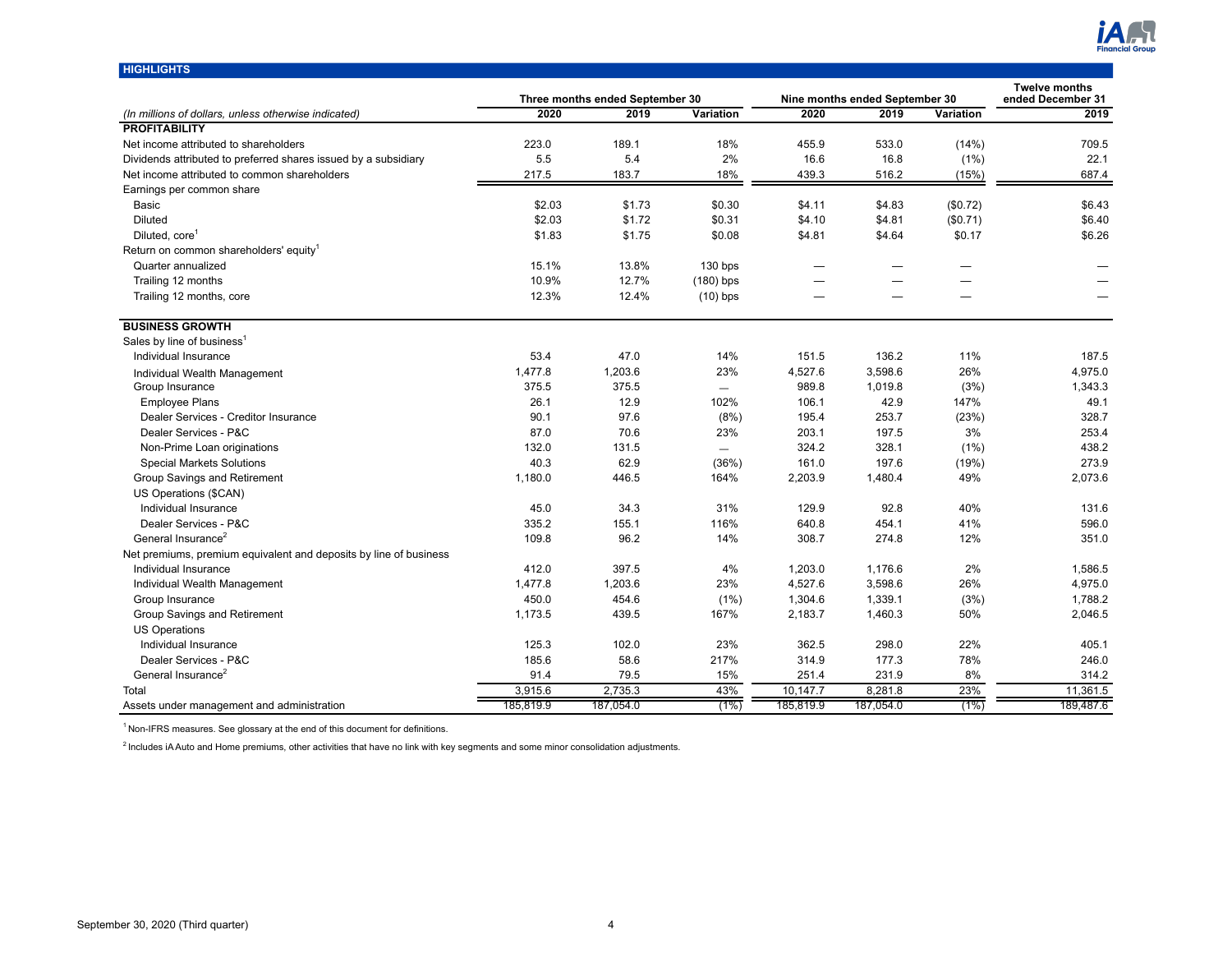

# **HIGHLIGHTS (continued)**

| (In millions of dollars, unless otherwise indicated)          | <b>September 30, 2020</b> | June 30, 2020 | December 31, 2019 | <b>September 30, 2019</b> |
|---------------------------------------------------------------|---------------------------|---------------|-------------------|---------------------------|
| <b>QUALITY OF INVESTMENTS</b>                                 |                           |               |                   |                           |
| Impaired investments and provisions (excluding insured loans) |                           |               |                   |                           |
| Net impaired investments                                      | 37.4                      | 36.4          | 10.9              | 12.9                      |
| Net impaired investments as a % of investment portfolio       | 0.08%                     | 0.08%         | 0.03%             | 0.03%                     |
| Provisions for impaired investments (specific)                | 8.0                       | 8.1           | 10.5              | 11.1                      |
| As a % of gross impaired investments                          | 17.6%                     | 18.2%         | 49.1%             | 46.3%                     |
| <b>Bonds</b>                                                  |                           |               |                   |                           |
| Rated BB and lower                                            | 0.77%                     | 0.83%         | 0.87%             | 0.82%                     |
| Mortgages                                                     |                           |               |                   |                           |
| Delinguency rate                                              |                           | 0.01%         | 0.08%             | 0.08%                     |
| Occupancy rate on investment properties                       | 96.0%                     | 96.0%         | 94.0%             | 93.0%                     |
| SOLVENCY RATIO CARLI <sup>1,2</sup>                           | 125%                      | 124%          | 133%              | 134%                      |
| <b>BOOK VALUE PER OUTSTANDING COMMON SHARE3</b>               | \$54.50                   | \$53.23       | \$51.99           | \$50.73                   |

 $1$ Non-IFRS measures. See glossary at the end of this document for definition.

 $2$ New capital regime effective as at January 1, 2018. The AMF capital guideline is comparable to OSFI's LICAT.

 $3$  In Q4-2019, an adjustment has been made retroactively to January 1, 2018 transferring \$7 from retained earnings to the participating policyholders' accounts.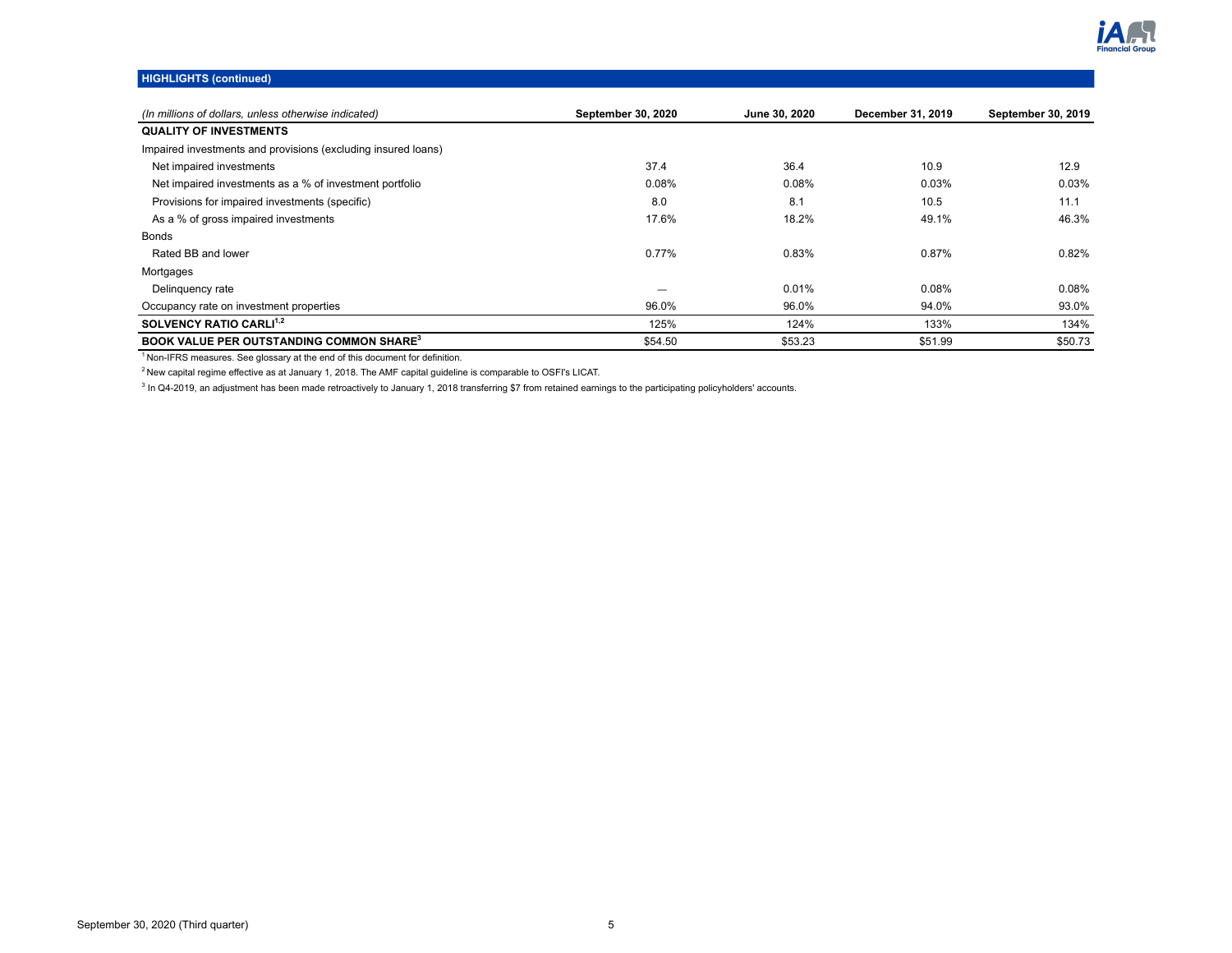

<span id="page-5-0"></span>

| <b>PROFITABILITY</b>                                             |        |                |        |        |                          |                |        |        |        |                          |            |        |        |
|------------------------------------------------------------------|--------|----------------|--------|--------|--------------------------|----------------|--------|--------|--------|--------------------------|------------|--------|--------|
|                                                                  |        | 2020           |        |        | 2019                     |                |        | 2018   |        | 2020                     | 2019       | 2019   | 2018   |
| (In millions of dollars, unless otherwise indicated)             | Q3     | Q <sub>2</sub> | Q1     | Q4     | Q3                       | Q <sub>2</sub> | Q1     | Q4     | Q3     | <b>YTD</b>               | <b>YTD</b> | Annual | Annual |
| Net income                                                       |        |                |        |        |                          |                |        |        |        |                          |            |        |        |
| Net income                                                       | 219.0  | 194.9          | 46.0   | 165.8  | 189.1                    | 187.0          | 157.5  | 157.8  | 170.9  | 459.9                    | 533.6      | 699.4  | 638.0  |
| Net income attributed to participating policyholders             | (4.0)  | 6.7            | 1.3    | (10.7) | $\overline{\phantom{m}}$ | (0.1)          | 0.7    | 2.8    | 0.4    | 4.0                      | 0.6        | (10.1) | 4.3    |
| Net income attributed to shareholders                            | 223.0  | 188.2          | 44.7   | 176.5  | 189.1                    | 187.1          | 156.8  | 155.0  | 170.5  | 455.9                    | 533.0      | 709.5  | 633.7  |
| Dividends attributed to preferred shares issued by a subsidiary  | 5.5    | 5.5            | 5.6    | 5.3    | 5.4                      | 5.7            | 5.7    | 5.5    | 5.6    | 16.6                     | 16.8       | 22.1   | 21.0   |
| Net income attributed to common shareholders                     | 217.5  | 182.7          | 39.1   | 171.2  | 183.7                    | 181.4          | 151.1  | 149.5  | 164.9  | 439.3                    | 516.2      | 687.4  | 612.7  |
|                                                                  |        |                |        |        |                          |                |        |        |        |                          |            |        |        |
| Earnings per common share                                        |        |                |        |        |                          |                |        |        |        |                          |            |        |        |
| Basic                                                            | \$2.03 | \$1.71         | \$0.37 | \$1.60 | \$1.73                   | \$1.70         | \$1.41 | \$1.37 | \$1.50 | \$4.11                   | \$4.83     | \$6.43 | \$5.62 |
| <b>Diluted</b>                                                   | \$2.03 | \$1.71         | \$0.36 | \$1.59 | \$1.72                   | \$1.69         | \$1.40 | \$1.36 | \$1.50 | \$4.10                   | \$4.81     | \$6.40 | \$5.59 |
| Diluted, core <sup>1,2</sup>                                     | \$1.83 | \$1.57         | \$1.41 | \$1.62 | \$1.75                   | \$1.61         | \$1.28 | \$1.39 | \$1.46 | \$4.81                   | \$4.64     | \$6.26 | \$5.55 |
| Return on common shareholders' equity <sup>1,3,4,5</sup>         |        |                |        |        |                          |                |        |        |        |                          |            |        |        |
| Quarter annualized                                               | 15.1%  | 13.0%          | 2.8%   | 12.5%  | 13.8%                    | 13.8%          | 11.7%  | 11.7%  | 13.0%  |                          |            |        |        |
| Trailing 12 months                                               | 10.9%  | 10.5%          | 10.7%  | 12.9%  | 12.7%                    | 12.6%          | 12.4%  | 12.5%  | 12.3%  |                          |            |        |        |
| Trailing 12 months, core                                         | 12.3%  | 12.4%          | 12.7%  | 12.6%  | 12.4%                    | 12.1%          | 12.0%  | 12.4%  | 12.2%  | $\overline{\phantom{m}}$ | -          | -      |        |
| Net income attributed to common shareholders by line of business |        |                |        |        |                          |                |        |        |        |                          |            |        |        |
| Individual Insurance                                             | 106.6  | 96.4           | 34.8   | 92.7   | 94.3                     | 92.7           | 79.8   | 40.5   | 80.6   | 237.8                    | 266.8      | 359.5  | 270.1  |
| Individual Wealth Management                                     | 72.2   | 36.7           | (24.2) | 41.9   | 52.0                     | 44.0           | 34.4   | 33.5   | 50.0   | 84.7                     | 130.4      | 172.3  | 159.9  |
| Group Insurance                                                  | 14.4   | 29.4           | 7.2    | 8.9    | 17.9                     | 21.5           | 17.3   | 24.7   | 20.5   | 51.0                     | 56.7       | 65.6   | 82.5   |
| Group Savings and Retirement                                     | 3.1    | 11.8           | 8.0    | 9.6    | 7.9                      | 7.4            | 7.1    | 37.6   | 4.6    | 22.9                     | 22.4       | 32.0   | 52.8   |
| US Operations                                                    | 21.2   | 8.4            | 13.3   | 18.1   | 11.6                     | 15.8           | 12.5   | 13.2   | 9.2    | 42.9                     | 39.9       | 58.0   | 47.4   |
| Total                                                            | 217.5  | 182.7          | 39.1   | 171.2  | 183.7                    | 181.4          | 151.1  | 149.5  | 164.9  | 439.3                    | 516.2      | 687.4  | 612.7  |

| SPECIFIC ITEMS <sup>1</sup>                                                    |     |       |                          |     |                          |                |       |        |     |            |       |        |        |
|--------------------------------------------------------------------------------|-----|-------|--------------------------|-----|--------------------------|----------------|-------|--------|-----|------------|-------|--------|--------|
|                                                                                |     | 2020  |                          |     | 2019                     |                |       | 2018   |     | 2020       | 2019  | 2019   | 2018   |
| (In millions of dollars, unless otherwise indicated)                           | Q3  | Q2    | Q1                       | Q4  | Q3                       | Q <sub>2</sub> | Q1    | Q4     | Q3  | <b>YTD</b> | YTD   | Annual | Annual |
| Impact on net income to common shareholders                                    |     |       |                          |     |                          |                |       |        |     |            |       |        |        |
| Macro-related impact on expected earnings <sup>6</sup>                         |     |       |                          |     |                          |                |       |        |     |            |       |        |        |
| Increase (decrease) in income on UL policies                                   | 5.5 | 14.5  | (22.8)                   | 5.3 | 1.2                      | (0.3)          | 12.7  | (17.3) | 1.7 | (2.8)      | 13.6  | 18.9   | (16.2) |
| Macroeconomic impact on level of assets backing LT<br>liabilities <sup>7</sup> | 2.5 | (0.5) | $\overline{\phantom{0}}$ | 3.1 | 2.0                      | 0.5            | 0.1   | N/A    | N/A | 2.0        | 2.6   | 5.7    | N/A    |
| Higher (lower) than expected management fees <sup>8</sup>                      | 2.0 | 4.2   | (2.1)                    | 0.7 | $\overline{\phantom{0}}$ | 0.4            | 3.6   | (2.9)  | 0.2 | 4.1        | 4.0   | 4.7    | (3.4)  |
| Impact of dynamic hedging                                                      | 3.2 | (7.1) | (60.7)                   | 5.1 | 4.2                      | 3.5            | (0.4) | (9.7)  | 2.5 | (64.6)     | 7.3   | 12.4   | (5.2)  |
| Other                                                                          |     |       |                          |     |                          |                |       |        |     |            |       |        |        |
| Changes in assumptions and management actions"                                 |     |       | (24.0)                   | 2.9 | (8.5)                    | --             |       | (0.3)  | -   | (24.0)     | (8.5) | (5.6)  | (0.3)  |

 $2$  In Q4-2019, an adjustment has been made to the Q3-2019 core EPS following a modification of the core earnings per common share definition relating to macroeconomic variation impacts

<sup>3</sup> In Q3-2018, an adjustment was made retroactively to January 1, 2018, further to the application of IFRS-15.

<sup>4</sup> In Q4-2018, the Company made an adjustment to the estimates used to establish income taxes payable in prior periods by decreasing the retained earnings as at January 1, 2017 by \$58.

<sup>5</sup> In Q4-2019, an adjustment has been made retroactively to January 1, 2018 transferring \$7 from retained earnings to the participating policyholders' accounts.

 $6$  Approximate impact of macroeconomic variations as compared to the expected net earnings that the Company would have earned under normal macroeconomic conditions.

 $^7$  In Q4-2019, an adjustment has been made to the Q3-2019 core EPS following a modification of the core earnings per common share definition relating to macroeconomic variation impacts

<sup>8</sup> Expected profit on in-force for the wealth management businesses is updated on a quarterly basis to reflect market variation and net sales.

 $9^9$  Q3-2019 and Q1-2020 figures include PPI contingent consideration settlement and goodwill impairment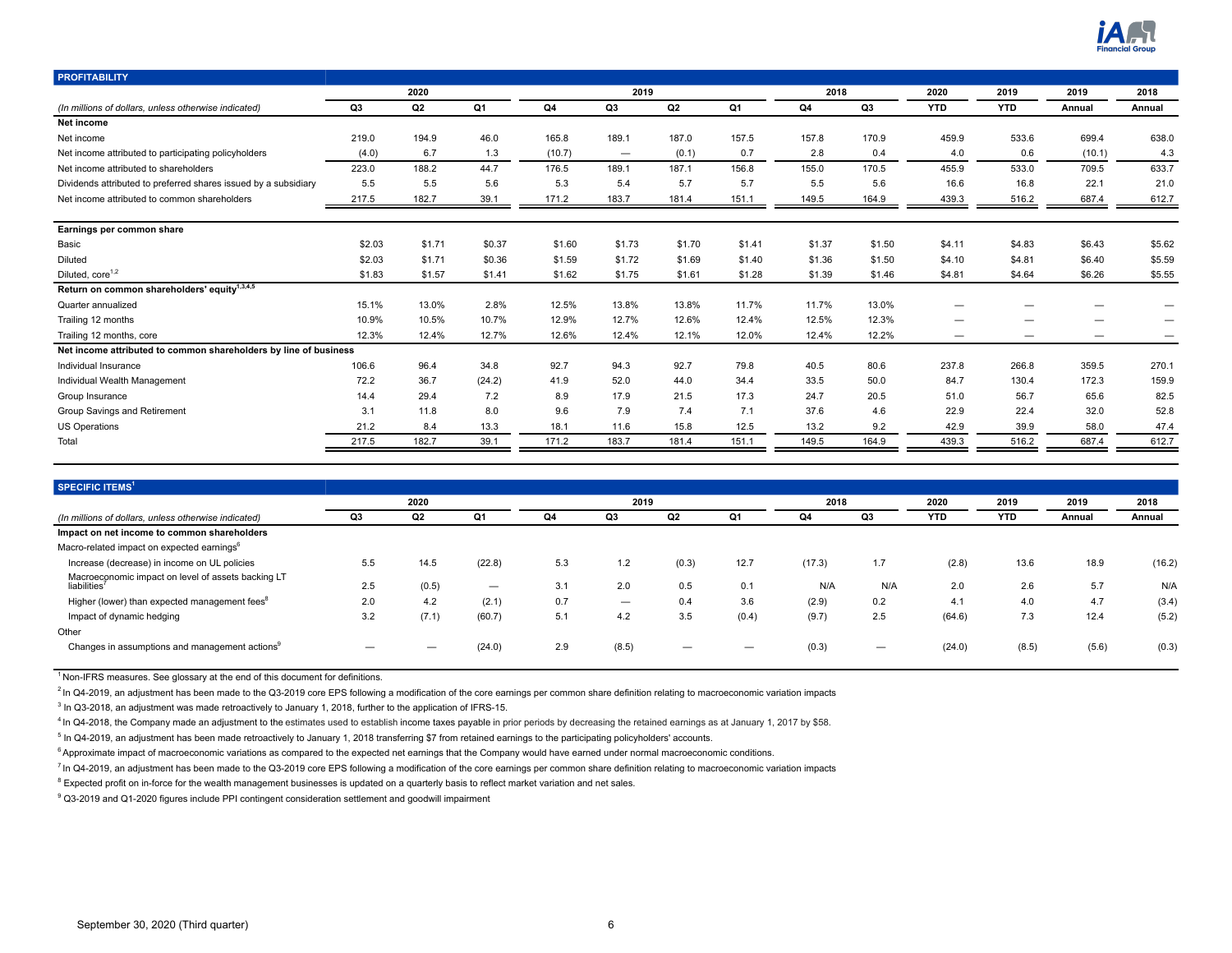

<span id="page-6-0"></span>

| SOURCES OF EARNINGS BY LINE OF BUSINESS                            |                          |                          |                          |                          |                          |                          |        |                          |                          |            |            |                          |        |
|--------------------------------------------------------------------|--------------------------|--------------------------|--------------------------|--------------------------|--------------------------|--------------------------|--------|--------------------------|--------------------------|------------|------------|--------------------------|--------|
|                                                                    |                          | 2020                     |                          |                          | 2019                     |                          |        | 2018                     |                          | 2020       | 2019       | 2019                     | 2018   |
| (In millions of dollars, unless otherwise indicated)               | Q <sub>3</sub>           | Q2                       | Q1                       | Q4                       | Q <sub>3</sub>           | Q <sub>2</sub>           | Q1     | Q4                       | Q <sub>3</sub>           | <b>YTD</b> | <b>YTD</b> | Annual                   | Annual |
| <b>Individual Insurance</b>                                        |                          |                          |                          |                          |                          |                          |        |                          |                          |            |            |                          |        |
| Operating profit (loss) <sup>1</sup>                               |                          |                          |                          |                          |                          |                          |        |                          |                          |            |            |                          |        |
| Expected profit on in-force                                        | 94.0                     | 90.0                     | 85.6                     | 88.8                     | 91.1                     | 86.9                     | 84.1   | 82.2                     | 80.2                     | 269.6      | 262.1      | 350.9                    | 317.2  |
| Experience gain (loss)                                             | 17.7                     | 19.7                     | (42.5)                   | (6.3)                    | 7.8                      | 8.9                      | 8.9    | (35.4)                   | 5.2                      | (5.1)      | 25.6       | 19.3                     | (10.7) |
| Strain on sales                                                    | 1.2                      | (7.7)                    | (7.4)                    | 2.5                      | 0.6                      | (0.1)                    | (3.0)  | (0.8)                    | (4.6)                    | (13.9)     | (2.5)      | $\overline{\phantom{a}}$ | (16.7) |
| Changes in assumptions and management actions <sup>2</sup>         |                          | $\overline{\phantom{a}}$ | (24.0)                   | 2.4                      | (8.5)                    |                          |        | (41.9)                   | $\overline{\phantom{a}}$ | (24.0)     | (8.5)      | (6.1)                    | (41.9) |
| Total                                                              | 112.9                    | 102.0                    | 11.7                     | 87.4                     | 91.0                     | 95.7                     | 90.0   | 4.1                      | 80.8                     | 226.6      | 276.7      | 364.1                    | 247.9  |
| Income on capital <sup>1</sup>                                     | 18.3                     | 20.8                     | 25.0                     | 19.8                     | 28.6                     | 25.1                     | 19.1   | 37.1                     | 22.4                     | 64.1       | 72.8       | 92.6                     | 90.1   |
| Income taxes <sup>1</sup>                                          | (20.7)                   | (22.3)                   | 2.5                      | (10.2)                   | (20.9)                   | (23.6)                   | (24.8) | 3.4                      | (18.7)                   | (40.5)     | (69.3)     | (79.5)                   | (52.9) |
| Net income (loss) attributed to shareholders                       | 110.5                    | 100.5                    | 39.2                     | 97.0                     | 98.7                     | 97.2                     | 84.3   | 44.6                     | 84.5                     | 250.2      | 280.2      | 377.2                    | 285.1  |
| Dividends attributed to preferred shares issued by a<br>subsidiary | 3.9                      | 4.1                      | 4.4                      | 4.3                      | 4.4                      | 4.5                      | 4.5    | 4.1                      | 3.9                      | 12.4       | 13.4       | 17.7                     | 15.0   |
| Net income (loss) attributed to common shareholders                | 106.6                    | 96.4                     | 34.8                     | 92.7                     | 94.3                     | 92.7                     | 79.8   | 40.5                     | 80.6                     | 237.8      | 266.8      | 359.5                    | 270.1  |
|                                                                    |                          |                          |                          |                          |                          |                          |        |                          |                          |            |            |                          |        |
| <b>Individual Wealth Management</b>                                |                          |                          |                          |                          |                          |                          |        |                          |                          |            |            |                          |        |
| Operating profit (loss) <sup>1</sup>                               |                          |                          |                          |                          |                          |                          |        |                          |                          |            |            |                          |        |
| Expected profit on in-force                                        | 64.5                     | 51.6                     | 57.4                     | 60.6                     | 61.8                     | 58.6                     | 46.7   | 56.3                     | 57.2                     | 173.5      | 167.1      | 227.7                    | 219.3  |
| Experience gain (loss)                                             | 4.8                      | 10.3                     | (86.2)                   | (3.0)                    | 6.1                      | 0.5                      | 2.9    | (3.4)                    | 8.2                      | (71.1)     | 9.5        | 6.5                      | 7.7    |
| Strain on sales                                                    |                          |                          | $\overline{\phantom{0}}$ | $\overline{\phantom{0}}$ |                          |                          |        | $\overline{\phantom{0}}$ | $\overline{\phantom{0}}$ |            |            |                          | (0.1)  |
| Changes in assumptions and management actions                      |                          |                          |                          | (1.0)                    |                          | $\overline{\phantom{0}}$ |        | (13.7)                   |                          |            |            | (1.0)                    | (13.7) |
| Total                                                              | 69.3                     | 61.9                     | (28.8)                   | 56.6                     | 67.9                     | 59.1                     | 49.6   | 39.2                     | 65.4                     | 102.4      | 176.6      | 233.2                    | 213.2  |
| Income on capital                                                  | 4.3                      | 3.8                      | 2.6                      | 0.4                      | 3.2                      | 0.9                      | (1.7)  | 6.9                      | 4.7                      | 10.7       | 2.4        | 2.8                      | 12.8   |
| Income taxes <sup>1</sup>                                          | (0.4)                    | (28.2)                   | 2.6                      | (14.5)                   | (18.4)                   | (15.4)                   | (12.9) | (11.5)                   | (18.9)                   | (26.0)     | (46.7)     | (61.2)                   | (61.5) |
| Net income (loss) attributed to shareholders                       | 73.2                     | 37.5                     | (23.6)                   | 42.5                     | 52.7                     | 44.6                     | 35.0   | 34.6                     | 51.2                     | 87.1       | 132.3      | 174.8                    | 164.5  |
| Dividends attributed to preferred shares issued by a<br>subsidiary | 1.0                      | 0.8                      | 0.6                      | 0.6                      | 0.7                      | 0.6                      | 0.6    | 1.1                      | 1.2                      | 2.4        | 1.9        | 2.5                      | 4.6    |
| Net income (loss) attributed to common shareholders                | 72.2                     | 36.7                     | (24.2)                   | 41.9                     | 52.0                     | 44.0                     | 34.4   | 33.5                     | 50.0                     | 84.7       | 130.4      | 172.3                    | 159.9  |
|                                                                    |                          |                          |                          |                          |                          |                          |        |                          |                          |            |            |                          |        |
| <b>Group Insurance</b>                                             |                          |                          |                          |                          |                          |                          |        |                          |                          |            |            |                          |        |
| Operating profit (loss) <sup>1</sup>                               |                          |                          |                          |                          |                          |                          |        |                          |                          |            |            |                          |        |
| Expected profit on in-force                                        | 23.4                     | 22.7                     | 21.2                     | 25.6                     | 32.3                     | 27.6                     | 22.6   | 21.7                     | 26.1                     | 67.3       | 82.5       | 108.1                    | 84.4   |
| Experience gain (loss)                                             | 5.3                      | 8.8                      | (15.4)                   | (8.5)                    | (9.9)                    | 1.0                      | 0.7    | 6.0                      | 1.2                      | (1.3)      | (8.2)      | (16.7)                   | 21.8   |
| Strain on sales                                                    | $\overline{\phantom{0}}$ |                          |                          |                          | $\overline{\phantom{0}}$ | $\overline{\phantom{0}}$ |        | $\overline{\phantom{0}}$ | —                        |            |            | $\qquad \qquad -$        |        |
| Changes in assumptions and management actions                      |                          |                          | $\overline{\phantom{0}}$ | (6.7)                    | —                        | $\overline{\phantom{0}}$ |        | 4.3                      |                          |            |            | (6.7)                    | 4.3    |
| Total                                                              | 28.7                     | 31.5                     | 5.8                      | 10.4                     | 22.4                     | 28.6                     | 23.3   | 32.0                     | 27.3                     | 66.0       | 74.3       | 84.7                     | 110.5  |
| Income on capital                                                  | $\overline{\phantom{0}}$ | 0.3                      | 0.9                      | 1.2                      | 2.3                      | 1.2                      | 1.2    | 2.5                      | 1.6                      | 1.2        | 4.7        | 5.9                      | 5.7    |
| Income taxes <sup>1</sup>                                          | (13.9)                   | (2.0)                    | 0.9                      | (2.4)                    | (6.5)                    | (8.0)                    | (6.7)  | (9.6)                    | (8.0)                    | (15.0)     | (21.2)     | (23.6)                   | (32.5) |
| Net income (loss) attributed to shareholders                       | 14.8                     | 29.8                     | 7.6                      | 9.2                      | 18.2                     | 21.8                     | 17.8   | 24.9                     | 20.9                     | 52.2       | 57.8       | 67.0                     | 83.7   |
| Dividends attributed to preferred shares issued by a<br>subsidiary | 0.4                      | 0.4                      | 0.4                      | 0.3                      | 0.3                      | 0.3                      | 0.5    | 0.2                      | 0.4                      | 1.2        | 1.1        | 1.4                      | 1.2    |
| Net income (loss) attributed to common shareholders                | 14.4                     | 29.4                     | 7.2                      | 8.9                      | 17.9                     | 21.5                     | 17.3   | 24.7                     | 20.5                     | 51.0       | 56.7       | 65.6                     | 82.5   |

 $2$ Q3-2019 and Q1-2020 figures include PPI contingent consideration settlement and goodwill impairment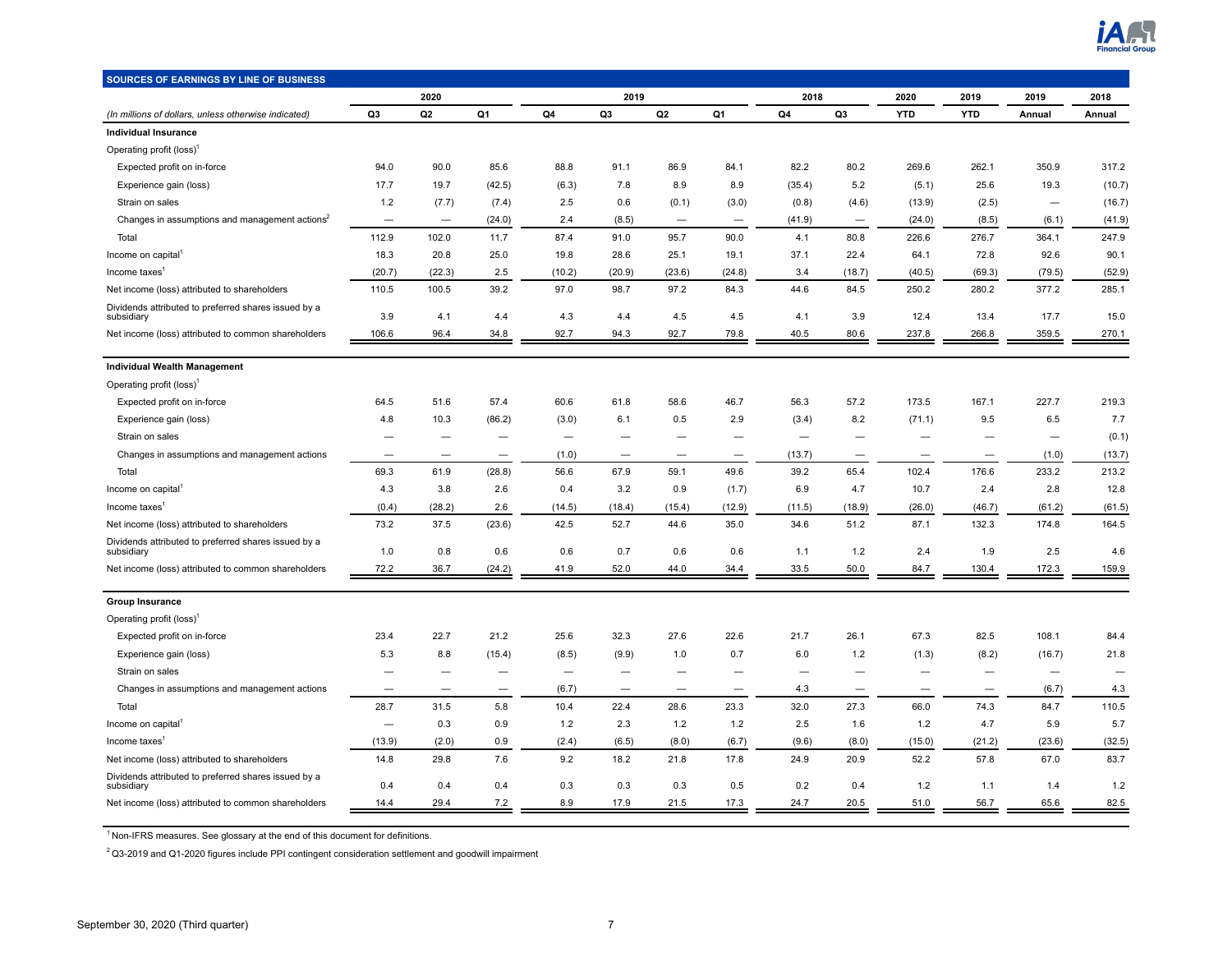

| SOURCES OF EARNINGS BY LINE OF BUSINESS (continued)                |                          |                          |                          |        |                   |                          |                   |                |                          |                          |                          |         |         |
|--------------------------------------------------------------------|--------------------------|--------------------------|--------------------------|--------|-------------------|--------------------------|-------------------|----------------|--------------------------|--------------------------|--------------------------|---------|---------|
|                                                                    |                          | 2020                     |                          |        | 2019              |                          |                   | 2018           |                          | 2020                     | 2019                     | 2019    | 2018    |
| (In millions of dollars, unless otherwise indicated)               | Q3                       | Q <sub>2</sub>           | Q1                       | Q4     | Q <sub>3</sub>    | Q <sub>2</sub>           | Q1                | Q <sub>4</sub> | Q <sub>3</sub>           | <b>YTD</b>               | <b>YTD</b>               | Annual  | Annual  |
| <b>Group Savings and Retirement</b>                                |                          |                          |                          |        |                   |                          |                   |                |                          |                          |                          |         |         |
| Operating profit (loss) <sup>1</sup>                               |                          |                          |                          |        |                   |                          |                   |                |                          |                          |                          |         |         |
| Expected profit on in-force                                        | 5.8                      | 4.4                      | 5.9                      | 6.3    | 6.3               | 6.4                      | 7.1               | 5.8            | 5.9                      | 16.1                     | 19.8                     | 26.1    | 23.4    |
| Experience gain (loss)                                             | 2.7                      | 4.1                      | 2.5                      | 0.5    | 4.4               | 3.1                      | 2.1               | (3.4)          |                          | 9.3                      | 9.6                      | 10.1    | (0.5)   |
| Strain on sales                                                    | (0.2)                    | 0.2                      | (0.1)                    | (0.5)  | (0.6)             | 0.1                      | 0.1               | 0.1            | (0.1)                    | (0.1)                    | (0.4)                    | (0.9)   | 0.4     |
| Changes in assumptions and management actions                      | $\overline{\phantom{0}}$ | $\overline{\phantom{0}}$ | $\overline{\phantom{0}}$ | 5.9    |                   |                          |                   | 49.7           | $\overline{\phantom{0}}$ | $\overline{\phantom{0}}$ | $\overline{\phantom{a}}$ | 5.9     | 49.7    |
| Total                                                              | 8.3                      | 8.7                      | 8.3                      | 12.2   | 10.1              | 9.6                      | 9.3               | 52.2           | 5.8                      | 25.3                     | 29.0                     | 41.2    | 73.0    |
| Income on capital                                                  | 1.1                      | 1.3                      | 0.8                      | 0.7    | 0.9               | 1.0                      | 0.5               | 0.4            | 0.4                      | 3.2                      | 2.4                      | 3.1     | 0.5     |
| Income taxes                                                       | (6.1)                    | 2.0                      | (0.9)                    | (3.2)  | (3.1)             | (2.9)                    | (2.6)             | (14.9)         | (1.5)                    | (5.0)                    | (8.6)                    | (11.8)  | (20.5)  |
| Net income (loss) attributed to shareholders                       | 3.3                      | 12.0                     | 8.2                      | 9.7    | 7.9               | 7.7                      | 7.2               | 37.7           | 4.7                      | 23.5                     | 22.8                     | 32.5    | 53.0    |
| Dividends attributed to preferred shares issued by a<br>subsidiary | 0.2                      | 0.2                      | 0.2                      | 0.1    |                   | 0.3                      | 0.1               | 0.1            | 0.1                      | 0.6                      | 0.4                      | 0.5     | 0.2     |
| Net income (loss) attributed to common shareholders                | 3.1                      | 11.8                     | 8.0                      | 9.6    | 7.9               | 7.4                      | 7.1               | 37.6           | 4.6                      | 22.9                     | 22.4                     | 32.0    | 52.8    |
|                                                                    |                          |                          |                          |        |                   |                          |                   |                |                          |                          |                          |         |         |
| <b>US Operations</b>                                               |                          |                          |                          |        |                   |                          |                   |                |                          |                          |                          |         |         |
| Operating profit (loss) <sup>1</sup>                               |                          |                          |                          |        |                   |                          |                   |                |                          |                          |                          |         |         |
| Expected profit on in-force                                        | 36.9                     | $8.2^{3}$                | 16.1                     | 11.5   | 15.4              | 14.9                     | 14.0              | 11.3           | 11.4                     | 61.2                     | 44.3                     | 55.8    | 45.2    |
| Experience gain (loss)                                             | (4.2)                    | (0.3)                    | (1.3)                    | 6.0    | (3.4)             | 2.1                      | 1.6               | (0.6)          | 0.9                      | (5.8)                    | 0.3                      | 6.3     | 6.6     |
| Strain on sales                                                    | (2.7)                    | (2.1)                    | (3.0)                    | (1.7)  | (2.3)             | (1.3)                    | (3.2)             | (2.3)          | (2.5)                    | (7.8)                    | (6.8)                    | (8.5)   | (10.0)  |
| Changes in assumptions and management actions                      | $\overline{\phantom{0}}$ | $\overline{\phantom{0}}$ |                          | 2.3    | $\qquad \qquad -$ | $\overline{\phantom{m}}$ | $\qquad \qquad -$ | $1.2$          |                          | $\qquad \qquad -$        |                          | 2.3     | 1.2     |
| Total                                                              | 30.0                     | 5.8                      | 11.8                     | 18.1   | 9.7               | 15.7                     | 12.4              | 9.6            | 9.8                      | 47.6                     | 37.8                     | 55.9    | 43.0    |
| Income on capital                                                  | (4.4)                    | 4.6                      | 5.0                      | 4.9    | 5.1               | 4.2                      | 3.5               | 7.7            | 1.4                      | 5.2                      | 12.8                     | 17.7    | 16.9    |
| Income taxes                                                       | (4.4)                    | (2.0)                    | (3.5)                    | (4.9)  | (3.2)             | (4.1)                    | (3.4)             | (4.1)          | (2.0)                    | (9.9)                    | (10.7)                   | (15.6)  | (12.5)  |
| Net income (loss) attributed to shareholders                       | 21.2                     | 8.4                      | 13.3                     | 18.1   | 11.6              | 15.8                     | 12.5              | 13.2           | 9.2                      | 42.9                     | 39.9                     | 58.0    | 47.4    |
| Dividends attributed to preferred shares issued by a<br>subsidiary |                          |                          |                          |        |                   |                          |                   |                |                          |                          |                          |         |         |
| Net income (loss) attributed to common shareholders                | 21.2                     | 8.4                      | 13.3                     | 18.1   | 11.6              | 15.8                     | 12.5              | 13.2           | 9.2                      | 42.9                     | 39.9                     | 58.0    | 47.4    |
| <b>Total Company</b>                                               |                          |                          |                          |        |                   |                          |                   |                |                          |                          |                          |         |         |
| Operating profit (loss) <sup>1</sup>                               |                          |                          |                          |        |                   |                          |                   |                |                          |                          |                          |         |         |
| Expected profit on in-force                                        | 224.6                    | 176.9                    | 186.2                    | 192.8  | 206.9             | 194.4                    | 174.5             | 177.3          | 180.8                    | 587.7                    | 575.8                    | 768.6   | 689.5   |
| Experience gain (loss)                                             | 26.3                     | 42.6                     | (142.9)                  | (11.3) | 5.0               | 15.6                     | 16.2              | (36.8)         | 15.5                     | (74.0)                   | 36.8                     | 25.5    | 24.9    |
| Strain on sales                                                    | (1.7)                    | (9.6)                    | (10.5)                   | 0.3    | (2.3)             | (1.3)                    | (6.1)             | (3.0)          | (7.2)                    | (21.8)                   | (9.7)                    | (9.4)   | (26.4)  |
| Changes in assumptions and management actions <sup>4</sup>         | $\overline{\phantom{0}}$ | $\overline{\phantom{0}}$ | (24.0)                   | 2.9    | (8.5)             | $\overline{\phantom{0}}$ | $\qquad \qquad -$ | (0.4)          |                          | (24.0)                   | (8.5)                    | (5.6)   | (0.4)   |
| Total                                                              | 249.2                    | 209.9                    | 8.8                      | 184.7  | 201.1             | 208.7                    | 184.6             | 137.1          | 189.1                    | 467.9                    | 594.4                    | 779.1   | 687.6   |
| Income on capital                                                  | 19.3                     | 30.8                     | 34.3                     | 27.0   | 40.1              | 32.4                     | 22.6              | 54.6           | 30.5                     | 84.4                     | 95.1                     | 122.1   | 126.0   |
| Income taxes                                                       | (45.5)                   | (52.5)                   | 1.6                      | (35.2) | (52.1)            | (54.0)                   | (50.4)            | (36.7)         | (49.1)                   | (96.4)                   | (156.5)                  | (191.7) | (179.9) |
| Net income (loss) attributed to shareholders                       | 223.0                    | 188.2                    | 44.7                     | 176.5  | 189.1             | 187.1                    | 156.8             | 155.0          | 170.5                    | 455.9                    | 533.0                    | 709.5   | 633.7   |
| Dividends attributed to preferred shares issued by a<br>subsidiary | 5.5                      | 5.5                      | 5.6                      | 5.3    | 5.4               | 5.7                      | 5.7               | 5.5            | 5.6                      | 16.6                     | 16.8                     | 22.1    | 21.0    |
| Net income (loss) attributed to common shareholders                | 217.5                    | 182.7                    | 39.1                     | 171.2  | 183.7             | 181.4                    | 151.1             | 149.5          | 164.9                    | 439.3                    | 516.2                    | 687.4   | 612.7   |

 $2$ Q3-2019 and Q1-2020 figures include PPI contingent consideration settlement and goodwill impairment

 $3$  Q2-2020 figure includes acquisition and integration costs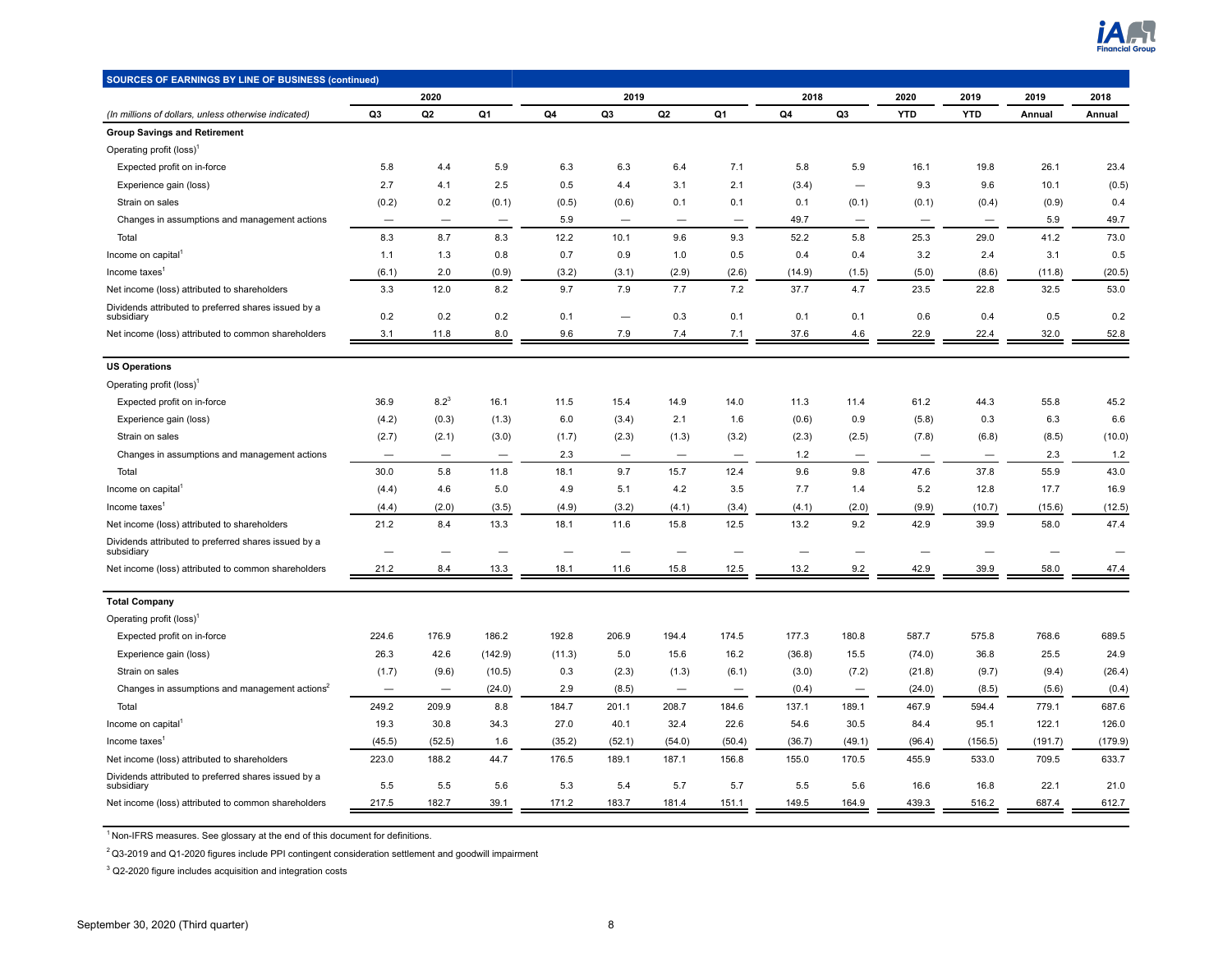<span id="page-8-0"></span>

| <b>EXPERIENCE AND SPECIFIC ITEMS<sup>1</sup></b>                                      |        |                          |                          |                          |                |                |                          |                          |                                 |            |                          |        |        |
|---------------------------------------------------------------------------------------|--------|--------------------------|--------------------------|--------------------------|----------------|----------------|--------------------------|--------------------------|---------------------------------|------------|--------------------------|--------|--------|
| (Earnings per diluted weighted average number of                                      |        | 2020                     |                          |                          | 2019           |                |                          | 2018                     |                                 | 2020       | 2019                     | 2019   | 2018   |
| common share)                                                                         | Q3     | Q <sub>2</sub>           | Q1                       | Q4                       | Q <sub>3</sub> | Q <sub>2</sub> | Q1                       | Q4                       | Q <sub>3</sub>                  | <b>YTD</b> | <b>YTD</b>               | Annual | Annual |
|                                                                                       |        |                          |                          |                          |                |                |                          |                          |                                 |            |                          |        |        |
| Specific gains and losses<br>Changes in assumptions and management actions            |        |                          |                          | 0.02                     |                |                |                          | -                        |                                 |            |                          | 0.02   |        |
| Unusual income tax gains and losses                                                   |        |                          |                          | 0.08                     |                | 0.04           |                          | 0.05                     |                                 |            | 0.04                     | 0.12   | 0.01   |
| HollisWealth post closing adjustment (purchase                                        |        |                          |                          |                          |                |                |                          |                          |                                 |            |                          |        |        |
| price clawback)                                                                       |        |                          |                          |                          |                |                |                          | 0.10                     |                                 |            |                          |        | 0.10   |
| Sale of a property, net of losses on AFS<br>investment                                |        |                          |                          |                          |                |                |                          | 0.14                     |                                 |            |                          |        | 0.14   |
| PPI's contingent consideration settlement and<br>goodwill impairment                  |        |                          |                          |                          | (0.08)         | -              |                          |                          |                                 |            | (0.08)                   | (0.08) |        |
| PPI goodwill impairment                                                               |        |                          | (0.22)                   |                          |                |                |                          |                          |                                 | (0.22)     |                          |        |        |
| Software and other writedowns                                                         | (0.11) |                          |                          | (0.07)                   |                |                |                          |                          |                                 | (0.11)     | -                        | (0.07) |        |
| Litigation provision increase                                                         |        |                          |                          | (0.14)                   |                |                |                          |                          |                                 |            |                          | (0.14) |        |
| PAR account adjustment                                                                |        |                          |                          | (0.02)                   |                |                |                          |                          |                                 | -          |                          | (0.02) |        |
| Sale of iA Investment Counsel                                                         |        | 0.08                     |                          |                          |                |                |                          |                          |                                 | 0.08       |                          |        |        |
| Sale of residential mortgage portfolio                                                | 0.06   | -                        |                          |                          |                |                |                          |                          |                                 | 0.06       |                          |        |        |
| Acquisition and integration costs                                                     | 0.02   | (0.01)                   |                          |                          |                |                |                          |                          |                                 | 0.01       |                          |        |        |
| Total                                                                                 | (0.03) | 0.07                     | (0.22)                   | (0.13)                   | (0.08)         | 0.04           |                          | 0.29                     | $\overline{\phantom{0}}$        | (0.18)     | (0.04)                   | (0.17) | 0.25   |
| Macro-related gains and losses <sup>2</sup>                                           |        |                          |                          |                          |                |                |                          |                          |                                 |            |                          |        |        |
| Increase (decrease) in income on UL policies                                          | 0.05   | 0.13                     | (0.21)                   | 0.05                     | 0.01           |                | 0.12                     | (0.16)                   | 0.02                            | (0.03)     | 0.13                     | 0.18   | (0.14) |
| Macroeconomic impact on level of assets backing<br>long-term liabilities <sup>3</sup> | 0.02   | $\overline{\phantom{0}}$ |                          | 0.03                     | 0.02           |                |                          | —                        | N/A                             | 0.02       | 0.02                     | 0.05   | N/A    |
| Higher (lower) than expected management fees <sup>3</sup>                             | 0.02   | 0.04                     | (0.02)                   | $\overline{\phantom{0}}$ |                |                | 0.03                     | (0.03)                   | $\qquad \qquad -$               | 0.04       | 0.03                     | 0.03   | (0.04) |
| Impact of dynamic hedging                                                             | 0.03   | (0.07)                   | (0.57)                   | 0.05                     | 0.04           | 0.03           | $\overline{\phantom{0}}$ | (0.09)                   | 0.02                            | (0.61)     | 0.07                     | 0.12   | (0.05) |
| Total                                                                                 | 0.12   | 0.10                     | (0.80)                   | 0.13                     | 0.07           | 0.03           | 0.15                     | (0.28)                   | 0.04                            | (0.58)     | 0.25                     | 0.38   | (0.23) |
|                                                                                       |        |                          |                          |                          |                |                |                          |                          |                                 |            |                          |        |        |
| Policyholder experience gains and losses                                              |        |                          |                          |                          |                |                |                          |                          |                                 |            |                          |        |        |
| Individual Insurance <sup>4</sup>                                                     | 0.04   | $\overline{\phantom{m}}$ | (0.08)                   | 0.03                     | 0.02           | 0.06           | (0.06)                   | (0.08)                   | 0.02                            | (0.04)     | 0.02                     | 0.05   | 0.08   |
| Individual Wealth Management                                                          | (0.01) | (0.01)                   | $\overline{\phantom{0}}$ | (0.06)                   |                | (0.03)         | (0.01)                   |                          | 0.03                            | (0.02)     | (0.04)                   | (0.10) | 0.04   |
| Group Insurance                                                                       | 0.03   | 0.05                     | (0.10)                   | (0.05)                   | (0.07)         | 0.01           |                          | 0.04                     | 0.01                            | (0.02)     | (0.06)                   | (0.11) | 0.15   |
| Group Savings and Retirement                                                          | 0.02   | 0.03                     | 0.02                     | 0.01                     | 0.03           | 0.02           | 0.02                     | (0.02)                   | $\overbrace{\phantom{1232211}}$ | 0.07       | 0.07                     | 0.08   |        |
| <b>US Operations</b>                                                                  | (0.04) | 0.01                     | (0.01)                   | 0.04                     | (0.02)         | 0.01           | 0.01                     | (0.01)                   | 0.01                            | (0.04)     | $\overline{\phantom{0}}$ | 0.04   | 0.04   |
| Total                                                                                 | 0.04   | 0.08                     | (0.17)                   | (0.03)                   | (0.04)         | 0.07           | (0.04)                   | (0.07)                   | 0.07                            | (0.05)     | (0.01)                   | (0.04) | 0.31   |
| Other experience gains and losses                                                     |        |                          |                          |                          |                |                |                          |                          |                                 |            |                          |        |        |
| Strain on sales (in Ind. Insurance and US                                             |        |                          |                          |                          |                |                |                          |                          |                                 |            |                          |        |        |
| Operations)                                                                           |        | (0.05)                   | (0.03)                   | 0.02                     | 0.01           | 0.03           | 0.01                     | (0.01)                   | (0.02)                          | (0.08)     | 0.05                     | 0.07   | (0.06) |
| iA Auto and Home                                                                      | 0.11   | 0.07                     | 0.11                     | 0.01                     | 0.05           | 0.01           | 0.02                     | 0.01                     | $\qquad \qquad -$               | 0.29       | 0.08                     | 0.09   | 0.03   |
| Income on capital (excluding iAAH)                                                    | (0.04) | (0.05)                   | (0.03)                   | 0.02                     | 0.02           | 0.04           | 0.01                     | 0.04                     | 0.01                            | (0.12)     | 0.07                     | 0.09   | 0.07   |
| Usual income tax gains and losses                                                     | 0.12   | 0.04                     | 0.04                     | (0.01)                   | 0.01           | (0.05)         | (0.05)                   | $\overline{\phantom{0}}$ | $\overline{\phantom{0}}$        | 0.20       | (0.09)                   | (0.10) |        |
| <b>Total gains and losses</b>                                                         | 0.32   | 0.26                     | (1.10)                   | 0.01                     | 0.04           | 0.17           | 0.10                     | (0.02)                   | 0.10                            | (0.52)     | 0.31                     | 0.32   | 0.37   |
|                                                                                       |        |                          |                          |                          |                |                |                          |                          |                                 |            |                          |        |        |

<sup>2</sup> Approximate impact of macroeconomic variations as compared to the expected net earnings that the Company would have earned under normal macroeconomic conditions.

 $^3$  Expected profit on in-force for the wealth management businesses is updated on a quarterly basis to reflect market growth and net sales.

<sup>4</sup> In Q4-2019, an adjustment has been made to the Q3-2019 core EPS following a modification of the core earnings per common share definition relating to macroeconomic variation impacts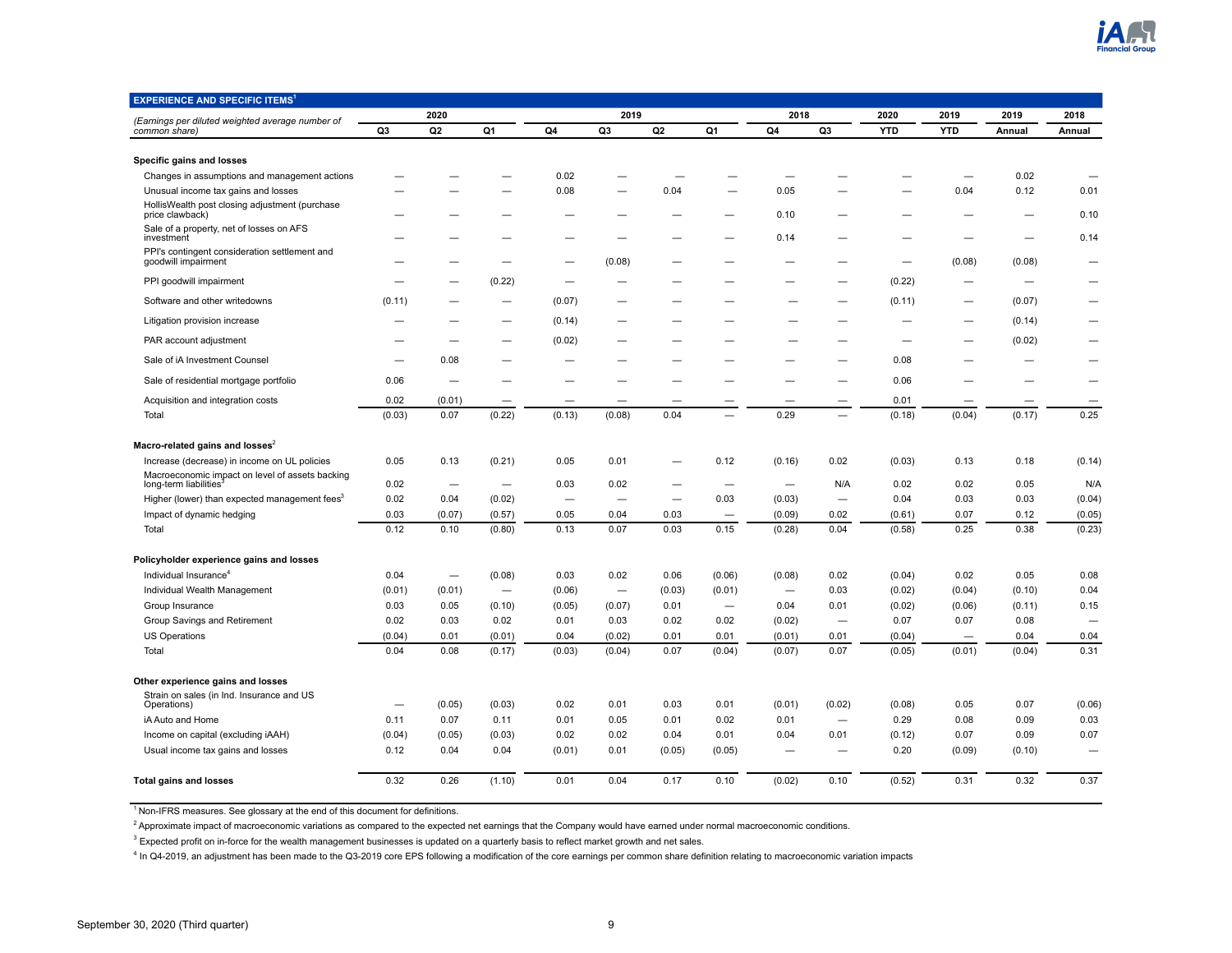

<span id="page-9-0"></span>

| REPORTED EPS AND CORE EPS RECONCILIATION                                                                          |                          |                                 |                          |                          |                          |                          |                          |        |                          |            |                          |                          |                          |
|-------------------------------------------------------------------------------------------------------------------|--------------------------|---------------------------------|--------------------------|--------------------------|--------------------------|--------------------------|--------------------------|--------|--------------------------|------------|--------------------------|--------------------------|--------------------------|
|                                                                                                                   |                          | 2020                            |                          |                          | 2019                     |                          |                          | 2018   |                          | 2020       | 2019                     | 2019                     | 2018                     |
| (Earnings per diluted weighted average number of<br>common share)                                                 | Q3                       | Q2                              | Q1                       | Q4                       | Q <sub>3</sub>           | Q <sub>2</sub>           | Q1                       | Q4     | Q3                       | <b>YTD</b> | <b>YTD</b>               | Annual                   | Annual                   |
| <b>Reported earnings</b>                                                                                          |                          |                                 |                          |                          |                          |                          |                          |        |                          |            |                          |                          |                          |
| Earnings per common share - diluted                                                                               | 2.03                     | 1.71                            | 0.36                     | 1.59                     | 1.72                     | 1.69                     | 1.40                     | 1.36   | 1.50                     | 4.10       | 4.81                     | 6.40                     | 5.59                     |
| Return on common shareholders' equity - trailing 12<br>months <sup>1</sup>                                        | 10.9%                    | 10.5%                           | 10.7%                    | 12.9%                    | 12.7%                    | 12.6%                    | 12.4%                    | 12.5%  | 12.3%                    |            |                          |                          | $\overline{\phantom{0}}$ |
| EPS adjustments (non-core items)                                                                                  |                          |                                 |                          |                          |                          |                          |                          |        |                          |            |                          |                          |                          |
| Specific gains and losses                                                                                         |                          |                                 |                          |                          |                          |                          |                          |        |                          |            |                          |                          |                          |
| Changes in assumptions and management actions                                                                     |                          |                                 |                          | (0.02)                   |                          |                          |                          |        |                          |            |                          | (0.02)                   | $\overline{\phantom{0}}$ |
| Unusual income tax gains and losses                                                                               |                          |                                 |                          | (0.08)                   | $\overline{\phantom{0}}$ | (0.04)                   | -                        | (0.05) |                          |            | (0.04)                   | (0.12)                   | 0.02                     |
| Holliswealth post closing adjustment (purchase price<br>clawback)                                                 |                          |                                 |                          |                          |                          |                          |                          | (0.10) |                          |            |                          | $\overline{\phantom{0}}$ | (0.10)                   |
| Sale of a property, net of losses on AFS investment                                                               |                          |                                 |                          |                          |                          |                          |                          | (0.14) |                          |            |                          | -                        | (0.14)                   |
| PPI's contingent consideration settlement and goodwill<br>impairment                                              |                          |                                 |                          |                          | 0.08                     |                          |                          |        |                          | -          | 0.08                     | 0.08                     |                          |
| PPI goodwill impairment                                                                                           |                          | $\overline{\phantom{0}}$        | 0.22                     | $\overline{\phantom{0}}$ |                          |                          |                          |        | $\overline{\phantom{0}}$ | 0.22       |                          | $\overline{\phantom{0}}$ |                          |
| Sale of iA Investment Counsel                                                                                     | $\overline{\phantom{0}}$ | (0.08)                          | -                        |                          |                          |                          |                          |        |                          | (0.08)     |                          |                          |                          |
| Sale of residential mortgage portfolio                                                                            | (0.06)                   | $\overbrace{\phantom{1232211}}$ |                          |                          |                          |                          |                          |        | $\overline{\phantom{0}}$ | (0.06)     |                          | —                        | $\overline{\phantom{0}}$ |
| Acquisition and integration costs                                                                                 | 0.02                     | 0.06                            | -                        | -                        | -                        |                          |                          |        |                          | 0.08       |                          |                          | -                        |
| Software and other writedowns                                                                                     | 0.11                     |                                 |                          | 0.07                     |                          |                          |                          |        |                          | 0.11       |                          | 0.07                     |                          |
| Litigation provision increase                                                                                     |                          |                                 | $\overline{\phantom{m}}$ | 0.14                     | $\overline{\phantom{0}}$ | $\overline{\phantom{0}}$ |                          |        | -                        |            |                          | 0.14                     |                          |
| PAR account adjustment                                                                                            | $\overline{\phantom{0}}$ | $\overline{\phantom{0}}$        |                          | 0.02                     | $\overline{\phantom{0}}$ | $\overline{\phantom{0}}$ | $\overline{\phantom{0}}$ |        |                          |            |                          | 0.02                     | $\overline{\phantom{0}}$ |
| Total                                                                                                             | 0.07                     | (0.02)                          | 0.22                     | 0.13                     | 0.08                     | (0.04)                   | $\overline{\phantom{0}}$ | (0.29) | $\equiv$                 | 0.27       | 0.04                     | 0.17                     | (0.22)                   |
| Macro-related gains and losses <sup>3</sup>                                                                       | (0.12)                   | (0.10)                          | 0.80                     | (0.13)                   | (0.07)                   | (0.03)                   | (0.15)                   | 0.28   | (0.04)                   | 0.58       | (0.25)                   | (0.38)                   | 0.23                     |
| Policyholder experience gains and losses in excess of \$0.04 EPS <sup>4</sup>                                     |                          |                                 |                          |                          |                          |                          |                          |        |                          |            |                          |                          |                          |
| Individual Insurance                                                                                              |                          | -                               | 0.04                     |                          | -                        | (0.02)                   | 0.02                     | 0.04   |                          | 0.04       |                          | —                        | (0.02)                   |
| Individual Wealth Management                                                                                      |                          | $\overline{\phantom{0}}$        |                          | 0.02                     | $\overline{\phantom{0}}$ |                          |                          |        |                          |            |                          | 0.02                     | $\overline{\phantom{0}}$ |
| Group Insurance                                                                                                   |                          | (0.01)                          | 0.06                     | 0.01                     | 0.03                     |                          |                          |        |                          | 0.05       | 0.03                     | 0.04                     | (0.02)                   |
| Group Savings and Retirement                                                                                      |                          |                                 |                          |                          |                          |                          |                          |        |                          |            |                          |                          | $\overline{\phantom{0}}$ |
| <b>US Operations</b>                                                                                              | -                        | -                               | -                        | $\overline{\phantom{0}}$ | $\overline{\phantom{0}}$ | $\overline{\phantom{0}}$ |                          |        |                          |            |                          | -                        | (0.01)                   |
| Total                                                                                                             | $\overline{\phantom{0}}$ | (0.01)                          | 0.10                     | 0.03                     | 0.03                     | (0.02)                   | 0.02                     | 0.04   |                          | 0.09       | 0.03                     | 0.06                     | (0.05)                   |
| Other experience gains and losses in excess of \$0.04 EPS <sup>4</sup>                                            |                          |                                 |                          |                          |                          |                          |                          |        |                          |            |                          |                          |                          |
| Strain on sales (in Individual Insurance and US<br>Operations)                                                    |                          | 0.01                            | $\overline{\phantom{0}}$ |                          | -                        |                          |                          |        |                          | 0.01       |                          | —                        |                          |
| iA Auto and Home                                                                                                  | (0.07)                   | (0.03)                          | (0.07)                   |                          | (0.01)                   |                          |                          |        |                          | (0.17)     | (0.01)                   | (0.01)                   |                          |
| Income on capital (excluding iAAH)                                                                                |                          | 0.01                            | $\overline{\phantom{0}}$ |                          | $\overline{\phantom{0}}$ | $\overline{\phantom{0}}$ |                          |        |                          | 0.01       | $\overline{\phantom{0}}$ |                          |                          |
| Usual income tax gains and losses                                                                                 | (0.08)                   |                                 |                          |                          | -                        | 0.01                     | 0.01                     |        |                          | (0.08)     | 0.02                     | 0.02                     |                          |
| <b>Total adjustments</b>                                                                                          | (0.20)                   | (0.14)                          | 1.05                     | 0.03                     | 0.03                     | (0.08)                   | (0.12)                   | 0.03   | (0.04)                   | 0.71       | (0.17)                   | (0.14)                   | (0.04)                   |
| Core earnings                                                                                                     |                          |                                 |                          |                          |                          |                          |                          |        |                          |            |                          |                          |                          |
| Core earnings per common share - diluted <sup>3</sup><br>Core return on common shareholders' equity - trailing 12 | 1.83                     | 1.57                            | 1.41                     | 1.62                     | 1.75                     | 1.61                     | 1.28                     | 1.39   | 1.46                     | 4.81       | 4.64                     | 6.26                     | 5.55                     |
| months <sup>2</sup>                                                                                               | 12.3%                    | 12.4%                           | 12.7%                    | 12.6%                    | 12.4%                    | 12.1%                    | 12.0%                    | 12.4%  | 12.2%                    |            |                          |                          |                          |

 $^2$  In Q4-2018, the Company made an adjustment to the estimates used to establish income taxes payable in prior periods by decreasing the retained earnings as at January 1, 2017 by 58 \$.

 $3$  In Q4-2019, an adjustment has been made to the Q3-2019 core EPS following a modification of the core earnings per common share definition relating to macroeconomic variation impacts

<sup>4</sup> Applied on a quarterly basis.

<sup>5</sup> In Q3-2018, an adjustment was made retroactively to January 1, 2018, further to the application of IFRS-15.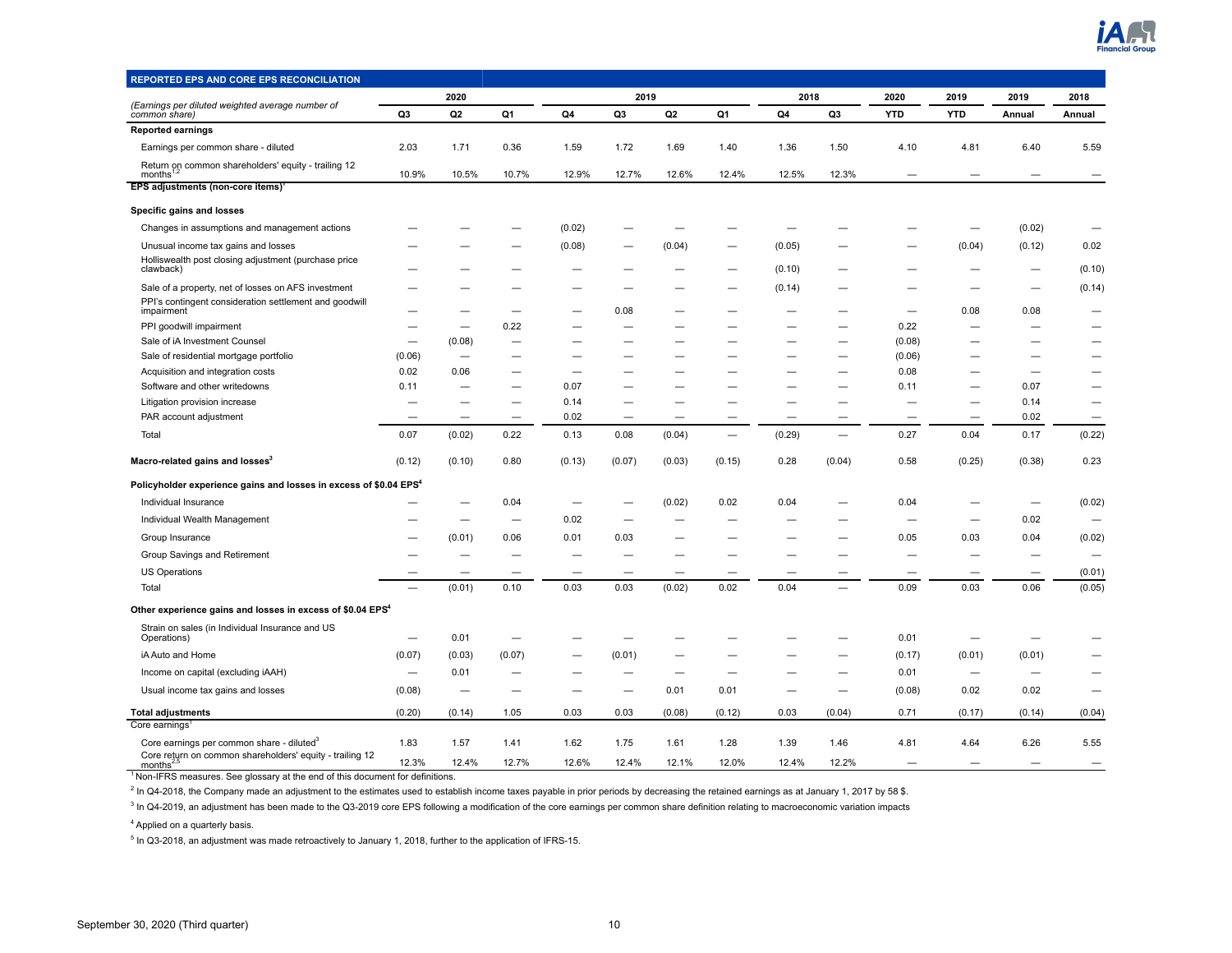

<span id="page-10-0"></span>

| <b>BUSINESS GROWTH</b>                               |           |                |           |                |                |                |           |           |                |            |            |           |           |
|------------------------------------------------------|-----------|----------------|-----------|----------------|----------------|----------------|-----------|-----------|----------------|------------|------------|-----------|-----------|
|                                                      |           | 2020           |           |                |                | 2019           |           |           | 2018           | 2020       | 2019       | 2019      | 2018      |
| (In millions of dollars, unless otherwise indicated) | Q3        | Q <sub>2</sub> | Q1        | Q <sub>4</sub> | Q <sub>3</sub> | Q <sub>2</sub> | Q1        | Q4        | Q <sub>3</sub> | <b>YTD</b> | <b>YTD</b> | Annual    | Annual    |
| <b>Individual Insurance</b>                          |           |                |           |                |                |                |           |           |                |            |            |           |           |
| Sales <sup>1</sup>                                   |           |                |           |                |                |                |           |           |                |            |            |           |           |
| Minimum Premiums                                     | 51.6      | 43.5           | 43.3      | 48.5           | 45.8           | 43.1           | 39.0      | 44.7      | 43.7           | 138.4      | 127.9      | 176.4     | 173.7     |
| <b>Excess Premiums</b>                               | 1.8       | 9.4            | 1.9       | 2.8            | 1.2            | 4.9            | 2.2       | 2.6       | 5.7            | 13.1       | 8.3        | 11.1      | 17.1      |
| Total                                                | 53.4      | 52.9           | 45.2      | 51.3           | 47.0           | 48.0           | 41.2      | 47.3      | 49.4           | 151.5      | 136.2      | 187.5     | 190.8     |
| Net premiums                                         | 412.0     | 393.5          | 397.5     | 409.9          | 397.5          | 391.3          | 387.8     | 399.4     | 384.5          | 1,203.0    | 1,176.6    | 1,586.5   | 1,554.4   |
| Number of policies issued                            |           |                |           |                |                |                |           |           |                |            |            |           |           |
| Life insurance only                                  | 34,519    | 31,558         | 28,929    | 31,485         | 32,379         | 30,711         | 27,713    | 31,230    | 30,442         | 95,006     | 90,803     | 122,288   | 119,333   |
| Life, critical illness, disability                   | 49,156    | 46,965         | 44,558    | 47,995         | 49,160         | 46,714         | 41,858    | 46,729    | 45,125         | 140,679    | 137,732    | 185,727   | 178,034   |
| <b>Individual Wealth Management</b>                  |           |                |           |                |                |                |           |           |                |            |            |           |           |
| Sales <sup>1</sup>                                   |           |                |           |                |                |                |           |           |                |            |            |           |           |
| General fund                                         | 208.2     | 174.9          | 205.7     | 176.7          | 162.0          | 97.9           | 109.2     | 104.8     | 88.1           | 588.8      | 369.1      | 545.8     | 400.6     |
| Segregated funds                                     | 724.9     | 599.3          | 872.3     | 633.4          | 576.4          | 544.8          | 610.9     | 460.0     | 464.4          | 2,196.5    | 1,732.1    | 2,365.5   | 1,987.9   |
| Mutual funds                                         | 544.7     | 504.6          | 693.0     | 566.3          | 465.2          | 485.9          | 546.3     | 481.8     | 442.1          | 1,742.3    | 1,497.4    | 2,063.7   | 2,137.9   |
| Total                                                | 1,477.8   | 1,278.8        | 1,771.0   | 1,376.4        | 1,203.6        | 1,128.6        | 1,266.4   | 1,046.6   | 994.6          | 4,527.6    | 3,598.6    | 4,975.0   | 4,526.4   |
| Net investment fund sales <sup>1</sup>               |           |                |           |                |                |                |           |           |                |            |            |           |           |
| Segregated funds                                     | 375.9     | 417.0          | 423.8     | 243.6          | 167.8          | 106.2          | 145.2     | 76.1      | 63.1           | 1,216.7    | 419.2      | 662.8     | 422.3     |
| Mutual funds                                         | 47.6      | 49.9           | (99.2)    | (54.4)         | (127.9)        | (136.8)        | (88.5)    | (117.9)   | (82.3)         | (1.7)      | (353.2)    | (407.6)   | (157.6)   |
| Total                                                | 423.5     | 466.9          | 324.6     | 189.2          | 39.9           | (30.6)         | 56.7      | (41.8)    | (19.2)         | 1,215.0    | 66.0       | 255.2     | 264.7     |
| Assets under management                              |           |                |           |                |                |                |           |           |                |            |            |           |           |
| General fund <sup>3</sup>                            | 2,034.1   | 1,952.2        | 1,915.1   | 1,807.5        | 1,731.4        | 1,644.9        | 1,613.4   | 1,531.9   | 1,463.1        | 2,034.1    | 1,731.4    | 1,807.5   | 1,531.9   |
| Segregated funds                                     | 17,738.0  | 16,754.9       | 14,893.9  | 16,391.9       | 15,748.3       | 15,431.7       | 15,135.6  | 13,993.5  | 14,913.8       | 17,738.0   | 15,748.3   | 16,391.9  | 13,993.5  |
| Mutual funds                                         | 10,518.0  | 10,048.7       | 9,908.7   | 11,594.1       | 11,360.2       | 11,431.0       | 11,467.0  | 10,832.8  | 11,760.1       | 10,518.0   | 11,360.2   | 11,594.1  | 10,832.8  |
| Other                                                | 914.8     | 994.5          | 3,825.7   | 4,509.0        | 4,515.7        | 4,513.1        | 4,518.3   | 4,173.6   | 4,503.4        | 914.8      | 4,515.7    | 4,509.0   | 4,173.6   |
| Total                                                | 31.204.9  | 29,750.3       | 30,543.4  | 34,302.6       | 33,355.6       | 33,020.7       | 32,734.3  | 30,531.8  | 32,640.4       | 31,204.9   | 33,355.6   | 34,302.6  | 30,531.8  |
| Assets under administration <sup>45</sup>            | 87,555.0  | 84,594.2       | 77,639.2  | 88,142.1       | 86,426.5       | 86,361.4       | 84,899.1  | 78,414.1  | 84,751.9       | 87,555.0   | 86,426.5   | 88,142.1  | 78,414.1  |
| Total                                                | 118,759.9 | 114,344.5      | 108,182.6 | 122,444.7      | 119,782.1      | 119,382.1      | 117,633.4 | 108,945.9 | 117,392.3      | 118,759.9  | 119,782.1  | 122,444.7 | 108,945.9 |
| <b>Group Insurance</b>                               |           |                |           |                |                |                |           |           |                |            |            |           |           |
| Sales <sup>1</sup>                                   |           |                |           |                |                |                |           |           |                |            |            |           |           |
| <b>Employee Plans</b>                                | 26.1      | 22.9           | 57.1      | 6.2            | 12.9           | 4.1            | 25.9      | 7.2       | 9.4            | 106.1      | 42.9       | 49.1      | 92.5      |
| <b>Dealers Services</b>                              |           |                |           |                |                |                |           |           |                |            |            |           |           |
| Creditor Insurance                                   | 90.1      | 46.4           | 58.9      | 75.0           | 97.6           | 91.3           | 64.8      | 87.0      | 108.3          | 195.4      | 253.7      | 328.7     | 374.2     |
| P&C                                                  | 87.0      | 54.1           | 62.0      | 55.9           | 70.6           | 74.3           | 52.6      | 54.8      | 66.1           | 203.1      | 197.5      | 253.4     | 242.2     |
| Non-Prime Loan originations                          | 132.0     | 89.0           | 103.2     | 110.1          | 131.5          | 104.5          | 92.1      | 98.9      | 90.5           | 324.2      | 328.1      | 438.2     | 346.5     |
| Total                                                | 309.1     | 189.5          | 224.1     | 241.0          | 299.7          | 270.1          | 209.5     | 240.7     | 264.9          | 722.7      | 779.3      | 1,020.3   | 962.9     |
| <b>Special Markets Solutions</b>                     | 40.3      | 44.9           | 75.8      | 76.3           | 62.9           | 61.1           | 73.6      | 76.2      | 57.6           | 161.0      | 197.6      | 273.9     | 255.6     |
| <b>Total sales</b>                                   | 375.5     | 257.3          | 357.0     | 323.5          | 375.5          | 335.3          | 309.0     | 324.1     | 331.9          | 989.8      | 1,019.8    | 1,343.3   | 1,311.0   |
| Car Ioans <sup>1</sup>                               |           |                |           |                |                |                |           |           |                |            |            |           |           |
| Dealer Services - Non-Prime Finance receivables      | 863.0     | 798.5          | 762.5     | 727.0          | 685.1          | 614.3          | 572.7     | 529.9     | 474.5          | 863.0      | 685.1      | 727.0     | 529.9     |

<sup>2</sup> Asset amounts have been adjusted retroactively in Q3-2018 further to recent acquisitions.

<sup>3</sup> In Q3-2018, Individual Wealth Management general fund assets for prior periods were adjusted retroactively following a reclassification.

<sup>4</sup> Includes assets related to distribution affiliates.

<sup>5</sup> An adjustment to Q2-2019 asset under administration figure has been performed in Q3-2019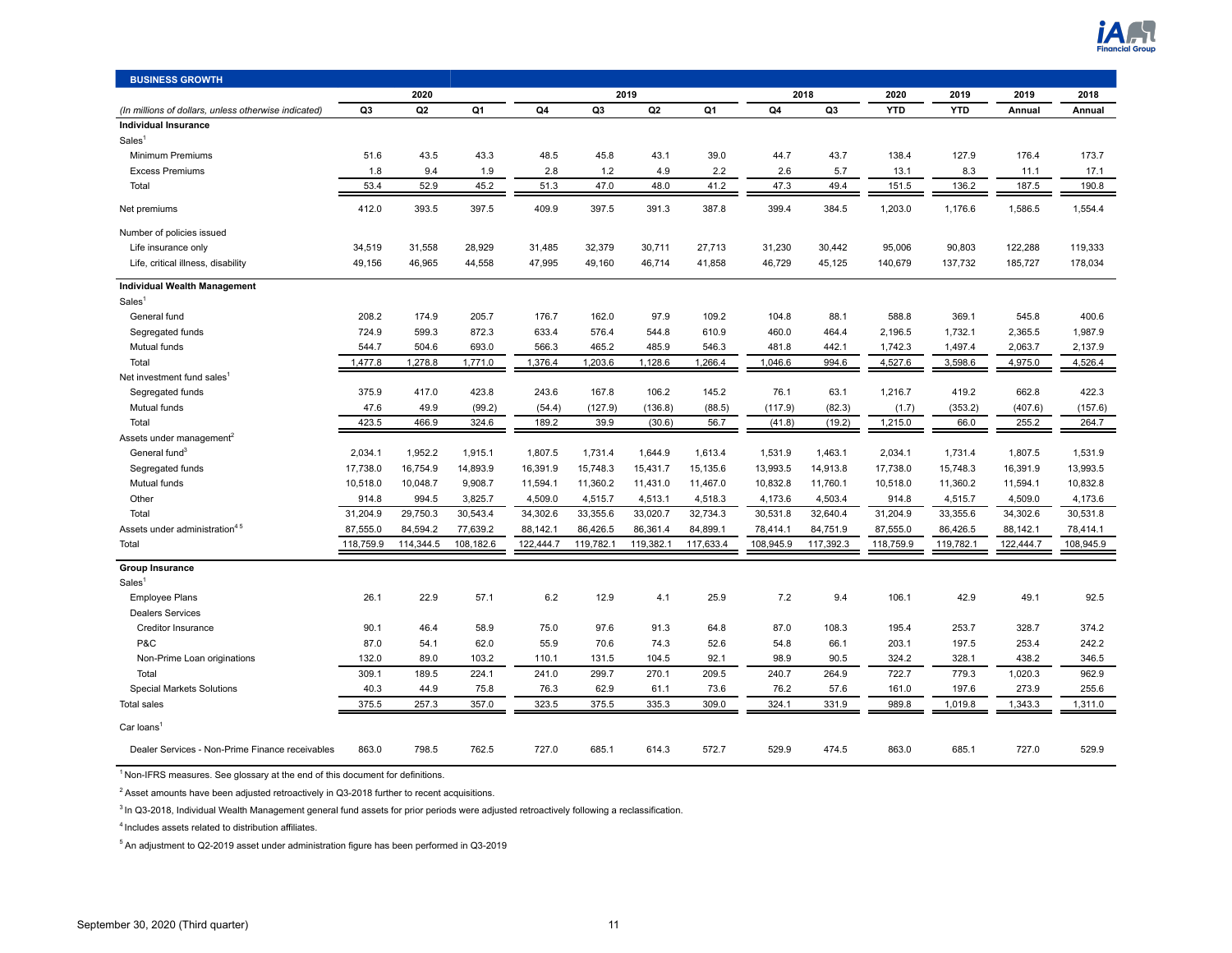

| <b>BUSINESS GROWTH (continued)</b>                   |          |                |          |          |                |                |          |          |                |            |            |          |          |
|------------------------------------------------------|----------|----------------|----------|----------|----------------|----------------|----------|----------|----------------|------------|------------|----------|----------|
|                                                      |          | 2020           |          |          |                | 2019           |          |          | 2018           | 2020       | 2019       | 2019     | 2018     |
| (In millions of dollars, unless otherwise indicated) | Q3       | Q <sub>2</sub> | Q1       | Q4       | Q <sub>3</sub> | Q <sub>2</sub> | Q1       | Q4       | Q <sub>3</sub> | <b>YTD</b> | <b>YTD</b> | Annual   | Annual   |
| Group Insurance (continued)                          |          |                |          |          |                |                |          |          |                |            |            |          |          |
| Net premiums and premium equivalents                 |          |                |          |          |                |                |          |          |                |            |            |          |          |
| <b>Employee Plans</b>                                | 259.9    | 243.8          | 261.9    | 245.4    | 245.0          | 248.8          | 246.5    | 247.7    | 251.1          | 765.6      | 740.3      | 985.7    | 981.6    |
| Dealer Services - Creditor Insurance                 | 73.2     | 32.4           | 41.2     | 54.2     | 75.9           | 67.9           | 43.4     | 64.5     | 75.4           | 146.8      | 187.2      | 241.4    | 257.1    |
| Dealer Services - P&C                                | 45.5     | 48.9           | 49.5     | 39.2     | 38.6           | 40.1           | 37.3     | 35.2     | 35.5           | 143.9      | 116.0      | 155.2    | 133.4    |
| <b>Special Markets Solutions</b>                     | 35.9     | 40.6           | 71.3     | 71.8     | 58.6           | 56.3           | 69.5     | 72.2     | 53.8           | 147.8      | 184.4      | 256.2    | 239.5    |
| Total net premiums                                   | 414.5    | 365.7          | 423.9    | 410.6    | 418.1          | 413.1          | 396.7    | 419.6    | 415.8          | 1,204.1    | 1,227.9    | 1,638.5  | 1,611.6  |
| Premium equivalents and deposits                     |          |                |          |          |                |                |          |          |                |            |            |          |          |
| Administrative services only contracts (ASO)         | 18.0     | 7.4            | 16.9     | 17.9     | 16.2           | 18.5           | 18.3     | 18.3     | 16.5           | 42.3       | 53.0       | 70.9     | 66.6     |
| Investment contracts                                 | 17.5     | 20.2           | 20.5     | 20.6     | 20.3           | 15.8           | 22.1     | 26.9     | 32.2           | 58.2       | 58.2       | 78.8     | 110.9    |
| Total                                                | 450.0    | 393.3          | 461.3    | 449.1    | 454.6          | 447.4          | 437.1    | 464.8    | 464.5          | 1,304.6    | 1,339.1    | 1,788.2  | 1,789.1  |
|                                                      |          |                |          |          |                |                |          |          |                |            |            |          |          |
| <b>Group Savings and Retirement</b>                  |          |                |          |          |                |                |          |          |                |            |            |          |          |
| Sales <sup>1</sup>                                   |          |                |          |          |                |                |          |          |                |            |            |          |          |
| Accumulation contracts                               |          |                |          |          |                |                |          |          |                |            |            |          |          |
| General fund                                         | 17.5     | 19.9           | 41.9     | 10.7     | 16.0           | 11.7           | 11.6     | 17.7     | 10.6           | 79.3       | 39.3       | 50.0     | 60.9     |
| Segregated funds                                     | 508.3    | 288.8          | 591.9    | 372.0    | 324.5          | 316.8          | 336.7    | 394.1    | 276.1          | 1,389.0    | 978.0      | 1,350.0  | 1,340.5  |
| Total                                                | 525.8    | 308.7          | 633.8    | 382.7    | 340.5          | 328.5          | 348.3    | 411.8    | 286.7          | 1,468.3    | 1,017.3    | 1,400.0  | 1,401.4  |
| Insured annuities (general fund)                     | 648.2    | 52.3           | 6.1      | 197.3    | 95.0           | 17.3           | 318.0    | 9.8      | 22.7           | 706.6      | 430.3      | 627.6    | 218.4    |
| Deposits                                             | 6.0      | 4.0            | 19.0     | 13.2     | 11.0           | 12.6           | 9.2      | 16.7     | 13.9           | 29.0       | 32.8       | 46.0     | 47.1     |
| <b>Total sales</b>                                   | 1.180.0  | 365.0          | 658.9    | 593.2    | 446.5          | 358.4          | 675.5    | 438.3    | 323.3          | 2,203.9    | 1,480.4    | 2,073.6  | 1,666.9  |
| Net premiums and deposits                            |          |                |          |          |                |                |          |          |                |            |            |          |          |
| Net premiums                                         | 1,167.5  | 354.2          | 633.0    | 573.0    | 428.5          | 338.7          | 660.3    | 415.4    | 303.3          | 2,154.7    | 1,427.5    | 2,000.5  | 1,594.9  |
| Deposits                                             | 6.0      | 4.0            | 19.0     | 13.2     | 11.0           | 12.6           | 9.2      | 16.7     | 13.9           | 29.0       | 32.8       | 46.0     | 47.1     |
| Total                                                | 1,173.5  | 358.2          | 652.0    | 586.2    | 439.5          | 351.3          | 669.5    | 432.1    | 317.2          | 2,183.7    | 1,460.3    | 2,046.5  | 1,642.0  |
| Assets under management                              |          |                |          |          |                |                |          |          |                |            |            |          |          |
| Accumulation contracts                               |          |                |          |          |                |                |          |          |                |            |            |          |          |
| General fund <sup>2</sup>                            | 295.1    | 290.4          | 289.9    | 232.5    | 240.8          | 233.2          | 233.4    | 231.1    | 226.3          | 295.1      | 240.8      | 232.5    | 231.1    |
| Segregated funds                                     | 12,381.0 | 11,749.9       | 10,566.2 | 11,476.0 | 11,228.1       | 10,957.0       | 10,623.9 | 9,787.1  | 10,119.8       | 12,381.0   | 11,228.1   | 11,476.0 | 9,787.1  |
| Other                                                | 352.9    | 355.7          | 335.3    | 865.0    | 899.1          | 896.5          | 887.6    | 850.4    | 845.3          | 352.9      | 899.1      | 865.0    | 850.4    |
| Total                                                | 13,029.0 | 12,396.0       | 11,191.4 | 12,573.5 | 12,368.0       | 12,086.7       | 11,744.9 | 10,868.6 | 11,191.4       | 13,029.0   | 12,368.0   | 12,573.5 | 10,868.6 |
| Insured annuities (general fund)                     | 4,711.6  | 4,067.2        | 3,817.1  | 3,929.2  | 3,791.2        | 3,709.7        | 3,658.3  | 3,246.1  | 3,314.8        | 4,711.6    | 3,791.2    | 3,929.2  | 3,246.1  |
| Total                                                | 17,740.6 | 16,463.2       | 15,008.5 | 16,502.7 | 16,159.2       | 15,796.4       | 15,403.2 | 14,114.7 | 14,506.2       | 17,740.6   | 16,159.2   | 16,502.7 | 14,114.7 |

 $^{2}$  In Q3-2020 an adjustment has been made to better reflect Q2-2020 results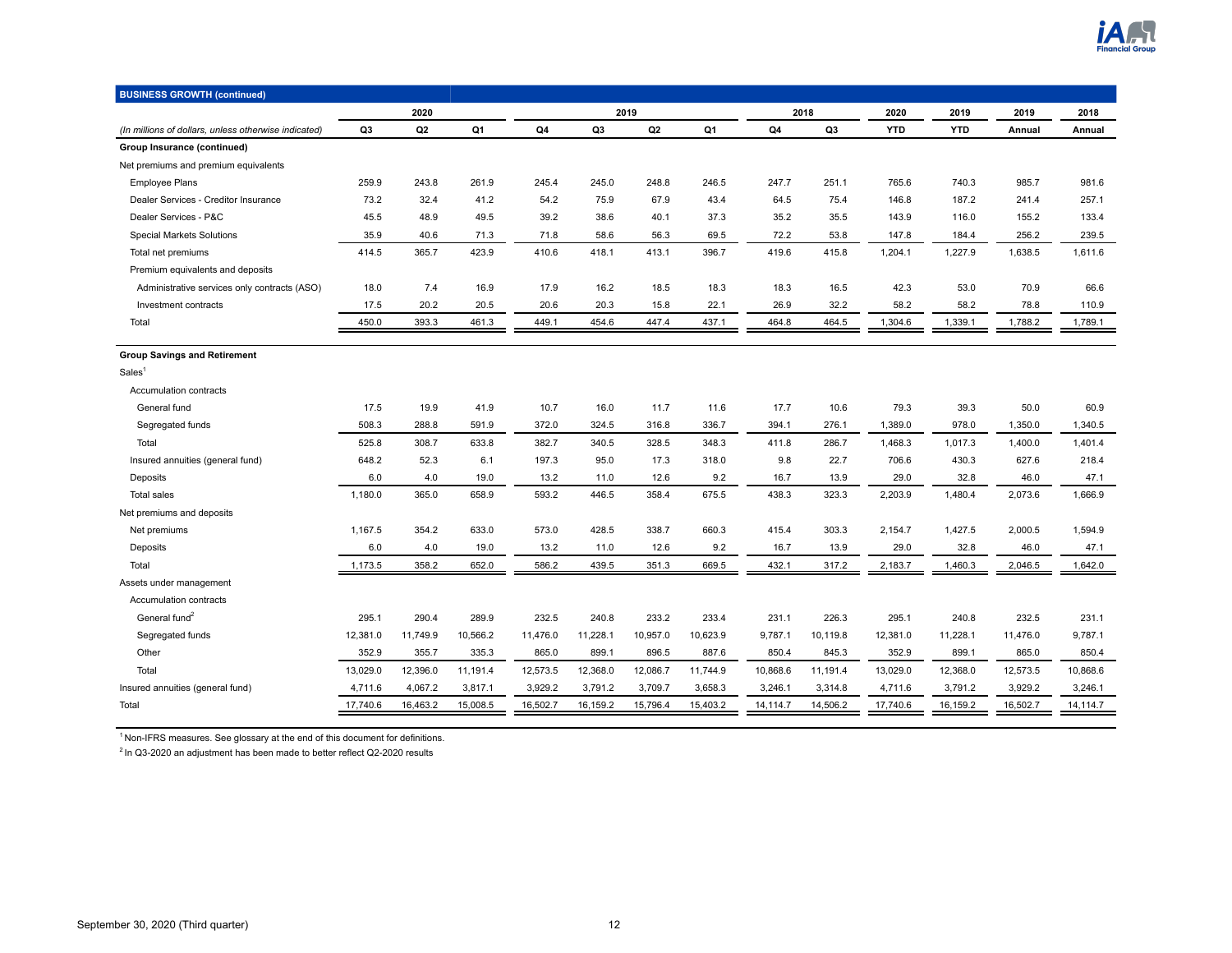

| <b>BUSINESS GROWTH (continued)</b>                                       |                |                |         |         |                |                |         |         |                |            |            |          |          |
|--------------------------------------------------------------------------|----------------|----------------|---------|---------|----------------|----------------|---------|---------|----------------|------------|------------|----------|----------|
|                                                                          |                | 2020           |         |         | 2019           |                |         | 2018    |                | 2020       | 2019       | 2019     | 2018     |
| (In millions of dollars, unless otherwise indicated)                     | Q <sub>3</sub> | Q <sub>2</sub> | Q1      | Q4      | Q <sub>3</sub> | Q <sub>2</sub> | Q1      | Q4      | Q <sub>3</sub> | <b>YTD</b> | <b>YTD</b> | Annual   | Annual   |
| US Operations <sup>1</sup>                                               |                |                |         |         |                |                |         |         |                |            |            |          |          |
| Sales $$US)^2$                                                           |                |                |         |         |                |                |         |         |                |            |            |          |          |
| Individual Insurance                                                     | 33.7           | 32.9           | 29.4    | 29.4    | 25.9           | 24.7           | 19.2    | 21.5    | 20.9           | 96.0       | 69.8       | 99.2     | 81.2     |
| Dealer Services - P&C <sup>3</sup>                                       | 249.1          | 106.9          | 117.2   | 107.6   | 117.4          | 114.5          | 109.7   | 79.3    | 104.8          | 473.2      | 341.6      | 449.2    | 375.1    |
| Sales $(SCAN)^2$                                                         |                |                |         |         |                |                |         |         |                |            |            |          |          |
| Individual Insurance                                                     | 45.0           | 45.5           | 39.4    | 38.8    | 34.3           | 33.1           | 25.4    | 28.2    | 27.5           | 129.9      | 92.8       | 131.6    | 105.2    |
| Dealer Services - P&C <sup>3</sup>                                       | 335.2          | 148.2          | 157.4   | 141.9   | 155.1          | 153.1          | 145.9   | 105.2   | 136.6          | 640.8      | 454.1      | 596.0    | 485.9    |
| Net Premiums and Premium Equivalents (\$CAN)                             |                |                |         |         |                |                |         |         |                |            |            |          |          |
| <b>Net Premiums</b>                                                      |                |                |         |         |                |                |         |         |                |            |            |          |          |
| Individual Insurance                                                     | 125.3          | 123.7          | 113.5   | 107.1   | 102.0          | 100.5          | 95.5    | 92.9    | 88.5           | 362.5      | 298.0      | 405.1    | 347.9    |
| Dealer Services - P&C <sup>3</sup>                                       | 103.8          | 26.6           | 24.7    | 24.0    | 25.5           | 19.1           | 19.3    | 9.4     | 17.1           | 155.1      | 63.9       | 87.9     | 57.5     |
| Total                                                                    | 229.1          | 150.3          | 138.2   | 131.1   | 127.5          | 119.6          | 114.8   | 102.3   | 105.6          | 517.6      | 361.9      | 493.0    | 405.4    |
| Premium Equivalents - P&C                                                | 81.8           | 37.3           | 40.7    | 44.7    | 33.1           | 43.9           | 36.4    | 30.5    | 35.1           | 159.8      | 113.4      | 158.1    | 128.3    |
| Total Net premiums and Premium Equivalents                               | 310.9          | 187.6          | 178.9   | 175.8   | 160.6          | 163.5          | 151.2   | 132.8   | 140.7          | 677.4      | 475.3      | 651.1    | 533.7    |
| <b>General Insurance</b>                                                 |                |                |         |         |                |                |         |         |                |            |            |          |          |
| Sales <sup>2</sup>                                                       |                |                |         |         |                |                |         |         |                |            |            |          |          |
| iAAH (Auto & Home)                                                       | 109.8          | 125.0          | 73.9    | 76.2    | 96.2           | 112.4          | 66.2    | 68.5    | 87.3           | 308.7      | 274.8      | 351.0    | 322.8    |
| Net premiums, premium equivalents and deposits by line of business       |                |                |         |         |                |                |         |         |                |            |            |          |          |
| Individual Insurance                                                     | 412.0          | 393.5          | 397.5   | 409.9   | 397.5          | 391.3          | 387.8   | 399.4   | 384.5          | 1,203.0    | 1,176.6    | 1,586.5  | 1,554.4  |
| Individual Wealth Management                                             | 1,477.8        | 1,278.8        | 1,771.0 | 1,376.4 | 1,203.6        | 1,128.6        | 1,266.4 | 1,046.6 | 994.6          | 4,527.6    | 3,598.6    | 4,975.0  | 4,526.4  |
| Group Insurance                                                          | 450.0          | 393.3          | 461.3   | 449.1   | 454.6          | 447.4          | 437.1   | 464.8   | 464.5          | 1,304.6    | 1,339.1    | 1,788.2  | 1,789.1  |
| Group Savings and Retirement                                             | 1,173.5        | 358.2          | 652.0   | 586.2   | 439.5          | 351.3          | 669.5   | 432.1   | 317.2          | 2,183.7    | 1,460.3    | 2,046.5  | 1,642.0  |
| US Operations <sup>1,4</sup>                                             | 310.9          | 187.6          | 178.9   | 175.8   | 160.6          | 163.5          | 151.2   | 132.8   | 140.7          | 677.4      | 475.3      | 651.1    | 533.7    |
| General Insurance <sup>5</sup>                                           | 91.4           | 75.5           | 84.5    | 82.3    | 79.5           | 77.3           | 75.1    | 75.3    | 74.3           | 251.4      | 231.9      | 314.2    | 294.5    |
| Total                                                                    | 3,915.6        | 2,686.9        | 3,545.2 | 3,079.7 | 2,735.3        | 2,559.4        | 2,987.1 | 2,551.0 | 2,375.8        | 10,147.7   | 8,281.8    | 11,361.5 | 10,340.1 |
| Distribution of net premiums, premium equivalents and deposits by region |                |                |         |         |                |                |         |         |                |            |            |          |          |
| Atlantic provinces                                                       | 3.5%           | 3.3%           | 3.2%    | 3.2%    | 3.6%           | 4.0%           | 7.1%    | 3.7%    | 3.9%           | 3.4%       | 5.0%       | 4.5%     | 3.8%     |
| Quebec                                                                   | 32.5%          | 39.7%          | 38.5%   | 36.2%   | 40.3%          | 40.8%          | 35.3%   | 38.2%   | 42.0%          | 36.5%      | 38.6%      | 38.0%    | 41.3%    |
| Ontario                                                                  | 38.2%          | 28.1%          | 29.5%   | 31.4%   | 28.6%          | 25.8%          | 32.3%   | 30.3%   | 27.1%          | 32.5%      | 29.1%      | 29.7%    | 28.0%    |
| Western provinces                                                        | 18.3%          | 21.7%          | 23.7%   | 23.4%   | 21.5%          | 22.9%          | 20.2%   | 22.6%   | 21.1%          | 21.1%      | 21.5%      | 22.0%    | 21.7%    |
| Outside Canada                                                           | 7.5%           | 7.2%           | 5.1%    | 5.8%    | 6.0%           | 6.5%           | 5.1%    | 5.2%    | 5.9%           | 6.5%       | 5.8%       | 5.8%     | 5.2%     |
| Total                                                                    | 100.0%         | 100.0%         | 100.0%  | 100.0%  | 100.0%         | 100.0%         | 100.0%  | 100.0%  | 100.0%         | 100.0%     | 100.0%     | 100.0%   | 100.0%   |

<sup>1</sup> As of Q1-2018, the Company began presenting its US Operations as a separate line of business.

 $2$  Non-IFRS measures. See glossary at the end of this document for definitions.

<sup>3</sup> Data first presented in Q1-2018 following the acquisition of iA American Warranty Group Inc. (formerly iA American Casualty Holdings Inc.)

<sup>4</sup> In Q3-2018, an adjustment was made retroactively to Q1-2018 to include premium equivalents for the US P&C business following the acquisition of iA American Warranty Group Inc. (formerly iA American<br>Casualty Holdings In

<sup>5</sup> Includes iA Auto and Home premiums, other activities that have no link with key segments and some minor consolidation adjustments.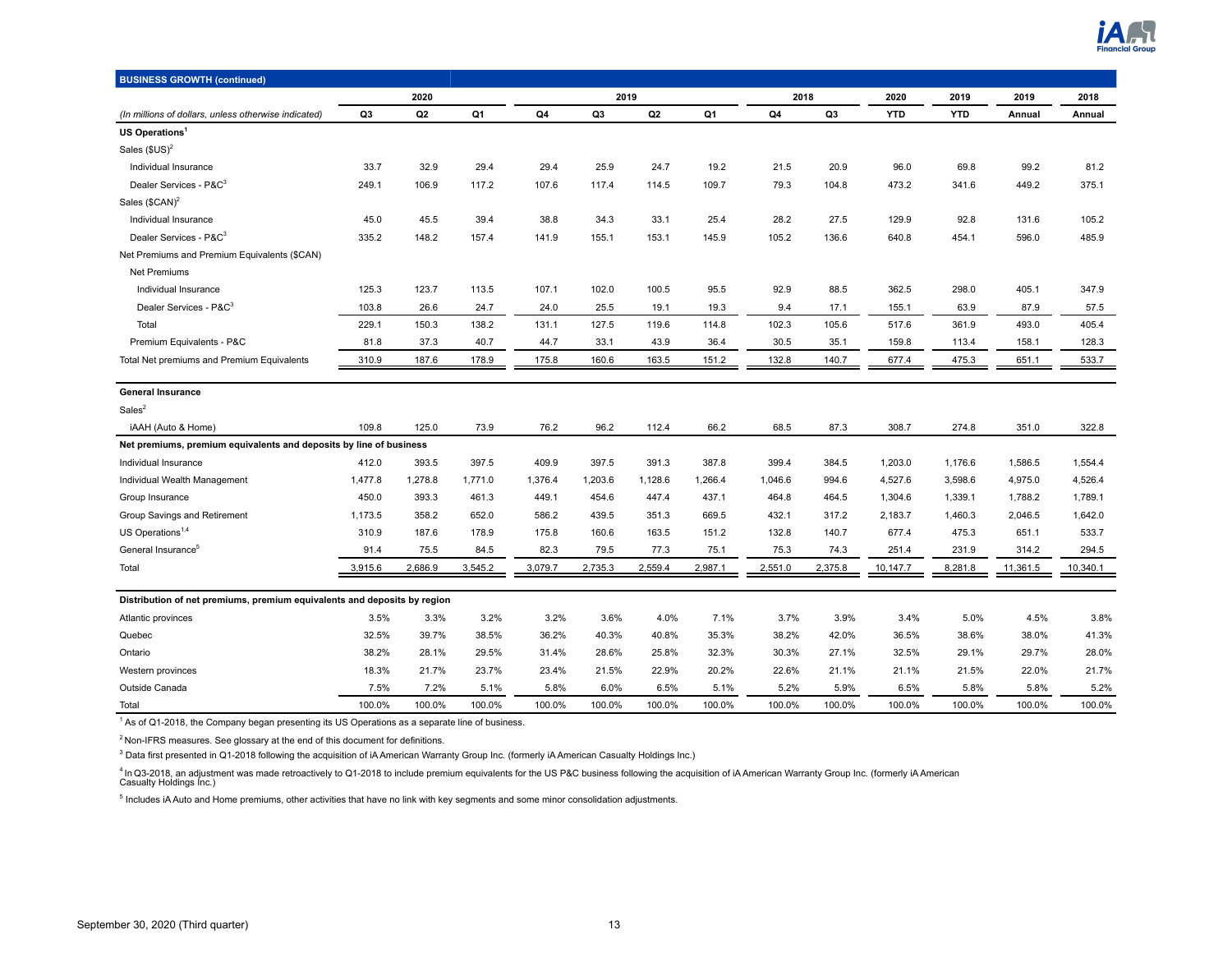

| <b>BUSINESS GROWTH (continued)</b>                      |           |                |           |           |           |           |           |           |                |            |            |           |           |
|---------------------------------------------------------|-----------|----------------|-----------|-----------|-----------|-----------|-----------|-----------|----------------|------------|------------|-----------|-----------|
|                                                         |           | 2020           |           |           |           | 2019      |           |           | 2018           | 2020       | 2019       | 2019      | 2018      |
| (In millions of dollars, unless otherwise indicated)    | Q3        | Q <sub>2</sub> | Q1        | Q4        | Q3        | Q2        | Q1        | Q4        | Q <sub>3</sub> | <b>YTD</b> | <b>YTD</b> | Annual    | Annual    |
| Assets under management and administration <sup>1</sup> |           |                |           |           |           |           |           |           |                |            |            |           |           |
| Assets under management                                 |           |                |           |           |           |           |           |           |                |            |            |           |           |
| General fund <sup>2</sup>                               | 52,705.8  | 51,499.5       | 47,811.4  | 45,279.6  | 45,458.8  | 43,432.1  | 42,530.9  | 39,759.5  | 39,067.5       | 52,705.8   | 45,458.8   | 45,279.6  | 39,759.5  |
| Segregated funds                                        | 30,119.0  | 28,504.8       | 25,460.1  | 27,867.9  | 26,976.4  | 26,388.7  | 25,759.5  | 23,780.6  | 25,033.6       | 30,119.0   | 26,976.4   | 27,867.9  | 23,780.6  |
| Mutual funds                                            | 10,518.0  | 10,048.7       | 9,908.7   | 11,594.2  | 11,360.2  | 11,431.0  | 11,467.0  | 10,832.8  | 11,760.1       | 10,518.0   | 11,360.2   | 11,594.2  | 10,832.8  |
| Other $3$                                               | 3,731.7   | 5,287.3        | 13,893.1  | 15,500.1  | 15,666.6  | 15,421.8  | 15,199.0  | 14,721.1  | 15,127.5       | 3,731.7    | 15,666.6   | 15,500.1  | 14,721.1  |
| Total                                                   | 97,074.5  | 95,340.3       | 97,073.3  | 100,241.8 | 99,462.0  | 96,673.6  | 94,956.4  | 89,094.0  | 90,988.7       | 97,074.5   | 99,462.0   | 100,241.8 | 89,094.0  |
| Assets under administration <sup>4</sup>                | 88,745.4  | 85,682.6       | 78,653.6  | 89,245.8  | 87,592.0  | 87,566.7  | 86,114.1  | 79,677.5  | 86,056.1       | 88,745.4   | 87,592.0   | 89,245.8  | 79,677.5  |
| Total                                                   | 185,819.9 | 181,022.9      | 175,726.9 | 189,487.6 | 187,054.0 | 184,240.3 | 181,070.5 | 168,771.5 | 177,044.8      | 185,819.9  | 187,054.0  | 189,487.6 | 168,771.5 |
| <b>Human resources</b>                                  |           |                |           |           |           |           |           |           |                |            |            |           |           |
| Number of employees                                     | 7,740     | 7,613          | 7,495     | 7,018     | 6,904     | 6,873     | 6,917     | 6,877     | 6,849          | 7,740      | 6,904      | 7,018     | 6,877     |

 $1$  Asset amounts have been adjusted retroactively in Q3-2018 further to recent acquisitions.

<sup>2</sup> In Q3-2018, an adjustment was made retroactively to January 1, 2018, further to the application of IFRS-15.

 $3$  Mainly assets managed for third parties.

<sup>4</sup> An adjustment to the Q2 2019 assets under administration figure was made in Q3 2019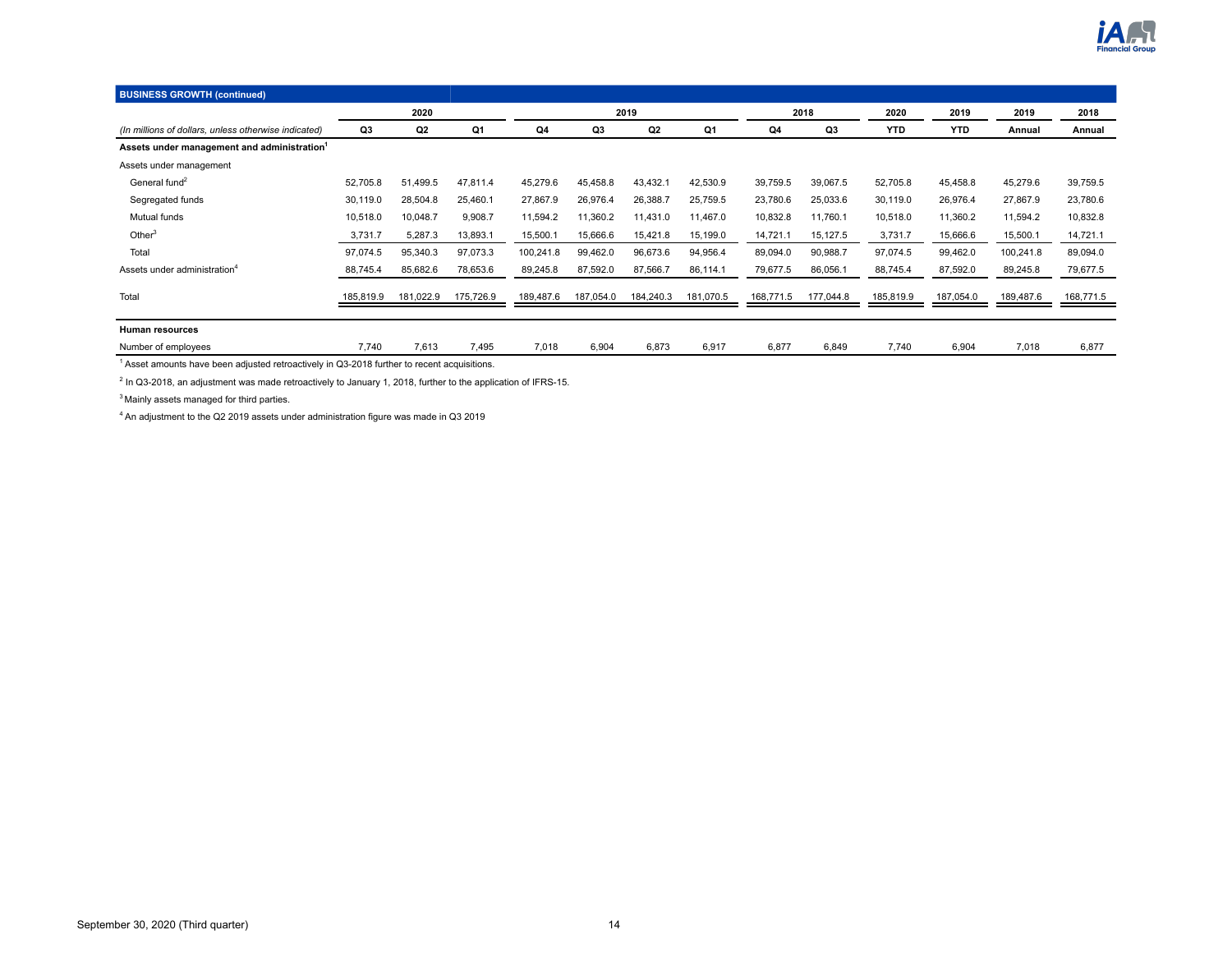

<span id="page-14-0"></span>

| <b>INVESTED ASSETS</b>                                                |                          |                          |                          |                                 |                          |                          |                          |                          |                |
|-----------------------------------------------------------------------|--------------------------|--------------------------|--------------------------|---------------------------------|--------------------------|--------------------------|--------------------------|--------------------------|----------------|
|                                                                       |                          | 2020                     |                          |                                 | 2019                     |                          |                          | 2018                     |                |
| (In millions of dollars, unless otherwise indicated)                  | Q <sub>3</sub>           | Q2                       | Q1                       | Q4                              | Q <sub>3</sub>           | Q2                       | Q <sub>1</sub>           | Q4                       | Q <sub>3</sub> |
| Value and distribution of investments                                 |                          |                          |                          |                                 |                          |                          |                          |                          |                |
| Book value of investment portfolio                                    | 44,687.0                 | 43,308.0                 | 41,561.2                 | 39,919.2                        | 39,856.8                 | 37,987.9                 | 36,572.6                 | 34,578.9                 | 33,994.0       |
| Distribution of investments by financial instrument category          |                          |                          |                          |                                 |                          |                          |                          |                          |                |
| Fair value through profit or loss (FVTPL)                             | 67.5%                    | 67.4%                    | 65.0%                    | 63.9%                           | 64.5%                    | 65.1%                    | 63.3%                    | 60.8%                    | 61.6%          |
| Held to maturity                                                      | 1.2%                     |                          | $\overline{\phantom{m}}$ | $\overbrace{\phantom{1232211}}$ | $\overline{\phantom{0}}$ | $\overline{\phantom{0}}$ | $\overline{\phantom{0}}$ | $\overline{\phantom{0}}$ |                |
| Loans and receivables                                                 | 15.7%                    | 18.3%                    | 20.3%                    | 19.1%                           | 18.9%                    | 19.2%                    | 19.5%                    | 21.0%                    | 20.4%          |
| Available for sale                                                    | 10.1%                    | 8.7%                     | 8.8%                     | 10.7%                           | 11.1%                    | 10.1%                    | 11.6%                    | 12.3%                    | 12.9%          |
| Investment properties                                                 | 4.5%                     | 4.6%                     | 4.9%                     | 5.2%                            | 4.5%                     | 4.6%                     | 4.7%                     | 5.0%                     | 4.2%           |
| Other                                                                 | 1.0%                     | 1.0%                     | 1.0%                     | 1.1%                            | 1.0%                     | 1.0%                     | 0.9%                     | 0.9%                     | 0.9%           |
| Total                                                                 | 100.0%                   | 100.0%                   | 100.0%                   | 100.0%                          | 100.0%                   | 100.0%                   | 100.0%                   | 100.0%                   | 100.0%         |
| Distribution of investments by asset category                         |                          |                          |                          |                                 |                          |                          |                          |                          |                |
| <b>Bonds</b>                                                          | 72.2%                    | 69.1%                    | 66.7%                    | 68.8%                           | 69.6%                    | 69.1%                    | 69.0%                    | 68.3%                    | 67.8%          |
| Mortgages and other loans                                             | 5.9%                     | 8.7%                     | 9.2%                     | 9.7%                            | 9.7%                     | 10.0%                    | 10.0%                    | 10.6%                    | 10.2%          |
| <b>Stocks</b>                                                         | 7.0%                     | 6.8%                     | 6.6%                     | 7.6%                            | 7.3%                     | 7.4%                     | 8.5%                     | 8.8%                     | 9.8%           |
| Real estate                                                           | 4.5%                     | 4.6%                     | 4.9%                     | 5.2%                            | 4.5%                     | 4.6%                     | 4.7%                     | 5.0%                     | 4.2%           |
| Policy loans                                                          | 2.0%                     | 2.2%                     | 2.2%                     | 2.3%                            | 2.3%                     | 2.4%                     | 2.6%                     | 2.7%                     | 2.7%           |
| Cash and short-term investments                                       | 4.0%                     | 3.4%                     | 7.2%                     | 2.8%                            | 2.5%                     | 2.3%                     | 2.5%                     | 3.0%                     | 3.5%           |
| Other                                                                 | 4.4%                     | 5.2%                     | 3.2%                     | 3.6%                            | 4.1%                     | 4.2%                     | 2.7%                     | 1.6%                     | 1.8%           |
| Total                                                                 | 100.0%                   | 100.0%                   | 100.0%                   | 100.0%                          | 100.0%                   | 100.0%                   | 100.0%                   | 100.0%                   | 100.0%         |
| Distribution of investments by region                                 |                          |                          |                          |                                 |                          |                          |                          |                          |                |
| Atlantic provinces                                                    | 3.0%                     | 2.9%                     | 2.9%                     | 2.9%                            | 3.0%                     | 2.9%                     | 3.1%                     | 3.1%                     | 3.2%           |
| Quebec                                                                | 24.4%                    | 26.8%                    | 27.1%                    | 27.3%                           | 27.1%                    | 26.9%                    | 26.8%                    | 27.8%                    | 27.9%          |
| Ontario                                                               | 31.4%                    | 30.0%                    | 30.1%                    | 30.8%                           | 32.3%                    | 32.8%                    | 32.4%                    | 32.7%                    | 32.3%          |
| Western provinces                                                     | 17.6%                    | 17.7%                    | 17.3%                    | 18.2%                           | 18.2%                    | 18.5%                    | 18.7%                    | 18.4%                    | 18.5%          |
| Outside Canada                                                        | 23.6%                    | 22.6%                    | 22.6%                    | 20.8%                           | 19.4%                    | 18.9%                    | 19.0%                    | 18.0%                    | 18.1%          |
| Total                                                                 | 100.0%                   | 100.0%                   | 100.0%                   | 100.0%                          | 100.0%                   | 100.0%                   | 100.0%                   | 100.0%                   | 100.0%         |
| Impaired investments and provisions                                   |                          |                          |                          |                                 |                          |                          |                          |                          |                |
| Gross impaired investments (excluding insured loans)                  | 45.4                     | 44.5                     | 5.5                      | 21.5                            | 24.0                     | 23.9                     | 24.2                     | 24.5                     | 24.6           |
| Provisions for impaired investments (specific)                        | 8.0                      | 8.1                      | 2.8                      | 10.5                            | 11.1                     | 11.1                     | 8.6                      | 8.6                      | 6.0            |
| As a % of gross impaired investments                                  | 17.6%                    | 18.2%                    | 50.9%                    | 49.1%                           | 46.3%                    | 46.4%                    | 35.5%                    | 35.1%                    | 24.4%          |
| Net impaired investments (excluding insured loans)                    |                          |                          |                          |                                 |                          |                          |                          |                          |                |
| <b>Bonds</b>                                                          | 37.0                     | 36.0                     | 2.0                      | 10.1                            | 10.2                     | 10.2                     | 12.8                     | 12.8                     | 15.1           |
| Mortgages and other loans                                             | 0.4                      | 0.4                      | 0.7                      | 0.9                             | 2.7                      | 2.6                      | 2.8                      | 3.1                      | 3.5            |
| Total                                                                 | 37.4                     | 36.4                     | 2.7                      | 10.9                            | 12.9                     | 12.8                     | 15.6                     | 15.9                     | 18.6           |
| Net impaired investments as a % of investment portfolio               | 0.08%                    | 0.08%                    | 0.01%                    | 0.03%                           | 0.03%                    | 0.03%                    | 0.04%                    | 0.05%                    | 0.05%          |
| Provisions for losses (collective and specific)                       |                          |                          |                          |                                 |                          |                          |                          |                          |                |
| At beginning of period                                                | 31.5                     | 22.5                     | 20.7                     | 20.8                            | 19.7                     | 16.8                     | 16.7                     | 13.9                     | 13.5           |
| Increase for the period                                               | 9.1                      | 16.2                     | 20.7                     | 11.4                            | 9.5                      | 11.0                     | 8.3                      | 10.4                     | 6.0            |
| Decrease for the period                                               | (5.6)                    | (7.2)                    | (18.9)                   | (11.5)                          | (8.4)                    | (8.1)                    | (8.2)                    | (7.6)                    | (5.6)          |
| At end of period                                                      | 35.0                     | 31.5                     | 22.5                     | 20.7                            | 20.8                     | 19.7                     | 16.8                     | 16.7                     | 13.9           |
|                                                                       |                          |                          |                          |                                 |                          |                          |                          |                          |                |
| Provisions for losses by type of investment (collective and specific) |                          |                          |                          |                                 |                          |                          |                          |                          |                |
| <b>Bonds</b>                                                          | 8.0                      | 8.0                      | 2.5                      | 10.4                            | 10.4                     | 10.4                     | 7.9                      | 7.9                      | 5.7            |
| Mortgages                                                             | $\overline{\phantom{0}}$ | $\overline{\phantom{0}}$ | $\overline{\phantom{0}}$ | $\overline{\phantom{a}}$        | 0.6                      | 0.6                      | 0.6                      | 0.6                      | 0.2            |
| Car loans                                                             | 27.0                     | 23.5                     | 20.0                     | 10.3                            | 9.8                      | 8.7                      | 8.3                      | 8.2                      | 8.0            |
| Total                                                                 | 35.0                     | 31.5                     | 22.5                     | 20.7                            | 20.8                     | 19.7                     | 16.8                     | 16.7                     | 13.9           |
| Other quality measure                                                 |                          |                          |                          |                                 |                          |                          |                          |                          |                |
| Car loans - Average credit loss rate (non-prime)                      | 4.3%                     | 5.0%                     | 5.5%                     | 5.4%                            | 5.3%                     | 5.4%                     | 5.3%                     | 5.2%                     | 5.2%           |

<sup>1</sup>Non-IFRS measure. Quarterly average credit loss on a trailing 12 months basis. Represents total credit losses divided by the average finance receivables over the same period.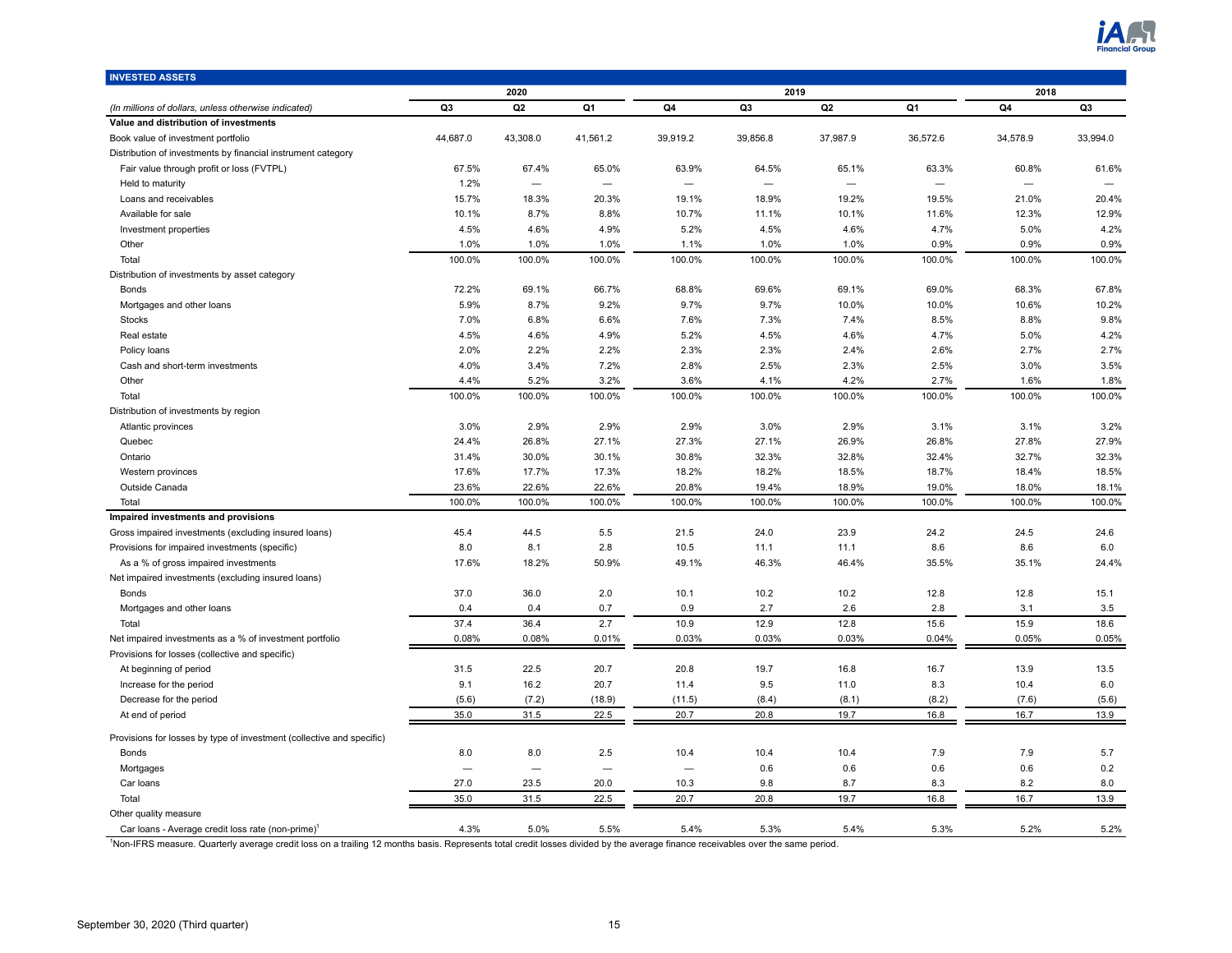

| <b>INVESTED ASSETS (continued)</b>                   |                |                   |                   |                          |                          |                   |                   |                          |                          |
|------------------------------------------------------|----------------|-------------------|-------------------|--------------------------|--------------------------|-------------------|-------------------|--------------------------|--------------------------|
|                                                      |                | 2020              |                   |                          | 2019                     |                   |                   | 2018                     |                          |
| (In millions of dollars, unless otherwise indicated) | Q <sub>3</sub> | Q <sub>2</sub>    | Q1                | Q4                       | Q <sub>3</sub>           | Q <sub>2</sub>    | Q1                | Q4                       | Q <sub>3</sub>           |
| Real estate acquired to settle loans                 |                |                   |                   |                          |                          |                   |                   |                          |                          |
| Real estate held for resale                          | 0.6            | 0.6               | 0.6               | 0.6                      | 0.6                      | 0.6               | 0.6               | 0.6                      | 4.6                      |
| <b>Bonds</b>                                         |                |                   |                   |                          |                          |                   |                   |                          |                          |
| Book value of the bond portfolio                     | 32,279.0       | 29,964.1          | 27,708.3          | 27,508.5                 | 27,767.3                 | 26,291.8          | 25,229.3          | 23,592.3                 | 23,064.3                 |
| Distribution by financial instrument category        |                |                   |                   |                          |                          |                   |                   |                          |                          |
| Available for sale                                   | 12.2%          | 10.9%             | 12.0%             | 13.7%                    | 14.1%                    | 12.8%             | 15.0%             | 16.2%                    | 17.1%                    |
| Fair value through profit or loss (FVTPL)            | 78.1%          | 80.6%             | 79.0%             | 77.8%                    | 77.8%                    | 78.6%             | 76.4%             | 74.7%                    | 73.7%                    |
| Held to maturity                                     | 1.7%           | $\qquad \qquad -$ | $\qquad \qquad -$ | $\overline{\phantom{m}}$ | $\overline{\phantom{m}}$ | $\qquad \qquad -$ | $\qquad \qquad -$ | $\overline{\phantom{m}}$ | $\overline{\phantom{m}}$ |
| Loans and receivables                                | 8.0%           | 8.5%              | 9.0%              | 8.5%                     | 8.1%                     | 8.6%              | 8.6%              | 9.1%                     | 9.2%                     |
| Total                                                | 100.0%         | 100.0%            | 100.0%            | 100.0%                   | 100.0%                   | 100.0%            | 100.0%            | 100.0%                   | 100.0%                   |
| Distribution by credit rating                        |                |                   |                   |                          |                          |                   |                   |                          |                          |
| Rating - AAA                                         | 6.10%          | 4.05%             | 5.03%             | 6.78%                    | 5.54%                    | 4.56%             | 6.14%             | 5.21%                    | 5.20%                    |
| Rating - AA                                          | 47.08%         | 48.32%            | 47.47%            | 47.62%                   | 34.48%                   | 35.53%            | 34.82%            | 35.41%                   | 34.17%                   |
| Rating - A                                           | 29.27%         | 30.20%            | 30.55%            | 28.94%                   | 42.01%                   | 42.25%            | 41.28%            | 41.89%                   | 42.76%                   |
| Rating - BBB                                         | 16.78%         | 16.60%            | 16.20%            | 15.79%                   | 17.15%                   | 16.80%            | 16.84%            | 16.71%                   | 17.05%                   |
| Rating - BB and lower                                | 0.77%          | 0.83%             | 0.75%             | 0.87%                    | 0.82%                    | 0.86%             | 0.92%             | 0.78%                    | 0.82%                    |
| Total                                                | 100.00%        | 100.00%           | 100.00%           | 100.00%                  | 100.00%                  | 100.00%           | 100.00%           | 100.00%                  | 100.00%                  |
| Distribution by category of issuer                   |                |                   |                   |                          |                          |                   |                   |                          |                          |
| Governments                                          | 47.4%          | 46.8%             | 46.5%             | 49.7%                    | 50.4%                    | 50.2%             | 50.4%             | 50.7%                    | 49.6%                    |
| Municipalities                                       | 4.7%           | 5.0%              | 5.0%              | 4.8%                     | 4.8%                     | 5.1%              | 5.1%              | 5.1%                     | 5.0%                     |
| Corporates - Public issues                           | 31.5%          | 30.9%             | 30.8%             | 28.2%                    | 28.2%                    | 27.5%             | 27.0%             | 26.3%                    | 27.5%                    |
| Corporates - Private issues                          | 16.4%          | 17.3%             | 17.7%             | 17.3%                    | 16.6%                    | 17.2%             | 17.5%             | 17.9%                    | 17.9%                    |
| Total                                                | 100.0%         | 100.0%            | 100.0%            | 100.0%                   | 100.0%                   | 100.0%            | 100.0%            | 100.0%                   | 100.0%                   |
| Mortgages and other loans                            |                |                   |                   |                          |                          |                   |                   |                          |                          |
| Book value of mortgage and other loans portfolio     | 2,631.5        | 3,749.3           | 3,814.8           | 3,870.2                  | 3,853.4                  | 3,795.7           | 3,670.9           | 3,661.3                  | 3,456.5                  |
| Book value of mortgages                              | 1,753.9        | 2,921.3           | 3,006.6           | 3,076.2                  | 3,085.9                  | 3,080.7           | 2,984.3           | 2,999.4                  | 2,826.5                  |
| Book value of other loans                            | 877.6          | 828.0             | 808.2             | 794.0                    | 767.5                    | 715.0             | 686.6             | 661.9                    | 630.0                    |
| Distribution by financial instrument category        |                |                   |                   |                          |                          |                   |                   |                          |                          |
| Held for trading                                     | 3.5%           | 2.5%              | 2.7%              | 2.4%                     | 2.5%                     | 2.6%              | 2.5%              | 2.5%                     | 2.2%                     |
| Loans and receivables                                | 96.5%          | 97.5%             | 97.3%             | 97.6%                    | 97.5%                    | 97.4%             | 97.5%             | 97.5%                    | 97.8%                    |
| Total mortgages and other loans                      | 100.0%         | 100.0%            | 100.0%            | 100.0%                   | 100.0%                   | 100.0%            | 100.0%            | 100.0%                   | 100.0%                   |
| Distribution by type of mortgage                     |                |                   |                   |                          |                          |                   |                   |                          |                          |
| Residential                                          | —              | 38.0%             | 37.3%             | 37.0%                    | 37.4%                    | 36.7%             | 36.5%             | 36.0%                    | 37.0%                    |
| Multi-residential                                    | 87.7%          | 53.9%             | 53.8%             | 54.6%                    | 54.1%                    | 54.5%             | 55.1%             | 55.4%                    | 55.6%                    |
| Non-residential                                      | 12.3%          | 8.1%              | 8.9%              | 8.4%                     | 8.5%                     | 8.8%              | 8.4%              | 8.6%                     | 7.4%                     |
| Total                                                | 100.0%         | 100.0%            | 100.0%            | 100.0%                   | 100.0%                   | 100.0%            | 100.0%            | 100.0%                   | 100.0%                   |
| Distribution by type of mortgage                     |                |                   |                   |                          |                          |                   |                   |                          |                          |
| Securitized and insured <sup>1</sup>                 | 24.1%          | 34.9%             | 38.0%             | 37.8%                    | 39.2%                    | 38.1%             | 39.7%             | 37.2%                    | 37.6%                    |
| Insured                                              | 49.7%          | 38.3%             | 34.3%             | 36.0%                    | 35.8%                    | 37.4%             | 36.9%             | 39.3%                    | 38.9%                    |
| Uninsured                                            | 26.2%          | 26.8%             | 27.7%             | 26.2%                    | 25.0%                    | 24.5%             | 23.4%             | 23.5%                    | 23.5%                    |
| Total                                                | 100.0%         | 100.0%            | 100.0%            | 100.0%                   | 100.0%                   | 100.0%            | 100.0%            | 100.0%                   | 100.0%                   |

<sup>1</sup> A marginal portion of the "Securitized and insured" loans may be uninsured at the end of the quarter.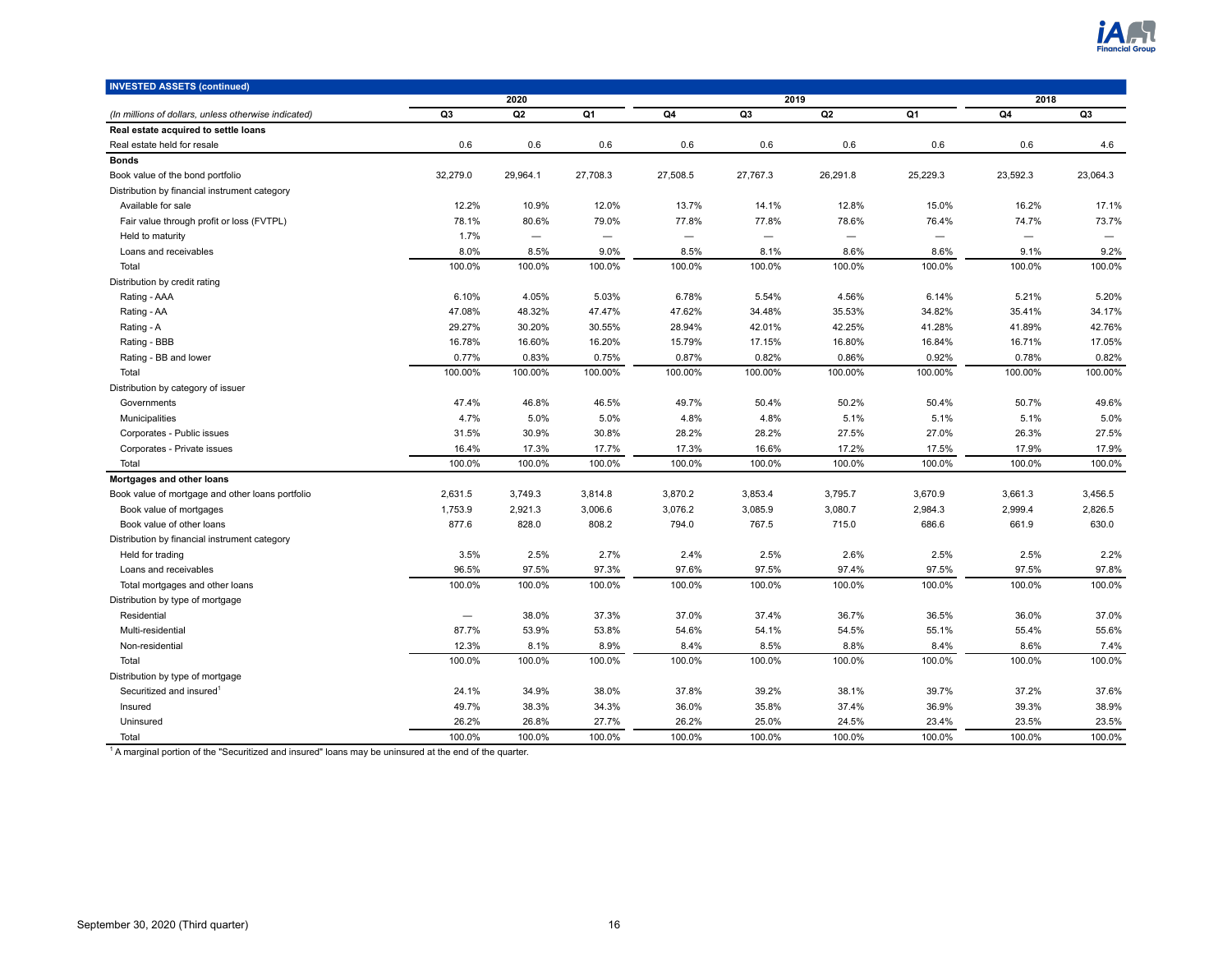

| <b>INVESTED ASSETS (continued)</b>                                                             |         |                          |                          |                   |         |                  |         |                          |                          |
|------------------------------------------------------------------------------------------------|---------|--------------------------|--------------------------|-------------------|---------|------------------|---------|--------------------------|--------------------------|
|                                                                                                |         | 2020                     |                          |                   | 2019    |                  |         | 2018                     |                          |
| (In millions of dollars, unless otherwise indicated)                                           | Q3      | Q <sub>2</sub>           | Q1                       | Q <sub>4</sub>    | Q3      | $_{\mathbf{Q2}}$ | Q1      | Q4                       | Q3                       |
| <b>Mortgages</b>                                                                               |         |                          |                          |                   |         |                  |         |                          |                          |
| Other quality measures                                                                         |         |                          |                          |                   |         |                  |         |                          |                          |
| Delinquency rate <sup>1</sup>                                                                  |         |                          |                          |                   |         |                  |         |                          |                          |
| Securitized and insured <sup>2</sup>                                                           |         | $\overline{\phantom{0}}$ | -                        | 0.01%             |         | 0.05%            | 0.05%   |                          |                          |
| Insured                                                                                        |         | 0.04%                    | $\overline{\phantom{0}}$ | 0.21%             | 0.21%   | 0.20%            | 0.21%   | 0.11%                    | 0.12%                    |
| Uninsured                                                                                      |         |                          | 0.21%                    | $\qquad \qquad -$ |         |                  |         | $\overline{\phantom{0}}$ | $\overline{\phantom{0}}$ |
| Total                                                                                          |         | 0.01%                    | 0.06%                    | 0.08%             | 0.08%   | 0.10%            | 0.10%   | 0.09%                    | 0.09%                    |
| Delinquency rate, including real estate acquired to settle loans                               | 0.03%   | 0.03%                    | 0.08%                    | 0.10%             | 0.09%   | 0.11%            | 0.12%   | 0.11%                    | 0.25%                    |
| <b>Stocks</b>                                                                                  |         |                          |                          |                   |         |                  |         |                          |                          |
| Book value of the stock portfolio                                                              | 3,142.1 | 2,929.3                  | 2,752.0                  | 3,023.5           | 2,920.1 | 2,810.3          | 3,094.5 | 3,054.8                  | 3,319.3                  |
| Distribution by financial instrument category                                                  |         |                          |                          |                   |         |                  |         |                          |                          |
| Available for sale                                                                             | 14.4%   | 13.6%                    | 12.6%                    | 17.0%             | 17.6%   | 16.4%            | 14.5%   | 14.2%                    | 13.5%                    |
| Fair value through profit or loss (FVTPL)                                                      | 85.6%   | 86.4%                    | 87.4%                    | 83.0%             | 82.4%   | 83.6%            | 85.5%   | 85.8%                    | 86.5%                    |
| Total                                                                                          | 100.0%  | 100.0%                   | 100.0%                   | 100.0%            | 100.0%  | 100.0%           | 100.0%  | 100.0%                   | 100.0%                   |
| Distribution by category                                                                       |         |                          |                          |                   |         |                  |         |                          |                          |
| Common                                                                                         | 55.6%   | 56.6%                    | 60.8%                    | 54.8%             | 53.1%   | 53.6%            | 58.9%   | 59.7%                    | 58.6%                    |
| Preferred                                                                                      | 17.6%   | 17.2%                    | 15.9%                    | 18.5%             | 18.9%   | 19.8%            | 16.7%   | 16.3%                    | 18.7%                    |
| Market indices                                                                                 | 7.7%    | 8.2%                     | 7.1%                     | 10.3%             | 11.2%   | 9.5%             | 9.9%    | 10.2%                    | 8.7%                     |
| Investment fund units and other                                                                | 19.1%   | 18.0%                    | 16.2%                    | 16.4%             | 16.8%   | 17.1%            | 14.5%   | 13.8%                    | 14.0%                    |
| Total                                                                                          | 100.0%  | 100.0%                   | 100.0%                   | 100.0%            | 100.0%  | 100.0%           | 100.0%  | 100.0%                   | 100.0%                   |
| Distribution by use of stocks                                                                  |         |                          |                          |                   |         |                  |         |                          |                          |
| Backing long-term liabilities                                                                  | 53.6%   | 51.8%                    | 56.6%                    | 49.7%             | 48.4%   | 48.0%            | 54.1%   | 55.9%                    | 55.5%                    |
| <b>Backing UL accounts</b>                                                                     | 28.4%   | 30.2%                    | 27.6%                    | 29.4%             | 30.0%   | 31.0%            | 27.9%   | 26.2%                    | 26.8%                    |
| Backing capital                                                                                | 18.0%   | 18.0%                    | 15.8%                    | 20.9%             | 21.6%   | 21.0%            | 18.0%   | 17.9%                    | 17.7%                    |
| Total                                                                                          | 100.0%  | 100.0%                   | 100.0%                   | 100.0%            | 100.0%  | 100.0%           | 100.0%  | 100.0%                   | 100.0%                   |
| <b>Real estate</b>                                                                             |         |                          |                          |                   |         |                  |         |                          |                          |
| Investment properties                                                                          | 1,989.0 | 1,988.8                  | 2,021.7                  | 2,076.6           | 1,773.8 | 1,728.8          | 1,720.5 | 1,720.5                  | 1,416.0                  |
| Linearization of rents                                                                         | 26.4    | 24.5                     | 22.4                     | 22.2              | 19.6    | 18.6             | 18.3    | 17.4                     | 15.0                     |
| Fair value of investment properties                                                            | 2,015.4 | 2,013.3                  | 2,044.1                  | 2,098.8           | 1,793.4 | 1,747.4          | 1,738.8 | 1,737.9                  | 1,431.0                  |
| Occupancy rate on investment properties                                                        | 96.0%   | 96.0%                    | 95.0%                    | 94.0%             | 93.0%   | 96.0%            | 96.0%   | 95.0%                    | 93.0%                    |
| Other                                                                                          |         |                          |                          |                   |         |                  |         |                          |                          |
| Provision for potential loss on fixed-income securities contained in the<br>policy liabilities | 527.9   | 493.6                    | 450.9                    | 408.0             | 394.6   | 363.7            | 332.5   | 289.6                    | 323.0                    |

 $1$ <sup>1</sup> The delinquency rate is calculated by dividing mortgages in default by the value of the portfolio.

 $2$  A marginal portion of the "Securitized and insured" loans may be uninsured at the end of the quarter.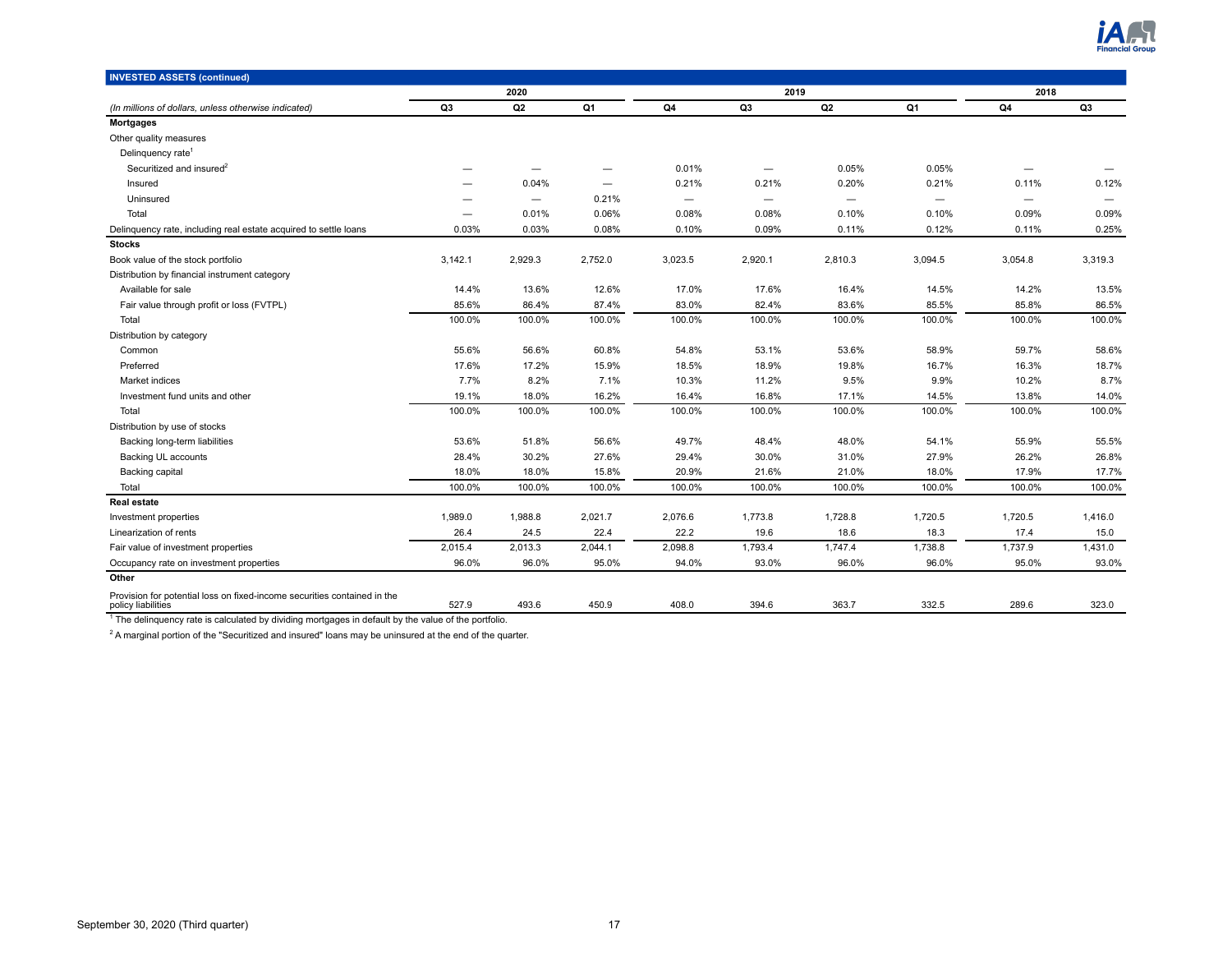

<span id="page-17-0"></span>

| <b>SOLVENCY AND CAPITALIZATION</b>                                                    |         |                              |         |                |              |         |         |               |         |
|---------------------------------------------------------------------------------------|---------|------------------------------|---------|----------------|--------------|---------|---------|---------------|---------|
|                                                                                       |         | 2020                         |         |                | 2019         |         |         | 2018          |         |
| (In millions of dollars, unless otherwise indicated)                                  | Q3      | Q <sub>2</sub>               | Q1      | Q <sub>4</sub> | Q3           | Q2      | Q1      | Q4            | Q3      |
| <b>Capital structure</b>                                                              |         |                              |         |                |              |         |         |               |         |
| <b>Debentures</b>                                                                     | 1,448.2 | 1,448.1                      | 1,447.9 | 1,049.7        | 1,049.5      | 651.5   | 901.5   | 901.4         | 901.0   |
| Participating policyholders' accounts <sup>1</sup>                                    | 46.0    | 50.0                         | 43.3    | 41.9           | 52.6         | 52.6    | 52.7    | 52.3          | 49.5    |
| Equity                                                                                |         |                              |         |                |              |         |         |               |         |
| Common shares                                                                         | 1,672.8 | 1,671.9                      | 1,671.9 | 1,666.5        | 1,652.3      | 1,632.3 | 1,634.5 | 1,655.5       | 1,671.6 |
| Preferred shares issued by a subsidiary                                               | 525.0   | 525.0                        | 525.0   | 525.0          | 525.0        | 525.0   | 525.0   | 525.0         | 525.0   |
| Contributed surplus                                                                   | 18.5    | 18.1                         | 17.2    | 17.5           | 19.1         | 22.5    | 22.5    | 22.8          | 21.5    |
| Retained earnings <sup>1,2,3</sup>                                                    | 4,034.5 | 3,884.1                      | 3,878.4 | 3,823.5        | 3,651.5      | 3,534.5 | 3,467.0 | 3,440.0       | 3,419.1 |
| Accumulated other comprehensive income                                                | 105.7   | 121.5                        | 27.5    | 55.6           | 89.5         | 91.7    | 84.8    | 22.5          | (1.3)   |
| Total shareholders' equity                                                            | 6,356.5 | 6,220.6                      | 6,120.0 | 6,088.1        | 5,937.4      | 5,806.0 | 5,733.8 | 5,665.8       | 5,635.9 |
| Total capital structure                                                               | 7,850.7 | 7,718.7                      | 7,611.2 | 7,179.7        | 7,039.5      | 6,510.1 | 6,688.0 | 6,619.5       | 6,586.4 |
| <b>Debt measures</b>                                                                  |         |                              |         |                |              |         |         |               |         |
| Debentures/capital structure <sup>3</sup>                                             | 18.4%   | 18.8%                        | 19.0%   | 14.6%          | 14.9%        | 10.0%   | 13.5%   | 13.6%         | 13.7%   |
| Debentures and preferred shares issued by a subsidiary/capital structure <sup>2</sup> | 25.1%   | 25.6%                        | 25.9%   | 21.9%          | 22.4%        | 18.1%   | 21.3%   | 21.5%         | 21.7%   |
| Coverage ratio (in number of times) <sup>4</sup>                                      | 12.0    | 12.4                         | 13.3    | 16.6           | 16.8         | 15.9    | 14.8    | 14.6          | 14.5    |
| <b>Credit ratings</b>                                                                 |         | <b>Standard &amp; Poor's</b> |         |                | <b>DBRS</b>  |         |         | A.M. Best     |         |
| iA Financial Corporation Inc.                                                         |         |                              |         |                |              |         |         |               |         |
| Issuer credit rating                                                                  |         | A                            |         |                | A (low)      |         |         | not rated     |         |
| Subordinated debentures                                                               |         | $A+$                         |         |                | A            |         |         | a             |         |
| Industrial Alliance Insurance and Financial Services Inc.                             |         |                              |         |                |              |         |         |               |         |
| Financial strength rating                                                             |         | AA-                          |         |                | A (high)     |         |         | A+ (Superior) |         |
| Issuer credit rating                                                                  |         | AA-                          |         |                | A (high)     |         |         | aa-           |         |
| Subordinated debentures                                                               |         | A+                           |         |                | A            |         |         | a             |         |
| Preferred Shares <sup>5</sup>                                                         |         | Α                            |         |                | Pfd-2 (high) |         |         | $a-$          |         |

<sup>1</sup> In Q4 2019, an adjustment has been made retroactively to January 1, 2018 transferring \$7 from retained earnings to the participating policyholders' accounts.

<sup>2</sup> In Q3-2018, an adjustment was made retroactively to January 1, 2018, further to the application of IFRS-15.

<sup>3</sup> In Q4-2018, the Company made an adjustment to the estimates used to establish income taxes payable in prior periods by decreasing the retained earnings as at January 1, 2017 by \$58.

<sup>4</sup> Calculated by dividing earnings for the past twelve months (before interest and taxes) by the sum of interest, preferred share issued by a subsidiary dividends and redemption premium on preferred shares issued by a sub applicable).

 $5$ For preferred shares: A is the rating on global scale and P-1 (Low) is the rating on Canadian scale.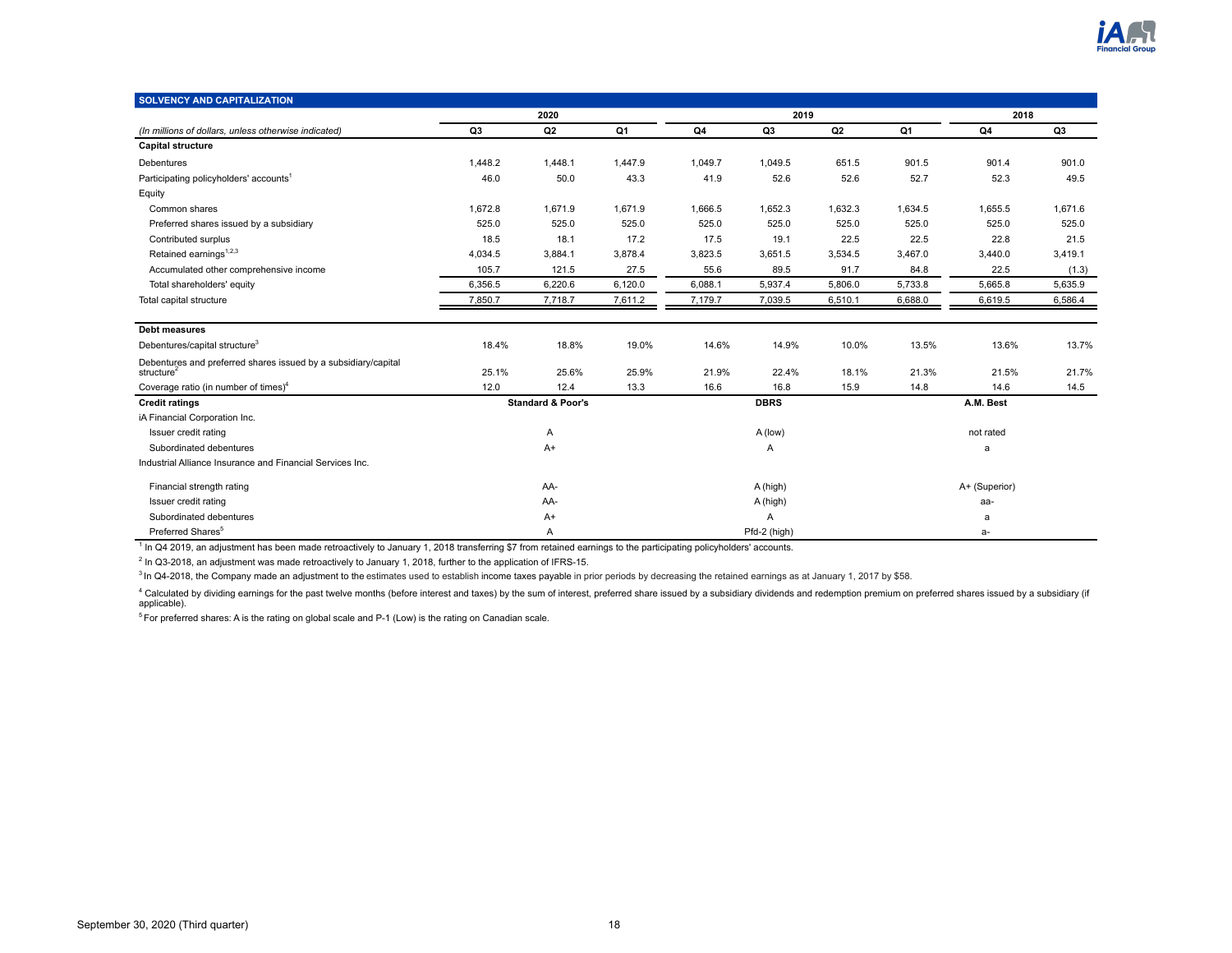

| <b>SOLVENCY AND CAPITALIZATION (continued)</b>             |                          |                          |                          |                          |                          |                          |                          |                          |                          |
|------------------------------------------------------------|--------------------------|--------------------------|--------------------------|--------------------------|--------------------------|--------------------------|--------------------------|--------------------------|--------------------------|
|                                                            |                          | 2020                     |                          |                          | 2019                     |                          |                          | 2018                     |                          |
| (In millions of dollars, unless otherwise indicated)       | Q <sub>3</sub>           | Q <sub>2</sub>           | Q1                       | Q4                       | Q3                       | Q <sub>2</sub>           | Q1                       | Q4                       | Q <sub>3</sub>           |
| iA Financial Corporation Inc.                              |                          |                          |                          |                          |                          |                          |                          |                          |                          |
| Solvency ratio CARLI <sup>1,2</sup>                        |                          |                          |                          |                          |                          |                          |                          |                          |                          |
| Available capital                                          |                          |                          |                          |                          |                          |                          |                          |                          |                          |
| Tier 1 Capital:                                            |                          |                          |                          |                          |                          |                          |                          |                          |                          |
| Common shares                                              | 1,672.8                  | 1,671.9                  | 1,671.9                  | 1,666.5                  | 1,652.3                  | 1,632.3                  | 1,634.5                  | 1,655.5                  | 1,671.6                  |
| Preferred shares issued by a subsidiary                    | 525.0                    | 525.0                    | 525.0                    | 525.0                    | 525.0                    | 525.0                    | 525.0                    | 525.0                    | 525.0                    |
| Other Tier 1 capital instruments                           | $\overline{\phantom{0}}$ | $\overline{\phantom{0}}$ |                          | $\overline{\phantom{0}}$ | $\overline{\phantom{0}}$ | —                        |                          |                          | $\overline{\phantom{m}}$ |
| Adjusted Retained Earnings <sup>3,4,5</sup>                | 4,026.3                  | 3,875.0                  | 3,869.6                  | 3,814.4                  | 3,642.9                  | 3,530.0                  | 3,462.8                  | 3,435.4                  | 3,404.2                  |
| Other <sup>5</sup>                                         | 172.8                    | 184.4                    | 32.7                     | 140.0                    | 164.9                    | 170.2                    | 162.3                    | 98.4                     | 74.3                     |
| Gross Tier 1                                               | 6,396.9                  | 6,256.3                  | 6,099.2                  | 6,145.9                  | 5,985.1                  | 5,857.5                  | 5,784.6                  | 5,714.3                  | 5,675.1                  |
| Deductions for Goodwill and Other intangibles assets       | (1,306.8)                | (1,321.5)                | (1,368.4)                | (1,226.9)                | (1,218.2)                | (1,239.3)                | (1,223.6)                | (1,208.1)                | (1, 167.3)               |
| Other Tier 1 Deductions <sup>3</sup>                       | (2, 373.5)               | (2,314.6)                | (1,594.5)                | (1,706.3)                | (1,602.3)                | (1,590.1)                | (1,478.3)                | (1,429.3)                | (1, 282.3)               |
| Tier 1                                                     | 2,716.6                  | 2,620.2                  | 3,136.3                  | 3,212.7                  | 3,164.6                  | 3,028.1                  | 3,082.7                  | 3,076.9                  | 3,225.5                  |
| Tier 2 Capital                                             |                          |                          |                          |                          |                          |                          |                          |                          |                          |
| Subordinated debt                                          | 1,444.3                  | 1,444.0                  | 1,443.6                  | 1,045.7                  | 1,045.5                  | 647.7                    | 897.6                    | 897.4                    | 897.1                    |
| Other Tier 2 capital instruments                           | $\overline{\phantom{0}}$ | $\overline{\phantom{0}}$ | $\overline{\phantom{0}}$ | $\overline{\phantom{0}}$ | $\overline{\phantom{a}}$ | $\overline{\phantom{0}}$ | $\overline{\phantom{0}}$ | $\overline{\phantom{0}}$ | $\overline{\phantom{0}}$ |
| Other                                                      | 892.0                    | 866.1                    | 741.7                    | 802.4                    | 812.4                    | 810.5                    | 764.9                    | 743.1                    | 597.3                    |
| Gross Tier 2                                               | 2,336.3                  | 2,310.1                  | 2,185.3                  | 1,848.1                  | 1,857.9                  | 1,458.2                  | 1,662.5                  | 1,640.5                  | 1,494.4                  |
| <b>Tier 2 Deductions</b>                                   | (733.6)                  | (788.7)                  | (231.3)                  | (251.7)                  | (262.0)                  | (257.0)                  | (259.1)                  | (248.5)                  | (241.5)                  |
| Tier 2                                                     | 1,602.7                  | 1,521.4                  | 1,954.0                  | 1,596.4                  | 1,595.9                  | 1,201.2                  | 1,403.4                  | 1,392.0                  | 1,252.9                  |
| Available capital                                          | 4,319.3                  | 4,141.6                  | 5,090.3                  | 4,809.1                  | 4,760.5                  | 4,229.3                  | 4,486.1                  | 4,468.9                  | 4,478.4                  |
| Surplus Allowance and Eligible Deposits                    | 4,993.6                  | 4,845.6                  | 4,432.9                  | 4,461.8                  | 4,419.9                  | 4,294.1                  | 4,268.2                  | 4,045.6                  | 3,797.0                  |
| <b>Base Solvency Buffer</b>                                |                          |                          |                          |                          |                          |                          |                          |                          |                          |
| <b>Credit Risk</b>                                         | 1,189.9                  | 1,139.6                  | 1,067.2                  | 973.5                    | 1,027.5                  | 953.9                    | 901.4                    | 800.3                    | 760.3                    |
| <b>Market Risk</b>                                         | 2,273.4                  | 2,208.7                  | 2,078.7                  | 2,232.4                  | 2,223.5                  | 2,210.5                  | 2,614.3                  | 2,481.7                  | 2.616.5                  |
| <b>Insurance Risk</b>                                      | 4,000.4                  | 3,933.3                  | 3,863.2                  | 3,813.5                  | 3,648.5                  | 3,608.0                  | 3,561.6                  | 3,518.9                  | 3,403.9                  |
| Segregated Fund Guarantees Risk                            | 283.4                    | 272.8                    | 255.6                    | 228.3                    | 227.1                    | 225.3                    | 224.3                    | 224.4                    | 426.1                    |
| <b>Operational Risk</b>                                    | 599.3                    | 582.2                    | 556.5                    | 573.7                    | 557.4                    | 550.2                    | 567.3                    | 544.1                    | 528.8                    |
| Diversification and Other Credits                          | (1, 232.7)               | (1,214.8)                | (1, 181.1)               | (1, 173.6)               | (1, 151.0)               | (1, 147.9)               | (1, 156.4)               | (1, 135.9)               | (1, 103.2)               |
| Base Solvency Buffer <sup>6</sup>                          | 7,469.4                  | 7,267.9                  | 6,972.1                  | 6,980.2                  | 6,859.7                  | 6,720.0                  | 7,048.1                  | 6,755.2                  | 6,964.0                  |
| Total Ratio <sup>6</sup>                                   | 125%                     | 124%                     | 137%                     | 133%                     | 134%                     | 127%                     | 124%                     | 126%                     | 119%                     |
| Industrial Alliance Insurance and Financial Services Inc.  |                          |                          |                          |                          |                          |                          |                          |                          |                          |
| Solvency ratio CARLI <sup>1,2</sup>                        |                          |                          |                          |                          |                          |                          |                          |                          |                          |
| Available capital, surplus allowance and eligible deposits | 9,214.9                  | 8,816.5                  | 8,077.4                  | 8,766.6                  | 8,613.8                  | 8,425.9                  | 8,695.5                  | 8,514.5                  | 8,275.4                  |
| Base Solvency Buffer <sup>6</sup>                          | 7,442.2                  | 7,258.1                  | 6,941.5                  | 6,971.9                  | 6,858.3                  | 6,718.8                  | 7,047.5                  | 6,755.2                  | 6,964.0                  |
| Total Ratio <sup>6</sup>                                   | 124%                     | 121%                     | 116%                     | 126%                     | 126%                     | 125%                     | 123%                     | 126%                     | 119%                     |

 $2$ New capital regime effective as at January 1, 2018. The AMF capital guideline is comparable to OSFI's LICAT.

 $3$  In Q3-2018, an adjustment was made retroactively to January 1, 2018, further to the application of IFRS-15.

<sup>4</sup> In Q4-2018, the Company made an adjustment to the estimates used to establish income taxes payable in prior periods by decreasing the retained earnings as at January 1, 2017 by \$58.

<sup>5</sup> In Q4-2019, an adjustment has been made retroactively to January 1, 2018 transferring \$7 from retained earnings to the participating policyholders' accounts.

 $6$  Including the scalar of 1.05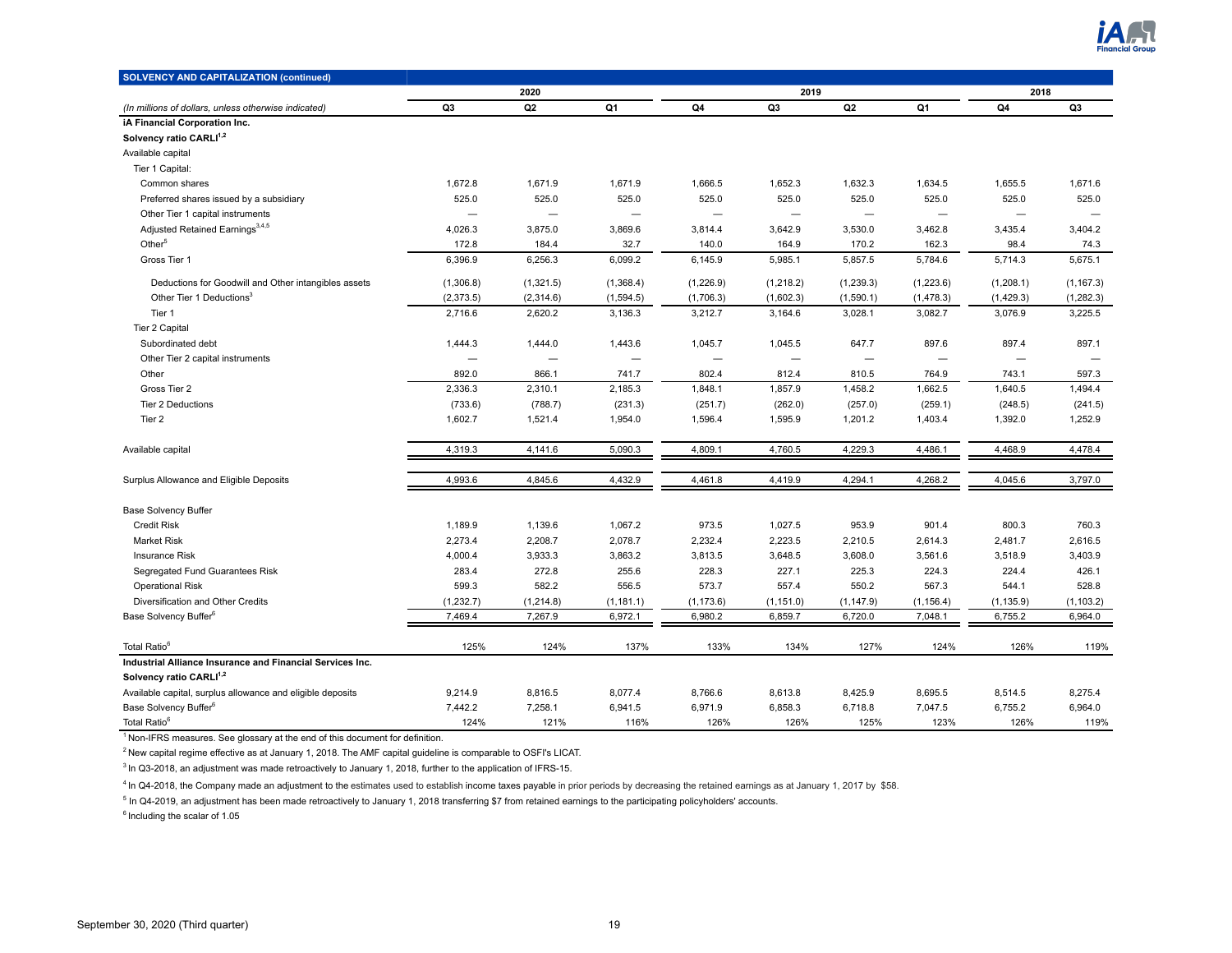

<span id="page-19-0"></span>

| <b>MACROECONOMIC SENSITIVITY</b>                                                                                          |                |                |             |                          |                          |                |                          |                          |                |
|---------------------------------------------------------------------------------------------------------------------------|----------------|----------------|-------------|--------------------------|--------------------------|----------------|--------------------------|--------------------------|----------------|
|                                                                                                                           |                | 2020           |             |                          | 2019                     |                |                          | 2018                     |                |
|                                                                                                                           | Q <sub>3</sub> | Q <sub>2</sub> | Q1          | Q4                       | Q3                       | Q <sub>2</sub> | Q1                       | Q4                       | Q <sub>3</sub> |
| <b>Equity Market Sensitivity</b>                                                                                          |                |                |             |                          |                          |                |                          |                          |                |
| Reference index (S&P/TSX Index (in points)) <sup>2</sup>                                                                  | 16,121         | 15,515         | 13,379      | 17,063                   | 16,659                   | 16,382         | 16,102                   | 14,323                   | 16,073         |
| Level of S&P/TSX before reserves require strengthening for future<br>policy benefits (in points)'                         | 12,700         | 12,500         | 11,700      | 13,000                   | 12,500                   | 12,300         | 11,900                   | 11,500                   | 11,700         |
| Variation                                                                                                                 | (21%)          | (20%)          | (13%)       | (24%)                    | (25%)                    | (25%)          | (26%)                    | (20%)                    | (27%)          |
| Solvency ratio (CARLI3) <sup>1,4</sup>                                                                                    | 125%           | 124%           | 137%        | 133%                     | 134%                     | 127%           | 124%                     | 126%                     | 119%           |
| Level of S&P/TSX at which solvency ratio would be 112%<br>(in points) <sup>4</sup>                                        |                |                |             |                          |                          |                |                          | $\overline{\phantom{0}}$ | 10,000         |
| Variation                                                                                                                 |                |                | -           |                          |                          |                |                          |                          | (37%)          |
| Level of S&P/TSX at which solvency ratio would be 110%                                                                    |                |                |             |                          |                          |                |                          |                          |                |
| (in points) <sup>c</sup>                                                                                                  | 5,400          | 6,000          | 1,800       | 1,500                    | 1,200                    | 4,200          | 4,400                    | 50                       |                |
| Variation                                                                                                                 | (66%)          | (61%)          | (87%)       | (91%)                    | (93%)                    | (74%)          | (73%)                    | (65%)                    |                |
| Net income impact due to provision strengthening for each 1% S&P/<br>TSX additional decreasse below this level            | (21)           | (20)           | (18)        | $\overline{\phantom{0}}$ | $\overline{\phantom{0}}$ |                |                          |                          |                |
| Impact on Solvency ratio $(CARL^3)^1$ of a sudden change in equity<br>$m$ arkets                                          |                |                |             |                          |                          |                |                          |                          |                |
| 30% increase                                                                                                              |                |                | 0%          | (1%)                     |                          |                |                          | (1%)                     |                |
| 20% increase                                                                                                              |                | -              | (2%)        | (1%)                     | —                        | -              | —                        | (1%)                     |                |
| 10% increase                                                                                                              |                |                | (2%)        | (1%)                     |                          |                | -                        | (1%)                     |                |
| 10% decrease                                                                                                              |                | -              | 1%          | 1%                       |                          |                | -                        | 0%                       | -              |
| 20% decrease                                                                                                              |                | -              | (1%)        | 2%                       | -                        | —              | —                        | 1%                       | —              |
| 30% decrease                                                                                                              |                |                | (2%)        | 1%                       |                          |                |                          | (2%)                     |                |
| Impact on net income to common shareholders of a sudden 10%<br>decrease in equity markets (in \$M)'                       | (31)           | (30)           | (26)        | (31)                     | (33)                     | (32)           | (32)                     | (30)                     | (32)           |
| <b>Interest Rate Sensitivity</b>                                                                                          |                |                |             |                          |                          |                |                          |                          |                |
| Impact on net income (in \$M)                                                                                             |                |                |             |                          |                          |                |                          |                          |                |
| 10 bps decrease in initial reinvestment rate (IRR)                                                                        | $\mathbf 0$    | 3              | $\mathbf 0$ | $\overline{2}$           | (12)                     | (12)           | (13)                     | (10)                     | (8)            |
| 10 bps decrease in ultimate reinvestment rate (URR)                                                                       | (68)           | (69)           | (66)        | (61)                     | (67)                     | (64)           | (68)                     | (66)                     | (67)           |
| Total                                                                                                                     | (68)           | (66)           | (66)        | (59)                     | (79)                     | (76)           | (81)                     | (76)                     | (75)           |
| Impact on Solvency ratio $(CARLI^3)^1$ of a sudden change in interest rate <sup>9,8</sup>                                 |                |                |             |                          |                          |                |                          |                          |                |
| 50 bps increase                                                                                                           |                | —              | (2%)        | (2%)                     | -                        | -              | -                        | 0%                       |                |
| 25 bps increase                                                                                                           |                |                | (1% )       | (1%)                     |                          |                |                          | 0%                       |                |
| 25 bps decrease                                                                                                           |                | -              | $1\%$       | 1%                       |                          |                | $\overline{\phantom{0}}$ | 0%                       |                |
| 50 bps decrease                                                                                                           |                | -              | 2%          | 2%                       | -                        | -              | $\overline{\phantom{0}}$ | (1%)                     | –              |
| Impact on Solvency ratio (CARLI <sup>3</sup> ) <sup>1</sup> of a sudden change in corporate<br>credit spread <sup>6</sup> |                |                |             |                          |                          |                |                          |                          |                |
| 50 bps increase                                                                                                           |                |                | 0%          | 2%                       |                          |                |                          | 3%                       |                |
| 25 bps increase                                                                                                           |                |                | 0%          | 1%                       |                          |                |                          | 1%                       |                |
| 25 bps decrease                                                                                                           |                |                | $0\%$       | (1%)                     |                          |                | -                        | (2%)                     | —              |
| 50 bps decrease                                                                                                           |                |                | 0%          | (3%)                     |                          |                |                          | (3%)                     |                |

\*Note: Actual results can differ significantly from the estimates presented in this page for a variety of reasons. See the Management Discussion and Analysis document for more details.

 $1$ Non-IFRS measures. See glossary at the end of this document for definitions.

 $^2$  S&P/TSX is a proxy that can move differently than our equity portfolio, which includes international public equity and private equity.

 $3$  New capital regime effective as at January 1, 2018. The AMF capital guideline is comparable to OSFI's LICAT.

<sup>4</sup> In Q4-2018, the Company made an adjustment to the estimates used to establish income taxes payable in prior periods by decreasing the retained earnings as at January 1, 2017 by \$58.

 $5$  Compared to actual levels of the index on the dates shown.

 $^6$  Capital sensitivities are disclosed once a year with Q4 results and in other quarters if judged necessary.

 $7$  Impact on net income on a full-year basis.

 $8$ Interest rate variation represents an immediate parallel change in interest rates (entire yield curve), at quarter-end.

<sup>9</sup> Credit spread variation represents an immediate parallel change in credit spreads across the entire yield curve, at quarter-end.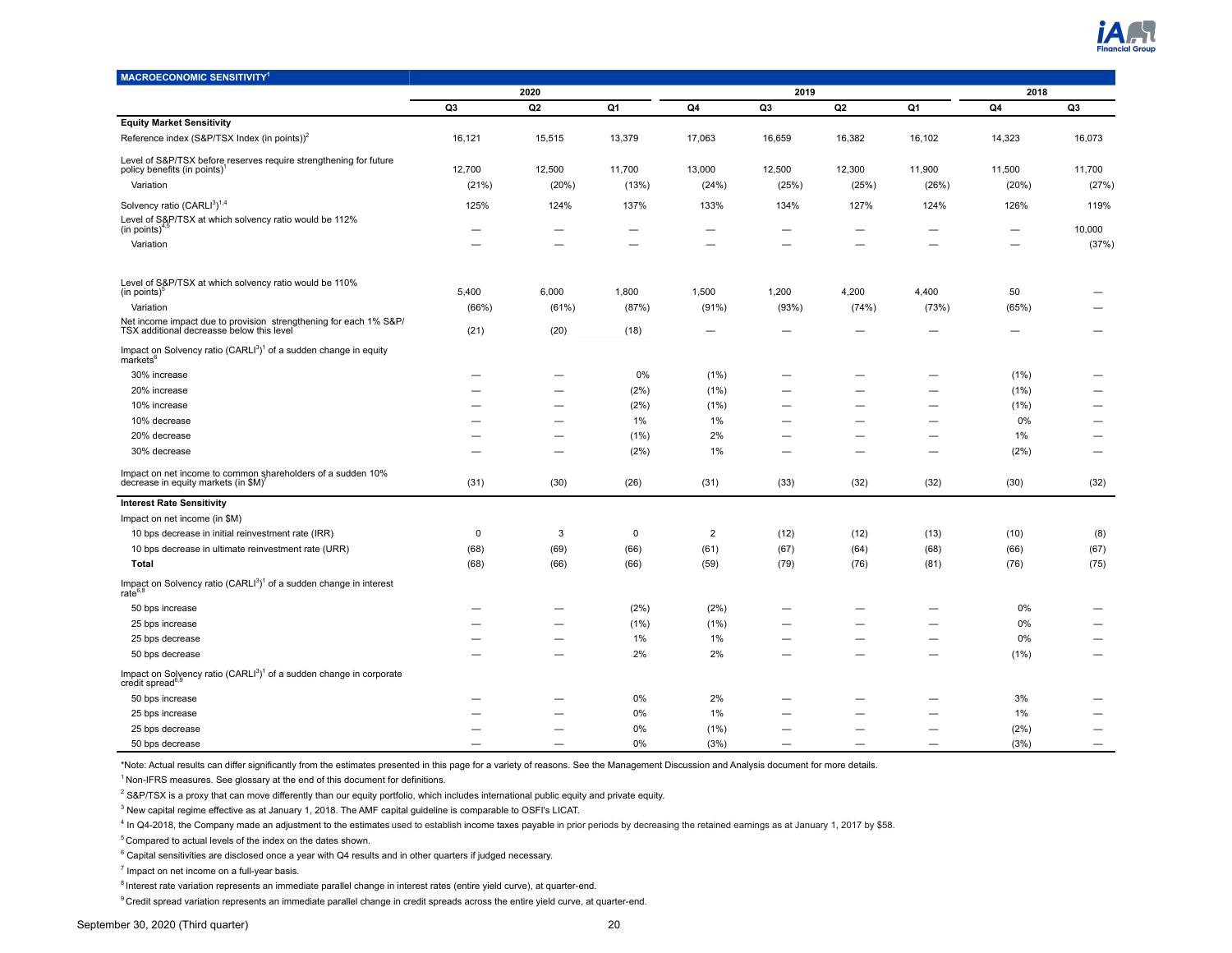

<span id="page-20-0"></span>

| <b>SHARE INFORMATION</b>                               |                          |                          |                |                          |                |                          |                |                          |                          |            |            |          |          |
|--------------------------------------------------------|--------------------------|--------------------------|----------------|--------------------------|----------------|--------------------------|----------------|--------------------------|--------------------------|------------|------------|----------|----------|
|                                                        |                          | 2020                     |                |                          | 2019           |                          |                | 2018                     |                          | 2020       | 2019       | 2019     | 2018     |
| (In millions of dollars, unless otherwise indicated)   | Q <sub>3</sub>           | Q <sub>2</sub>           | Q <sub>1</sub> | Q4                       | Q <sub>3</sub> | Q <sub>2</sub>           | Q <sub>1</sub> | Q4                       | Q3                       | <b>YTD</b> | <b>YTD</b> | Annual   | Annual   |
| <b>Common shares</b>                                   |                          |                          |                |                          |                |                          |                |                          |                          |            |            |          |          |
| Share price                                            |                          |                          |                |                          |                |                          |                |                          |                          |            |            |          |          |
| High                                                   | \$50.42                  | \$50.30                  | \$76.23        | \$71.81                  | \$61.51        | \$54.20                  | \$52.07        | \$52.20                  | \$55.05                  | \$76.23    | \$61.51    | \$71.81  | \$62.01  |
| Low                                                    | \$42.35                  | \$37.71                  | \$30.38        | \$58.15                  | \$51.45        | \$49.42                  | \$42.79        | \$41.32                  | \$49.89                  | \$30.38    | \$42.79    | \$42.79  | \$41.32  |
| Close                                                  | \$46.35                  | \$45.46                  | \$44.24        | \$71.33                  | \$60.29        | \$53.34                  | \$49.28        | \$43.57                  | \$51.65                  | \$46.35    | \$60.29    | \$71.33  | \$43.57  |
| Average share price                                    | \$46.49                  | \$43.69                  | \$58.85        | \$65.87                  | \$56.01        | \$51.96                  | \$49.11        | \$46.77                  | \$52.56                  | \$49.28    | \$50.43    | \$56.15  | \$51.61  |
| Number of common shares outstanding (in millions)      |                          |                          |                |                          |                |                          |                |                          |                          |            |            |          |          |
| At beginning of period                                 | 107.0                    | 107.0                    | 107.0          | 106.7                    | 106.4          | 106.9                    | 108.6          | 109.7                    | 109.6                    | 107.0      | 108.6      | 108.6    | 106.8    |
| Common shares issued                                   |                          | -                        | 0.1            | 0.3                      | 0.6            | 0.2                      | 0.1            | -                        | 0.1                      | 0.1        | 0.9        | 1.2      | 2.9      |
| Common shares repurchased and cancelled                | $\overline{\phantom{0}}$ | $\overline{\phantom{0}}$ | (0.1)          | $\overline{\phantom{0}}$ | (0.3)          | (0.7)                    | (1.8)          | (1.1)                    | $\overline{\phantom{m}}$ | (0.1)      | (2.8)      | (2.8)    | (1.1)    |
| At end of period                                       | 107.0                    | 107.0                    | 107.0          | 107.0                    | 106.7          | 106.4                    | 106.9          | 108.6                    | 109.7                    | 107.0      | 106.7      | 107.0    | 108.6    |
| Weighted average number of common shares (in millions) |                          |                          |                |                          |                |                          |                |                          |                          |            |            |          |          |
| Basic                                                  | 107.0                    | 107.0                    | 107.0          | 106.8                    | 106.4          | 106.7                    | 107.6          | 109.4                    | 109.6                    | 107.0      | 106.9      | 108.9    | 109.0    |
| Diluted                                                | 107.1                    | 107.1                    | 107.4          | 107.4                    | 106.9          | 107.2                    | 108.0          | 109.8                    | 110.2                    | 107.2      | 107.3      | 109.6    | 109.6    |
| <b>Dividends</b>                                       |                          |                          |                |                          |                |                          |                |                          |                          |            |            |          |          |
| Common dividends paid                                  | 51.9                     | 51.9                     | 51.9           | 48.0                     | 47.8           | 48.0                     | 44.5           | 45.4                     | 45.5                     | 155.7      | 140.3      | 188.3    | 173.1    |
| Dividend paid per common share in the period           | \$0.4850                 | \$0.4850                 | \$0.4850       | \$0.4500                 | \$0.4500       | \$0.4500                 | \$0.4150       | \$0.4150                 | \$0.4150                 | \$1.4550   | \$1.3150   | \$1,7650 | \$1.5900 |
| Dividend payout ratio <sup>2</sup>                     | 24%                      | 28%                      | 131%           | 28%                      | 26%            | 26%                      | 29%            | 30%                      | 28%                      | 35%        | 27%        | 28%      | 28%      |
| Dividend yield (annualized) <sup>3</sup>               | 4.2%                     | 4.3%                     | 4.4%           | 2.5%                     | 3.0%           | 3.4%                     | 3.4%           | 3.8%                     | 3.2%                     | 4.2%       | 2.9%       | 2.5%     | 3.6%     |
| <b>Stock options</b>                                   |                          |                          |                |                          |                |                          |                |                          |                          |            |            |          |          |
| Number of stock options outstanding (in millions)      |                          |                          |                |                          |                |                          |                |                          |                          |            |            |          |          |
| At beginning of period                                 | 2.1                      | 2.1                      | 2.0            | 2.3                      | 2.8            | 3.0                      | 2.9            | 2.9                      | 2.9                      | 2.0        | 2.9        | 2.9      | 2.7      |
| Options granted                                        | $\overline{\phantom{0}}$ |                          | 0.3            | $\overline{\phantom{0}}$ | 0.1            | $\overline{\phantom{m}}$ | 0.3            | -                        | $\overline{\phantom{m}}$ | 0.3        | 0.3        | 0.3      | 0.3      |
| Options exercised, cancelled or expired                | (0.1)                    | $\overline{\phantom{0}}$ | (0.2)          | (0.3)                    | (0.6)          | (0.2)                    | (0.2)          | $\overline{\phantom{0}}$ | $\overline{\phantom{m}}$ | (0.3)      | (1.0)      | (1.3)    | (0.1)    |
| At end of period                                       | 2.0                      | 2.1                      | 2.1            | 2.0                      | 2.3            | 2.8                      | 3.0            | 2.9                      | 2.9                      | 2.0        | 2.3        | 2.0      | 2.9      |

1 Includes options exercised under the stock option plan 2,750,000 common shares issued in March 2018.

 $^2$  Dividend payout ratio: dividend per common share paid in the period divided by the basic earnings per common share in the period.

<sup>3</sup> Dividend yield: annualized dividend per common share paid in the period divided by the closing price of the common share at the end of the period.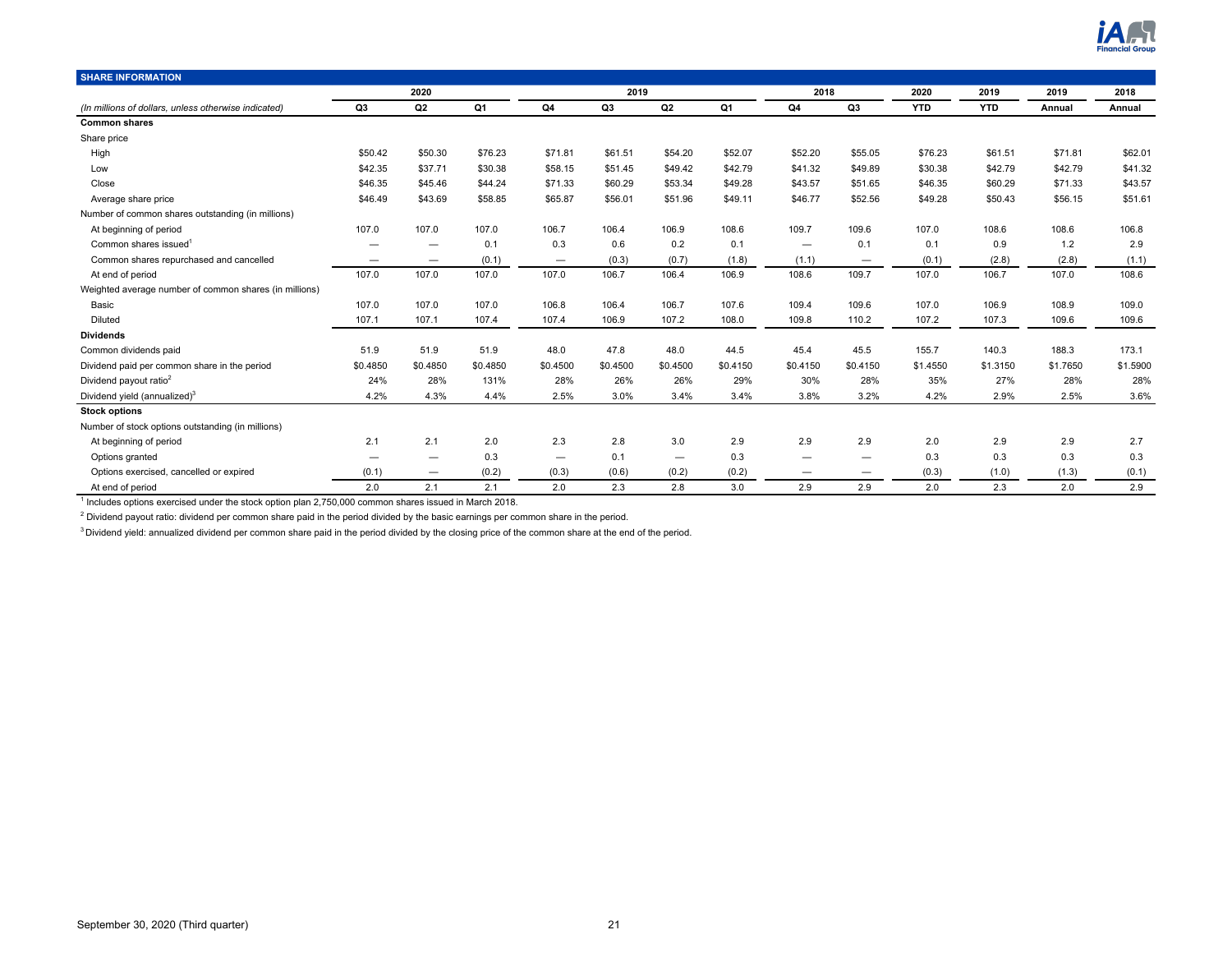

| <b>SHARE INFORMATION (continued)</b>                                                   |             |             |            |            |             |                |                          |             |             |             |             |           |           |
|----------------------------------------------------------------------------------------|-------------|-------------|------------|------------|-------------|----------------|--------------------------|-------------|-------------|-------------|-------------|-----------|-----------|
|                                                                                        |             | 2020        |            |            | 2019        |                |                          | 2018        |             | 2020        | 2019        | 2019      | 2018      |
| (In millions of dollars, unless otherwise indicated)                                   | Q3          | Q2          | Q1         | Q4         | Q3          | Q <sub>2</sub> | Q <sub>1</sub>           | Q4          | Q3          | <b>YTD</b>  | <b>YTD</b>  | Annual    | Annual    |
| Valuation                                                                              |             |             |            |            |             |                |                          |             |             |             |             |           |           |
| Price-to-earnings multiple (trailing 12 months) <sup>1,2</sup> (in number<br>of times) | 8.1         | 8.4         | 8.3        | 11.8       | 9.7         | 8.9            | 8.5                      | 7.8         | 9.5         | 8.1         | 9.7         | 11.8      | 7.8       |
| Market capitalization                                                                  | 4,960.8     | 4,864.6     | 4,734.1    | 7,647.0    | 6,432.0     | 5,676.5        | 5,270.2                  | 4,730.6     | 5,663.5     | 4,960.8     | 6,432.0     | 7,647.0   | 4,730.6   |
| Book value per common share <sup>3,4,5</sup>                                           | \$54.50     | \$53.23     | \$52.29    | \$51.99    | \$50.73     | \$49.63        | \$48.73                  | \$47.34     | \$46.59     | \$54.50     | \$50.73     | \$51.99   | \$47.34   |
| Market value to book value ratio (in number of times) $3,4,5$                          | 0.9         | 0.9         | 0.8        | 1.4        | 1.2         | 1.1            | 1.0                      | 0.9         | 1.1         | 0.9         | 1.2         | 1.4       | 0.9       |
| Total payout ratio (trailing 12 months) <sup>6</sup>                                   | 34%         | 38%         | 44%        | 48%        | 56%         | 55%            | 50%                      | 36%         | 28%         | 34%         | 56%         | 48%       | 36%       |
| Preferred shares issued by a subsidiary                                                |             |             |            |            |             |                |                          |             |             |             |             |           |           |
| Number of preferred shares outstanding (in thousands)                                  |             |             |            |            |             |                |                          |             |             |             |             |           |           |
| Series B                                                                               | 5,000       | 5,000       | 5,000      | 5,000      | 5,000       | 5,000          | 5,000                    | 5,000       | 5,000       | 5,000       | 5,000       | 5,000     | 5,000     |
| Series G                                                                               | 10,000      | 10,000      | 10,000     | 10,000     | 10,000      | 10,000         | 10,000                   | 10,000      | 10.000      | 10,000      | 10,000      | 10,000    | 10,000    |
| Series I                                                                               | 6,000       | 6,000       | 6,000      | 6,000      | 6.000       | 6,000          | 6,000                    | 6,000       | 6,000       | 6,000       | 6,000       | 6,000     | 6,000     |
| Value of preferred shares                                                              |             |             |            |            |             |                |                          |             |             |             |             |           |           |
| Series B                                                                               | 125         | 125         | 125        | 125        | 125         | 125            | 125                      | 125         | 125         | 125         | 125         | 125       | 125       |
| Series G                                                                               | 250         | 250         | 250        | 250        | 250         | 250            | 250                      | 250         | 250         | 250         | 250         | 250       | 250       |
| Series I                                                                               | 150         | 150         | 150        | 150        | 150         | 150            | 150                      | 150         | 150         | 150         | 150         | 150       | 150       |
| Dividends paid per preferred share                                                     |             |             |            |            |             |                |                          |             |             |             |             |           |           |
| Series B                                                                               | \$0.2875    | \$0.2875    | \$0.2875   | \$0.2875   | \$0.5750    | \$0.2875       | $\qquad \qquad \qquad$   | \$0.5750    | \$0.2875    | \$0.8625    | \$0.8625    | \$1.1500  | \$1.1500  |
| Series G                                                                               | \$0.2360625 | \$0.2360625 | \$0.236063 | \$0.236063 | \$0.4721250 | \$0.2360625    | $\overline{\phantom{m}}$ | \$0.4721250 | \$0.2360625 | \$0.7081875 | \$0.7081875 | \$0.94425 | \$0.94425 |
| Series I                                                                               | \$0.3000    | \$0.3000    | \$0.3000   | \$0.3000   | \$0.6000    | \$0.3000       | $\overline{\phantom{m}}$ | \$0.6000    | \$0.3781    | \$0.9000    | 0.90000     | \$1.2000  | \$0.9781  |

<sup>1</sup> Price-to-earnings multiple: closing price of the common share at the end of the period divided by the diluted earnings per common share for the last twelve months.

 $^{2}$  An adjustment to Q1 2019 and Q2 2019 figures has been performed in Q3 2019.

 $3$  In Q3-2018, an adjustment was made retroactively to January 1, 2018, further to the application of IFRS-15.

<sup>4</sup> In Q4-2018, the Company made an adjustment to the estimates used to establish income taxes payable in prior periods by decreasing the retained earnings as at January 1, 2017 by \$58.

<sup>5</sup> In Q4 2019, an adjustment has been made retroactively to January 1, 2018 transferring \$7 from retained earnings to the participating policyholders' accounts.

<sup>6</sup> Total payout ratio: sum of common dividends paid and common shares repurchased (buybacks) over the last twelve months divided by the net income available to common shareholders over the last twelve months.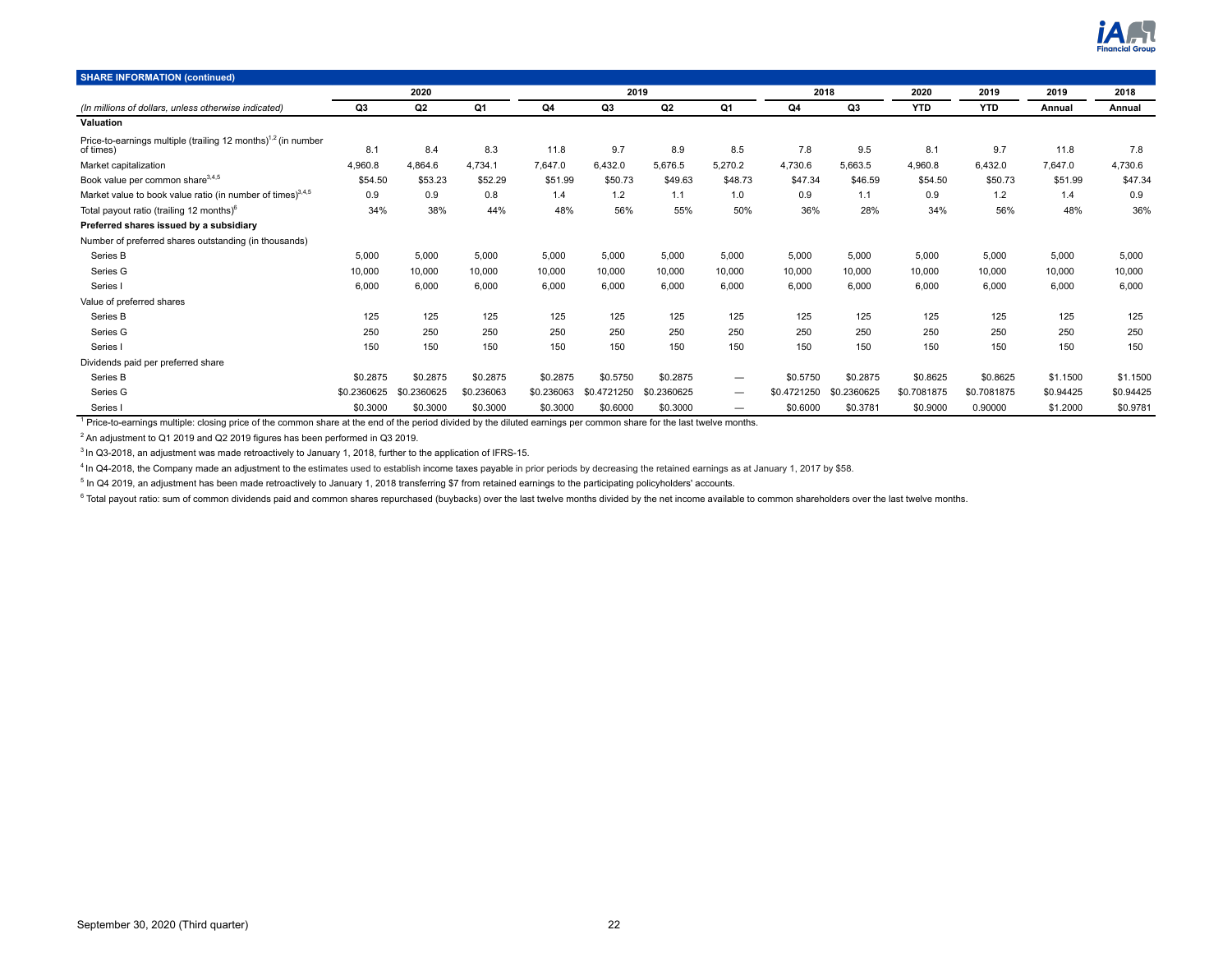

#### <span id="page-22-0"></span>**CONSOLIDATED INCOME STATEMENTS**

| <b>INCOME STATEMENTS</b>                                        |                |                |            |         |                          |         |         |         |         |            |            |          |           |
|-----------------------------------------------------------------|----------------|----------------|------------|---------|--------------------------|---------|---------|---------|---------|------------|------------|----------|-----------|
|                                                                 |                | 2020           |            |         | 2019                     |         |         | 2018    |         | 2020       | 2019       | 2019     | 2018      |
| (In millions of dollars, unless otherwise indicated)            | Q <sub>3</sub> | Q <sub>2</sub> | Q1         | Q4      | Q <sub>3</sub>           | Q2      | Q1      | Q4      | Q3      | <b>YTD</b> | <b>YTD</b> | Annual   | Annual    |
| <b>Revenues</b>                                                 |                |                |            |         |                          |         |         |         |         |            |            |          |           |
| Net premiums                                                    | 3,247.6        | 2,113.4        | 2,755.1    | 2,417.0 | 2,189.5                  | 1,982.7 | 2,354.8 | 1,976.8 | 1,836.0 | 8,116.1    | 6,527.0    | 8,944.0  | 7,849.3   |
| Investment income                                               |                |                |            |         |                          |         |         |         |         |            |            |          |           |
| Investment income                                               | 361.1          | 317.8          | 452.0      | 371.8   | 352.1                    | 331.6   | 329.2   | 391.0   | 314.4   | 1,130.9    | 1,012.9    | 1.384.7  | 1,361.3   |
| Variation in the market value of investment properties          | (4.2)          | (38.1)         | (32.9)     | 43.5    | 11.0                     | (2.5)   | (7.9)   | 10.0    | 3.6     | (75.2)     | 0.6        | 44.1     | 42.8      |
| Realized gains (losses) on assets available for sale            | 3.7            | 7.0            | 11.3       | 2.0     | 4.6                      | 8.3     | 4.7     | (33.7)  | 1.2     | 22.0       | 17.6       | 19.6     | (28.3)    |
| Change in fair value of financial assets designated at FVTPL    | 43.8           | 3,884.6        | (1, 267.2) | (707.4) | 751.5                    | 1,344.9 | 1,844.1 | (186.7) | (608.0) | 2,661.2    | 3,940.5    | 3,233.1  | (1,038.3) |
| Change in provisions for losses                                 | (8.9)          | (16.3)         | (20.2)     | (11.4)  | (9.4)                    | (10.8)  | (8.3)   | (10.3)  | (6.2)   | (45.4)     | (28.5)     | (39.9)   | (26.7)    |
| Total                                                           | 395.5          | 4,155.0        | (857.0)    | (301.5) | 1,109.8                  | 1,671.5 | 2,161.8 | 170.3   | (295.0) | 3,693.5    | 4,943.1    | 4,641.6  | 310.8     |
| Other revenues                                                  | 455.4          | 415.7          | 440.1      | 428.4   | 416.2                    | 424.5   | 410.4   | 440.3   | 439.2   | 1,311.2    | 1,251.1    | 1,679.5  | 1,752.3   |
| Total                                                           | 4.098.5        | 6,684.1        | 2,338.2    | 2,543.9 | 3.715.5                  | 4,078.7 | 4,927.0 | 2,587.4 | 1,980.2 | 13,120.8   | 12,721.2   | 15,265.1 | 9,912.4   |
| Policy benefits and expenses                                    |                |                |            |         |                          |         |         |         |         |            |            |          |           |
| Net benefits and claims on contracts                            | 1,331.5        | 1,082.7        | 1.478.8    | 1,433.3 | 1,265.0                  | 1.316.9 | 1,377.0 | 1.191.9 | 1.196.1 | 3,893.0    | 3,958.9    | 5.392.2  | 4.870.0   |
| Net transfer to segregated funds                                | 622.2          | 523.5          | 688.4      | 234.6   | 261.9                    | 195.5   | 224.5   | 221.5   | 113.9   | 1,834.1    | 681.9      | 916.5    | 821.1     |
| Increase (decrease) in insurance contract liabilities           | 949.5          | 4,018.5        | (702.3)    | (283.0) | 1,156.0                  | 1,550.0 | 2,350.1 | 261.3   | (346.2) | 4,265.7    | 5,056.1    | 4,773.1  | 216.0     |
| Increase (decrease) in investment contract liabilities          | 3.5            | 20.6           | 1.4        | (1.0)   | 6.7                      | 7.5     | 13.9    | 8.2     | (2.5)   | 25.5       | 28.1       | 27.1     | 9.2       |
| Decrease (increase) in reinsurance assets                       | (18.5)         | (18.0)         | (75.5)     | 68.1    | (32.2)                   | (40.8)  | (39.3)  | (31.9)  | 9.5     | (112.0)    | (112.3)    | (44.2)   | 76.2      |
| Commissions                                                     | 468.5          | 394.7          | 440.9      | 433.8   | 425.4                    | 409.5   | 385.1   | 341.5   | 421.0   | 1,304.1    | 1,220.0    | 1,653.8  | 1,582.2   |
| General expenses                                                | 422.0          | 368.9          | 412.0      | 410.7   | 347.0                    | 353.1   | 361.1   | 352.8   | 320.2   | 1,202.9    | 1,061.2    | 1,471.9  | 1,328.8   |
| Premium and other taxes                                         | 33.8           | 27.3           | 33.1       | 33.3    | 31.4                     | 31.9    | 31.6    | 32.1    | 32.8    | 94.2       | 94.9       | 128.2    | 126.9     |
| Financing charges                                               | 18.5           | 19.0           | 17.3       | 17.0    | 13.3                     | 14.2    | 15.0    | 14.5    | 15.4    | 54.8       | 42.5       | 59.5     | 63.0      |
| Total                                                           | 3,831.0        | 6,437.2        | 2,294.1    | 2,346.8 | 3,474.5                  | 3,837.8 | 4,719.0 | 2,391.9 | 1,760.2 | 12,562.3   | 12,031.3   | 14,378.1 | 9,093.4   |
| Income before income taxes                                      | 267.5          | 246.9          | 44.1       | 197.1   | 241.0                    | 240.9   | 208.0   | 195.5   | 220.0   | 558.5      | 689.9      | 887.0    | 819.0     |
| Income taxes                                                    | 48.5           | 52.0           | (1.9)      | 31.3    | 51.9                     | 53.9    | 50.5    | 37.7    | 49.1    | 98.6       | 156.3      | 187.6    | 181.0     |
| Net income                                                      | 219.0          | 194.9          | 46.0       | 165.8   | 189.1                    | 187.0   | 157.5   | 157.8   | 170.9   | 459.9      | 533.6      | 699.4    | 638.0     |
| Net income attributed to participating policyholders            | (4.0)          | 6.7            | 1.3        | (10.7)  | $\overline{\phantom{m}}$ | (0.1)   | 0.7     | 2.8     | 0.4     | 4.0        | 0.6        | (10.1)   | 4.3       |
| Net income attributed to shareholders                           | 223.0          | 188.2          | 44.7       | 176.5   | 189.1                    | 187.1   | 156.8   | 155.0   | 170.5   | 455.9      | 533.0      | 709.5    | 633.7     |
| Dividends attributed to preferred shares issued by a subsidiary | 5.5            | 5.5            | 5.6        | 5.3     | 5.4                      | 5.7     | 5.7     | 5.5     | 5.6     | 16.6       | 16.8       | 22.1     | 21.0      |
| Net income attributed to common shareholders                    | 217.5          | 182.7          | 39.1       | 171.2   | 183.7                    | 181.4   | 151.1   | 149.5   | 164.9   | 439.3      | 516.2      | 687.4    | 612.7     |
|                                                                 |                |                |            |         |                          |         |         |         |         |            |            |          |           |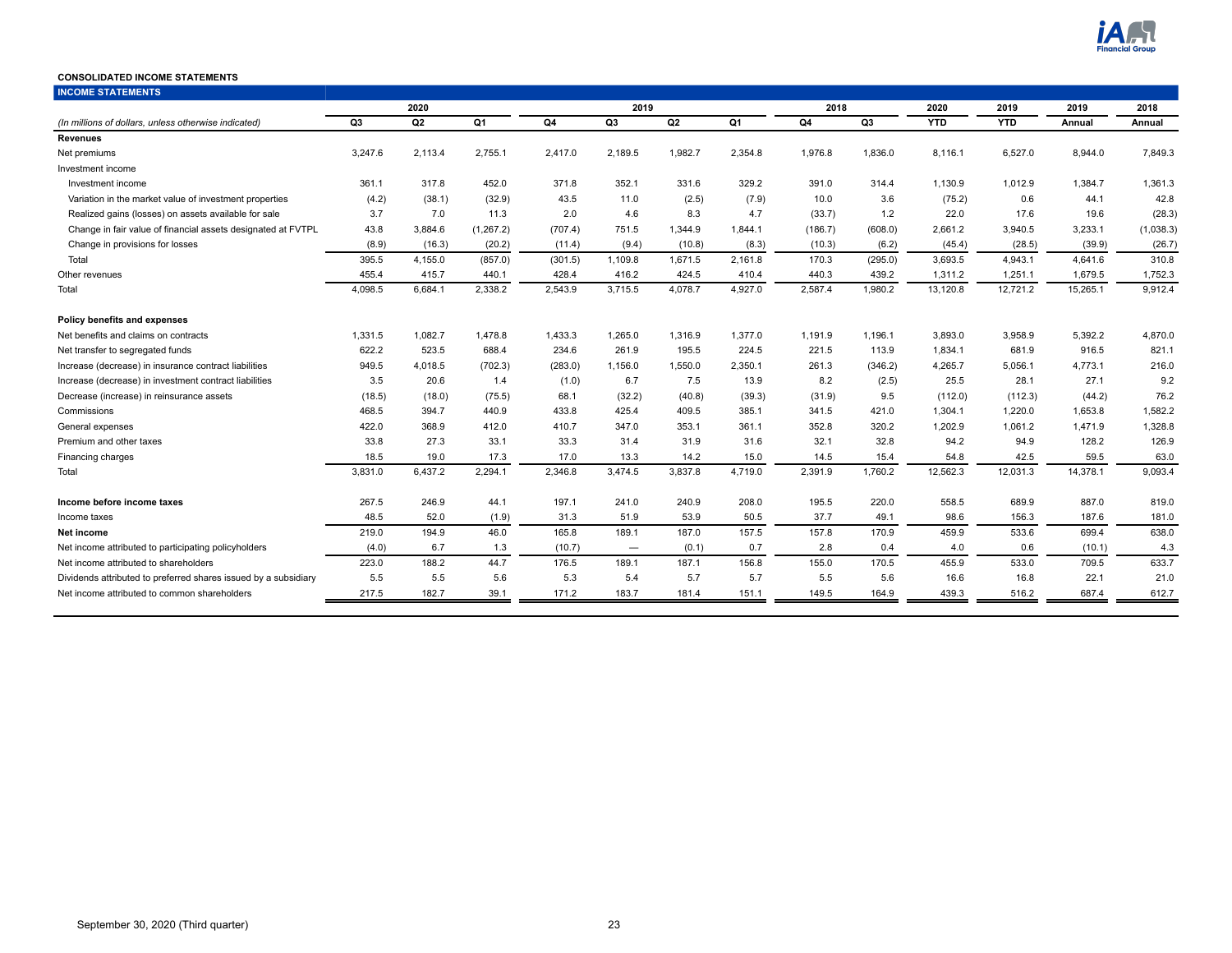

#### **CONSOLIDATED COMPREHENSIVE INCOME STATEMENTS**

| <b>COMPREHENSIVE INCOME</b>                                                |                 |                |         |              |                          |                |                |                |                |            |               |              |        |
|----------------------------------------------------------------------------|-----------------|----------------|---------|--------------|--------------------------|----------------|----------------|----------------|----------------|------------|---------------|--------------|--------|
|                                                                            |                 | 2020           |         |              | 2019                     |                |                | 2018           |                | 2020       | 2019          | 2019         | 2018   |
| (In millions of dollars, unless otherwise indicated)                       | Q <sub>3</sub>  | Q2             | Q1      | Q4           | Q3                       | Q <sub>2</sub> | Q <sub>1</sub> | Q4             | Q <sub>3</sub> | <b>YTD</b> | <b>YTD</b>    | Annual       | Annual |
| <b>Comprehensive income statements</b>                                     |                 |                |         |              |                          |                |                |                |                |            |               |              |        |
| Net income                                                                 | 219.0           | 194.9          | 46.0    | 165.8        | 189.1                    | 187.0          | 157.5          | 157.8          | 170.9          | 459.9      | 533.6         | 699.4        | 638.0  |
| Other comprehensive income (loss), net of income taxes                     |                 |                |         |              |                          |                |                |                |                |            |               |              |        |
| Items that may be reclassified subsequently to net income                  |                 |                |         |              |                          |                |                |                |                |            |               |              |        |
| <b>Available for sale</b>                                                  |                 |                |         |              |                          |                |                |                |                |            |               |              |        |
| Unrealized gains (losses) arising during the period                        |                 |                |         |              |                          |                |                |                |                |            |               |              |        |
| <b>Bonds</b>                                                               | 16.8            | 105.3          | (45.9)  | (11.2)       | (0.8)                    | 28.7           | 65.5           | 17.0           | (27.9)         | 76.2       | 93.4          | 82.2         | (31.0) |
| <b>Stocks</b>                                                              | 29.2            | 39.9           | (72.0)  | 5.2          | (0.3)                    | (8.6)          | 4.6            | (27.1)         | 1.4            | (2.9)      | (4.3)         | 0.9          | (29.4) |
| Reclassification of losses (gains) included in net income                  |                 |                |         |              |                          |                |                |                |                |            |               |              |        |
| <b>Bonds</b>                                                               | (2.0)           | (6.3)          | (6.9)   | (2.2)        | (3.8)                    | (6.9)          | (2.5)          | 13.9           | (0.8)          | (15.2)     | (13.2)        | (15.4)       | 9.0    |
| <b>Stocks</b>                                                              | (0.2)           | 0.4            | (1.0)   | 0.8          | 0.1                      | (0.1)          | 0.4            | 11.1           | (0.2)          | (0.8)      | 0.4           | 1.2          | 11.9   |
| Change in unrealized gains (losses) on available for sale                  |                 |                |         |              |                          |                |                |                |                |            |               |              |        |
| financial assets                                                           | 43.8            | 139.3          | (125.8) | (7.4)        | (4.8)                    | 13.1           | 68.0           | 14.9           | (27.5)         | 57.3       | 76.3          | 68.9         | (39.5) |
| Cash-flow hedge                                                            | (10.2)          | (48.6)         | 79.5    | (20.7)       | (0.4)                    | (1.0)          | (0.8)          | (0.5)          | (0.3)          | 20.7       | (2.2)         | (22.9)       | (1.8)  |
| <b>Currency translation account</b>                                        |                 |                |         |              |                          |                |                |                |                |            |               |              |        |
| Unrealized gains (losses) on currency translation in foreign<br>operations | (72.4)          | (55.9)         | 128.4   | (27.1)       | 16.1                     | (26.1)         | (24.7)         | 56.6           | (16.9)         | 0.1        | (34.7)        | (61.8)       | 85.6   |
| Hedges of net investment in foreign operations                             | 23.0            | 59.2           | (110.2) | 21.3         | (13.1)                   | 20.9           | 19.8           | (47.2)         | 14.3           | (28.0)     | 27.6          | 48.9         | (70.7) |
|                                                                            |                 |                |         |              |                          |                |                |                |                |            |               |              |        |
| Items that will not be reclassified subsequently to net income             |                 |                |         |              |                          |                |                |                |                |            |               |              |        |
| Remeasurement of post-employment benefits                                  | (14.5)          | (125.5)        | 68.9    | 48.5         | (12.7)                   | (35.2)         | (21.8)         | (50.6)         | 2.4            | (71.1)     | (69.7)        | (21.2)       | (9.6)  |
| Total other comprehensive income (loss)                                    | (30.3)          | (31.5)         | 40.8    | 14.6         | (14.9)                   | (28.3)         | 40.5           | (26.8)         | (28.0)         | (21.0)     | (2.7)         | 11.9         | (36.0) |
| <b>Comprehensive income</b>                                                | 188.7           | 163.4          | 86.8    | 180.4        | 174.2                    | 158.7          | 198.0          | 131.0          | 142.9          | 438.9      | 530.9         | 711.3        | 602.0  |
| Comprehensive income attributed to shareholders                            | 192.7           | 156.7          | 85.5    | 191.1        | 174.2                    | 158.8          | 197.3          | 128.2          | 142.5          | 434.9      | 530.3         | 721.4        | 597.7  |
| Comprehensive income attributed to participating<br>policyholders          | (4.0)           | 6.7            | 1.3     | (10.7)       | $\overline{\phantom{0}}$ | (0.1)          | 0.7            | 2.8            | 0.4            | 4.0        | 0.6           | (10.1)       | 4.3    |
|                                                                            |                 |                |         |              |                          |                |                |                |                |            |               |              |        |
| DETAIL OF ACCUMULATED OTHER COMPREHENSIVE INCOME                           |                 | 2020           |         |              | 2019                     |                |                | 2018           |                | 2020       | 2019          | 2019         | 2018   |
| (In millions of dollars, unless otherwise indicated)                       | Q <sub>3</sub>  | Q <sub>2</sub> | Q1      | Q4           | Q <sub>3</sub>           | Q <sub>2</sub> | Q1             | Q4             | Q3             | <b>YTD</b> | <b>YTD</b>    | Annual       | Annual |
|                                                                            |                 |                |         |              |                          |                |                |                |                |            |               |              |        |
| Accumulated other comprehensive income (loss)                              |                 |                | 55.6    | 89.5         |                          | 84.8           |                |                |                | 55.6       | 22.5          | 22.5         | 48.9   |
| Balance at beginning of period                                             | 121.5<br>14.5   | 27.5<br>125.5  |         |              | 91.7<br>12.7             | 35.2           | 22.5<br>21.8   | (1.3)<br>50.6  | 29.1           | 71.1       | 69.7          | 21.2         | 9.6    |
| Transfer of post-employment benefits to retained earnings                  |                 |                | (68.9)  | (48.5)       |                          |                |                |                | (2.4)          |            |               |              |        |
| Total other comprehensive income                                           | (30.3)<br>105.7 | (31.5)         | 40.8    | 14.6<br>55.6 | (14.9)                   | (28.3)         | 40.5           | (26.8)<br>22.5 | (28.0)         | (21.0)     | (2.7)<br>89.5 | 11.9<br>55.6 | (36.0) |
| Balance at end of period                                                   |                 | 121.5          | 27.5    |              | 89.5                     | 91.7           | 84.8           |                | (1.3)          | 105.7      |               |              | 22.5   |
| Sources of accumulated other comprehensive income (loss)                   |                 |                |         |              |                          |                |                |                |                |            |               |              |        |
| <b>Bonds</b>                                                               | 133.5           | 118.7          | 19.7    | 72.5         | 85.9                     | 90.5           | 68.7           | 5.7            | (25.2)         | 133.5      | 85.9          | 72.5         | 5.7    |
| <b>Stocks</b>                                                              | (12.1)          | (41.1)         | (81.4)  | (8.4)        | (14.4)                   | (14.2)         | (5.5)          | (10.5)         | 5.5            | (12.1)     | (14.4)        | (8.4)        | (10.5) |
| Cash-flow hedge                                                            | (2.2)           | 8.0            | 56.6    | (22.9)       | (2.2)                    | (1.8)          | (0.8)          |                | 0.5            | (2.2)      | (2.2)         | (22.9)       |        |
| Currency translation account                                               | (13.5)          | 35.9           | 32.6    | 14.4         | 20.2                     | 17.2           | 22.4           | 27.3           | 17.9           | (13.5)     | 20.2          | 14.4         | 27.3   |
| Total                                                                      | 105.7           | 121.5          | 27.5    | 55.6         | 89.5                     | 91.7           | 84.8           | 22.5           | (1.3)          | 105.7      | 89.5          | 55.6         | 22.5   |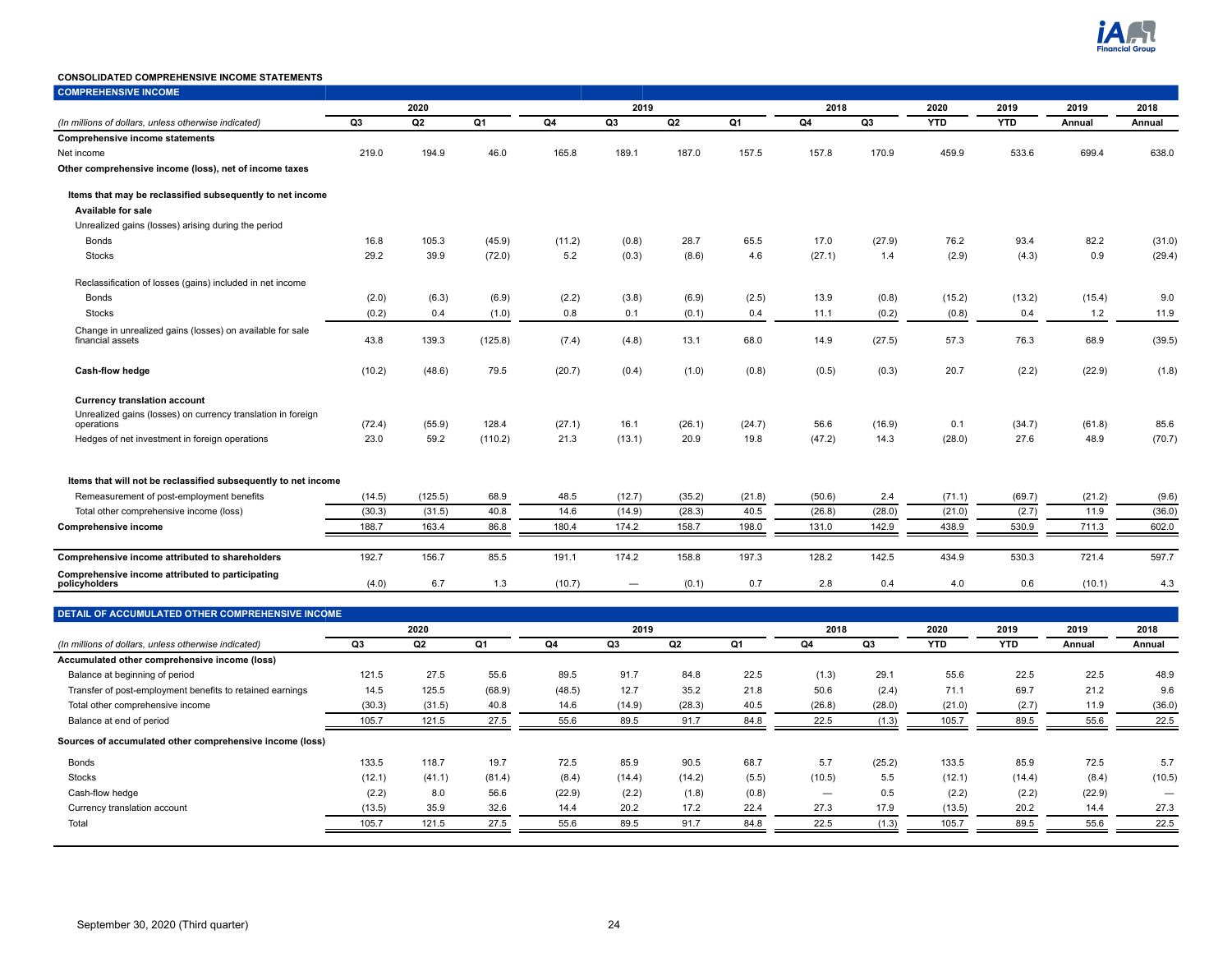

#### **CONSOLIDATED STATEMENTS OF FINANCIAL POSITION**

| <b>FINANCIAL POSITION</b>                            |          |                |          |          |          |          |          |          |          |
|------------------------------------------------------|----------|----------------|----------|----------|----------|----------|----------|----------|----------|
|                                                      |          | 2020           |          |          | 2019     |          |          | 2018     |          |
| (In millions of dollars, unless otherwise indicated) | Q3       | Q <sub>2</sub> | Q1       | Q4       | Q3       | Q2       | Q1       | Q4       | Q3       |
| <b>Assets</b>                                        |          |                |          |          |          |          |          |          |          |
| <b>Invested assets</b>                               |          |                |          |          |          |          |          |          |          |
| Cash and short-term investments                      | 1.768.4  | 1,487.3        | 2,992.0  | 1.107.7  | 1,009.6  | 873.5    | 917.2    | 1.045.6  | 1,185.8  |
| <b>Bonds</b>                                         | 32,279.0 | 29,964.1       | 27.708.3 | 27,508.5 | 27.767.3 | 26,291.8 | 25,229.3 | 23,592.3 | 23,064.3 |
| <b>Stocks</b>                                        | 3.142.1  | 2,929.3        | 2,752.0  | 3,023.5  | 2,920.1  | 2.810.3  | 3,094.5  | 3,054.8  | 3,319.3  |
| Mortgages and other loans                            | 2.631.5  | 3,749.3        | 3,814.8  | 3.870.2  | 3.853.4  | 3.795.7  | 3,670.9  | 3,661.3  | 3,456.5  |
| Derivative financial instruments                     | 1,411.4  | 1,711.5        | 911.9    | 1,003.4  | 1,208.0  | 1,205.2  | 657.1    | 224.9    | 295.4    |
| Policy loans                                         | 900.6    | 931.2          | 927.1    | 900.4    | 904.5    | 906.7    | 946.0    | 950.6    | 934.2    |
| Other invested assets                                | 565.0    | 546.5          | 433.4    | 428.9    | 420.1    | 375.9    | 337.1    | 328.9    | 322.5    |
| Investment properties                                | 1,989.0  | 1,988.8        | 2,021.7  | 2,076.6  | 1,773.8  | 1,728.8  | 1,720.5  | 1,720.5  | 1,416.0  |
| Total investments                                    | 44,687.0 | 43,308.0       | 41,561.2 | 39,919.2 | 39,856.8 | 37,987.9 | 36,572.6 | 34,578.9 | 33,994.0 |
| Other assets <sup>1</sup>                            | 3,339.5  | 3,471.3        | 2,666.8  | 2,192.6  | 2,359.2  | 2,232.6  | 2,758.8  | 2,172.2  | 2,215.2  |
| <b>Reinsurance assets</b>                            | 1,345.5  | 1,273.5        | 1,258.1  | 1,030.2  | 1,112.0  | 1,059.2  | 1,042.3  | 1,000.8  | 887.0    |
| <b>Fixed assets</b>                                  | 392.5    | 402.6          | 398.9    | 394.1    | 396.7    | 402.5    | 415.1    | 277.5    | 271.5    |
| Deferred income tax assets                           | 40.5     | 64.3           | 66.3     | 27.9     | 28.1     | 28.5     | 27.9     | 26.0     | 26.2     |
| Intangible assets                                    | 1,620.8  | 1,641.2        | 1,200.1  | 1,109.5  | 1,098.7  | 1,092.5  | 1,083.4  | 1,071.4  | 1,053.4  |
| Goodwill                                             | 1.280.0  | 1,338.6        | 660.0    | 606.1    | 607.3    | 628.9    | 630.8    | 632.7    | 620.2    |
| <b>General fund assets</b>                           | 52.705.8 | 51,499.5       | 47.811.4 | 45,279.6 | 45.458.8 | 43.432.1 | 42,530.9 | 39,759.5 | 39,067.5 |
| Segregated funds net assets                          | 30,119.0 | 28,504.8       | 25,460.1 | 27,867.9 | 26,976.4 | 26,388.7 | 25,759.5 | 23,780.6 | 25,033.6 |
| <b>Total assets</b>                                  | 82,824.8 | 80,004.3       | 73,271.5 | 73,147.5 | 72,435.2 | 69,820.8 | 68,290.4 | 63,540.1 | 64,101.1 |
|                                                      |          |                |          |          |          |          |          |          |          |

<sup>1</sup> In Q3-2018, an adjustment was made retroactively to January 1, 2018, further to the application of IFRS-15.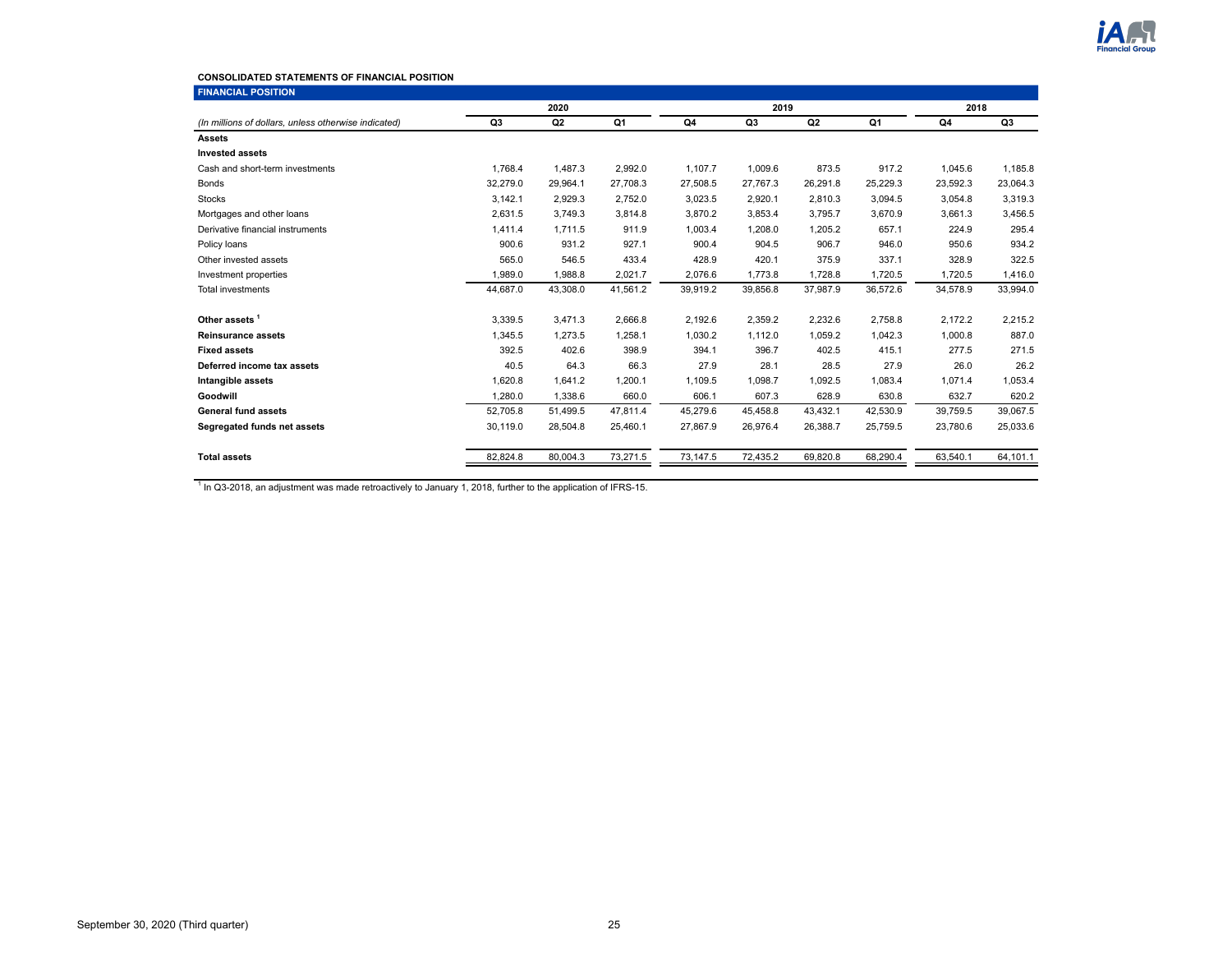

| <b>FINANCIAL POSITION (continued)</b>                                      |                |                |          |          |                |                |          |          |          |
|----------------------------------------------------------------------------|----------------|----------------|----------|----------|----------------|----------------|----------|----------|----------|
|                                                                            | 2020           |                |          | 2019     |                |                |          | 2018     |          |
| (In millions of dollars, unless otherwise indicated)                       | Q <sub>3</sub> | Q <sub>2</sub> | Q1       | Q4       | Q <sub>3</sub> | Q <sub>2</sub> | Q1       | Q4       | Q3       |
| Liabilities                                                                |                |                |          |          |                |                |          |          |          |
| Insurance contract liabilities                                             |                |                |          |          |                |                |          |          |          |
| Provisions for future policy benefits                                      | 34,319.4       | 33,401.6       | 29,464.8 | 30,001.9 | 30,314.7       | 29,138.1       | 27,631.1 | 25,306.4 | 24,965.9 |
| Provisions for dividends to policyholders and experience rating<br>refunds | 81.9           | 66.3           | 49.4     | 30.6     | 50.9           | 52.1           | 52.9     | 40.2     | 45.0     |
| Benefits payable and provision for unreported claims                       | 326.8          | 329.4          | 300.8    | 283.0    | 273.0          | 274.9          | 271.8    | 260.3    | 289.8    |
| Policyholders' amounts on deposit                                          | 381.5          | 380.8          | 359.9    | 349.1    | 328.0          | 324.6          | 327.7    | 332.9    | 310.3    |
| Total                                                                      | 35,109.6       | 34,178.1       | 30,174.9 | 30,664.6 | 30,966.6       | 29,789.7       | 28,283.5 | 25,939.8 | 25,611.0 |
| <b>Investment contract liabilities</b>                                     | 565.1          | 653.5          | 632.2    | 629.5    | 628.0          | 618.2          | 627.8    | 630.1    | 615.8    |
| <b>Derivative financial instruments</b>                                    | 778.1          | 858.9          | 1,755.9  | 454.8    | 387.7          | 262.0          | 237.1    | 429.2    | 278.0    |
| Other liabilities <sup>1</sup>                                             | 7,999.5        | 7,696.0        | 7,359.4  | 6,063.5  | 6,162.2        | 5,981.1        | 6,424.5  | 5,875.1  | 5,668.3  |
| Deferred income tax liabilities <sup>2</sup>                               | 402.8          | 394.3          | 277.8    | 287.5    | 274.8          | 271.0          | 270.0    | 265.8    | 308.0    |
| <b>Debentures</b>                                                          | 1,448.2        | 1,448.1        | 1,447.9  | 1,049.7  | 1,049.5        | 651.5          | 901.5    | 901.4    | 901.0    |
| <b>General fund liabilities</b>                                            | 46.303.3       | 45,228.9       | 41.648.1 | 39,149.6 | 39.468.8       | 37,573.5       | 36.744.4 | 34,041.4 | 33,382.1 |
| Liabilities related to segregated funds net assets                         | 30,119.0       | 28,504.8       | 25,460.1 | 27,867.9 | 26,976.4       | 26,388.7       | 25,759.5 | 23,780.6 | 25,033.6 |
| Equity                                                                     |                |                |          |          |                |                |          |          |          |
| Participating policyholders' accounts <sup>3</sup>                         | 46.0           | 50.0           | 43.3     | 41.9     | 52.6           | 52.6           | 52.7     | 52.3     | 49.5     |
| Share capital                                                              |                |                |          |          |                |                |          |          |          |
| Common shares                                                              | 1,672.8        | 1,671.9        | 1,671.9  | 1,666.5  | 1,652.3        | 1,632.3        | 1,634.5  | 1.655.5  | 1,671.6  |
| Preferred shares issued by a subsidiary                                    | 525.0          | 525.0          | 525.0    | 525.0    | 525.0          | 525.0          | 525.0    | 525.0    | 525.0    |
| Total                                                                      | 2,197.8        | 2,196.9        | 2,196.9  | 2,191.5  | 2,177.3        | 2,157.3        | 2,159.5  | 2,180.5  | 2,196.6  |
| Contributed surplus                                                        | 18.5           | 18.1           | 17.2     | 17.5     | 19.1           | 22.5           | 22.5     | 22.8     | 21.5     |
| Retained earnings <sup>1,2,3</sup>                                         | 4,034.5        | 3,884.1        | 3,878.4  | 3,823.5  | 3,651.5        | 3,534.5        | 3,467.0  | 3,440.0  | 3,419.1  |
| Accumulated other comprehensive income                                     | 105.7          | 121.5          | 27.5     | 55.6     | 89.5           | 91.7           | 84.8     | 22.5     | (1.3)    |
| Total shareholders' equity                                                 | 6,356.5        | 6,220.6        | 6,120.0  | 6,088.1  | 5,937.4        | 5,806.0        | 5,733.8  | 5,665.8  | 5,635.9  |
| Total equity                                                               | 6,402.5        | 6,270.6        | 6,163.3  | 6,130.0  | 5,990.0        | 5,858.6        | 5,786.5  | 5,718.1  | 5,685.4  |
| <b>Total liabilities and equity</b>                                        | 82,824.8       | 80,004.3       | 73,271.5 | 73,147.5 | 72,435.2       | 69,820.8       | 68,290.4 | 63,540.1 | 64,101.1 |

<sup>1</sup> In Q4-2018, the Company made an adjustment to the estimates used to establish income taxes payable in prior periods by decreasing the retained earnings as at January 1, 2017 by \$58.

<sup>2</sup> In Q3-2018, an adjustment has been made retroactively to January 1, 2018 following the application of IFRS-15.

 $3$  In Q4 2019, an adjustment has been made retroactively to January 1, 2018 transferring \$7 from retained earnings to the participating policyholders' accounts.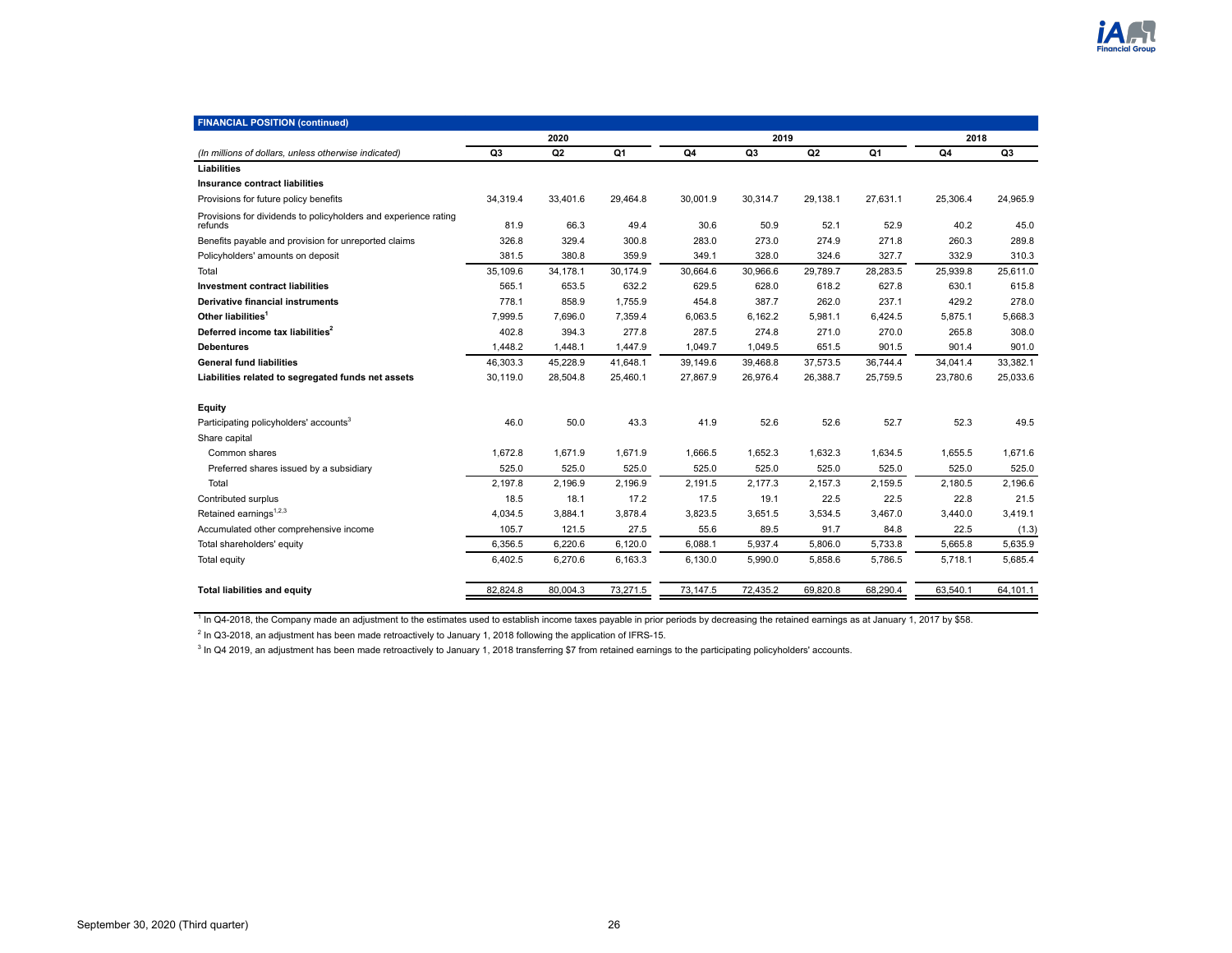

## <span id="page-26-0"></span>**Glossary**

**Assets under administration** – All assets with respect to which the Company acts only as an intermediary between a client and an external fund manager.

**Assets under management** – All assets with respect to which the Company establishes a contract with a client and makes investment decisions for amounts deposited in this contract.

**Capital structure** – Total of Company equity, participating policyholders' accounts and debentures.

#### **Car loans**

- **• Finance receivables**  Car loan receivables before provisions, including accrued interests and liabilities.
- **Loan originations** Refers to new car loans disbursed in a given period.

**Classification of contracts** – Contracts are classified into one of the following categories:

- **• Insurance contract** Contract under which the Company accepts a significant insurance risk from the policyholder by agreeing to compensate the policyholder if a specified uncertain future event (the insured event) adversely affects the policyholder. The Company has classified most of its contracts as insurance contracts. The revenue associated with these contracts is posted as "Premiums" on the income statement.
- **• Investment contract** Contract that does not involve a significant insurance risk for the Company. Financial cash flows associated with these contracts are not posted on the income statement but are rather posted directly on the balance sheet of the Company.
- Service contract Contract that does not involve any insurance risk for the Company. Administrative Services Only (ASO) contracts fall into this category. The revenue associated with these contracts is posted as "Other revenues" on the income statement.

Core earnings – Diluted core earnings per common share is a non-IFRS measure used to better understand the capacity of the Company to generate sustainable earnings. Management's estimate of core earnings per common share excludes: 1) specific items, including but not limited to year-end assumption changes and income tax gains and losses; 2) market gains and losses related to universal life policies, investment funds (MERs) and the hedging program for segregated fund guarantees; 3) gains and losses in excess of \$0.04 per share, on a quarterly basis, for strain on Individual Insurance sales, for policyholder experience by business segment (Individual Insurance, Individual Wealth Management, Group Insurance, Group Savings and Retirement and iA Auto and Home) and for investment income on capital.

Deposits – Deposits refer to amounts of money received from customers under a mutual fund contract or an investment contract. Deposits are not reflected in the Company's income statements.

**Dividend per common share** – Dividend paid by the Company to its common shareholders in a given period.

**Dividend per preferred share** – Dividend paid by iA Assurance to its preferred shareholders in a given period.

**Earnings per common share (EPS)** – A measure of the Company's profitability, calculated by dividing the consolidated net income attributed to common shareholders by the weighted average number of outstanding common shares for the period, excluding common shares held in treasury. Finance receivables – Finance receivables contain car loans, accrued interest and fees.

**IFRS** – Refers to International Financial Reporting Standards.

**Impaired investments** – Mortgages, bonds and other investment securities in default where there is no reasonable assurance that amounts owed to the Company will be recovered. Any loan on which contractual payments are in arrears for 90 days or more in the case of mortgages and 120 days or more in the case of other loans or in foreclosure is assumed to be impaired.

**Premiums and premium equivalents include general fund premiums, segregated fund premiums, and premium equivalents.** 

- **• General fund premiums:** Premiums earned on insurance, annuity and pension contracts as reflected in the Company's income statements. "Net premiums" refer to gross premiums less amounts ceded to a reinsurer.
- **• Segregated fund premiums:** Amounts related to insurance, annuity and pension contracts which are invested in segregated funds. These amounts are reflected in the Company's income statements.
- **• Premium equivalents:** Amounts related to service contracts (such as Administrative Services Only (ASO) contracts) or related to services where the Company is primarily an administrator but could become an insurer if a specific event were to happen. These amounts are not accounted for in the "Net premiums".

Return on common shareholders' equity (ROE) – Ratio, expressed as a percentage, obtained by dividing the consolidated net income available to common shareholders by the average common shareholders' equity for the period.